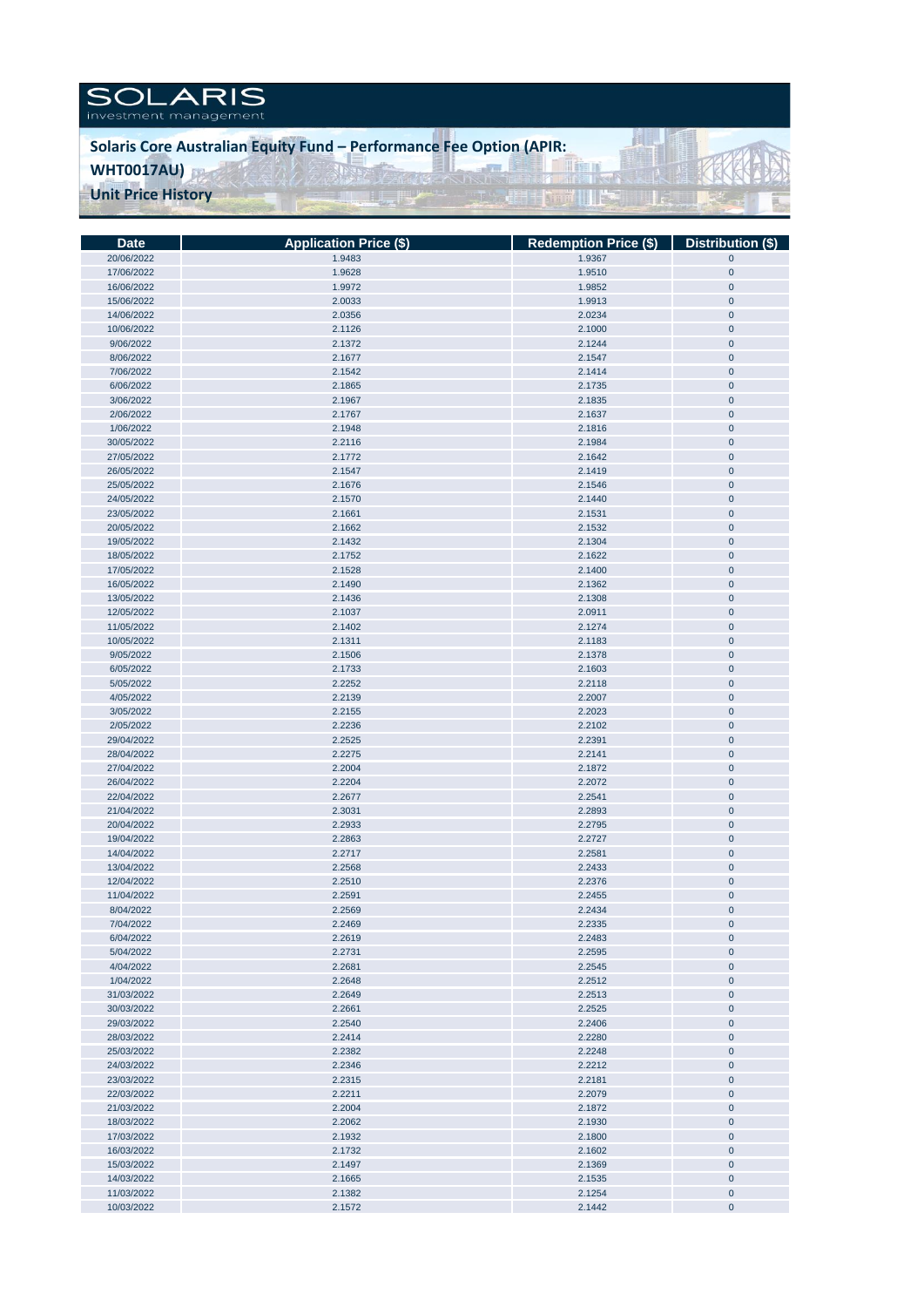| 9/03/2022  | 2.1283 | 2.1155 | $\mathbf 0$  |
|------------|--------|--------|--------------|
| 8/03/2022  | 2.1096 | 2.0970 | $\mathbf 0$  |
| 7/03/2022  | 2.1245 | 2.1117 | $\mathbf 0$  |
|            |        |        |              |
| 4/03/2022  | 2.1409 | 2.1281 | $\mathbf 0$  |
| 3/03/2022  | 2.1498 | 2.1370 | $\pmb{0}$    |
| 2/03/2022  | 2.1374 | 2.1246 | $\pmb{0}$    |
| 1/03/2022  | 2.1353 | 2.1225 | $\pmb{0}$    |
| 28/02/2022 | 2.1223 | 2.1097 | $\pmb{0}$    |
|            |        |        |              |
| 25/02/2022 | 2.1097 | 2.0971 | $\pmb{0}$    |
| 24/02/2022 | 2.1059 | 2.0933 | $\pmb{0}$    |
| 23/02/2022 | 2.1597 | 2.1467 | $\pmb{0}$    |
| 22/02/2022 | 2.1431 | 2.1303 | $\pmb{0}$    |
|            |        |        |              |
| 21/02/2022 | 2.1619 | 2.1489 | $\mathbf 0$  |
| 18/02/2022 | 2.1591 | 2.1461 | $\pmb{0}$    |
| 17/02/2022 | 2.1821 | 2.1691 | $\mathbf 0$  |
| 16/02/2022 | 2.1706 | 2.1576 | $\mathbf 0$  |
| 15/02/2022 | 2.1423 | 2.1295 | $\mathbf 0$  |
|            |        |        |              |
| 14/02/2022 | 2.1517 | 2.1389 | $\pmb{0}$    |
| 11/02/2022 | 2.1464 | 2.1336 | $\mathbf 0$  |
| 10/02/2022 | 2.1675 | 2.1545 | $\mathbf 0$  |
| 9/02/2022  | 2.1637 | 2.1507 | $\pmb{0}$    |
| 8/02/2022  | 2.1428 | 2.1300 | $\pmb{0}$    |
|            |        |        |              |
| 7/02/2022  | 2.1178 | 2.1052 | $\pmb{0}$    |
| 4/02/2022  | 2.1212 | 2.1086 | $\mathbf 0$  |
| 3/02/2022  | 2.1072 | 2.0946 | $\pmb{0}$    |
| 2/02/2022  | 2.1106 | 2.0980 | $\pmb{0}$    |
| 1/02/2022  | 2.0827 | 2.0703 | $\pmb{0}$    |
|            |        |        |              |
| 31/01/2022 | 2.0707 | 2.0583 | $\mathbf 0$  |
| 28/01/2022 | 2.0745 | 2.0621 | $\mathbf 0$  |
| 27/01/2022 | 2.0271 | 2.0149 | $\pmb{0}$    |
| 25/01/2022 | 2.0639 | 2.0515 | $\pmb{0}$    |
| 24/01/2022 | 2.1150 | 2.1024 | $\pmb{0}$    |
|            |        |        |              |
| 21/01/2022 | 2.1242 | 2.1114 | $\pmb{0}$    |
| 20/01/2022 | 2.1727 | 2.1597 | $\pmb{0}$    |
| 19/01/2022 | 2.1680 | 2.1550 | $\pmb{0}$    |
| 18/01/2022 | 2.1889 | 2.1759 | $\mathbf 0$  |
| 17/01/2022 | 2.1919 | 2.1787 | $\mathbf 0$  |
|            |        |        |              |
| 14/01/2022 | 2.1858 | 2.1728 | $\pmb{0}$    |
| 13/01/2022 | 2.2091 | 2.1959 |              |
|            |        |        | $\mathbf 0$  |
| 12/01/2022 | 2.1952 | 2.1820 | $\mathbf{0}$ |
|            |        |        |              |
| 11/01/2022 | 2.1786 | 2.1656 | $\mathbf 0$  |
| 10/01/2022 | 2.1932 | 2.1800 | $\pmb{0}$    |
| 7/01/2022  | 2.1941 | 2.1809 | $\pmb{0}$    |
| 6/01/2022  | 2.1715 | 2.1585 | $\mathbf 0$  |
| 5/01/2022  | 2.2325 | 2.2191 | $\mathbf 0$  |
|            |        |        |              |
| 4/01/2022  | 2.2392 | 2.2258 | $\mathbf 0$  |
| 31/12/2021 | 2.1972 | 2.1840 | 0.05191393   |
| 30/12/2021 | 2.2693 | 2.2557 | $\pmb{0}$    |
| 29/12/2021 | 2.2650 | 2.2514 | $\mathbf 0$  |
| 24/12/2021 | 2.2391 | 2.2257 | $\mathbf 0$  |
|            |        |        |              |
| 23/12/2021 | 2.2311 | 2.2177 | $\pmb{0}$    |
| 22/12/2021 | 2.2235 | 2.2102 | $\pmb{0}$    |
| 21/12/2021 | 2.2220 | 2.2088 | $\pmb{0}$    |
| 20/12/2021 | 2.2007 | 2.1875 | $\pmb{0}$    |
| 17/12/2021 | 2.2057 | 2.1925 | $\pmb{0}$    |
| 16/12/2021 | 2.2031 | 2.1899 | $\bf{0}$     |
|            |        |        |              |
| 15/12/2021 | 2.2150 | 2.2018 | $\pmb{0}$    |
| 14/12/2021 | 2.2301 | 2.2167 | $\bf{0}$     |
| 13/12/2021 | 2.2333 | 2.2199 | $\pmb{0}$    |
| 10/12/2021 | 2.2257 | 2.2123 | $\pmb{0}$    |
| 9/12/2021  | 2.2343 | 2.2209 | $\bf{0}$     |
|            |        |        |              |
| 8/12/2021  | 2.2429 | 2.2295 | $\bf{0}$     |
| 7/12/2021  | 2.2129 | 2.1997 | $\mathbf{0}$ |
| 6/12/2021  | 2.1916 | 2.1784 | $\mathbf 0$  |
| 3/12/2021  | 2.1942 | 2.1810 | $\bf{0}$     |
| 2/12/2021  | 2.1892 | 2.1762 | $\bf{0}$     |
|            |        |        |              |
| 1/12/2021  | 2.1926 | 2.1794 | $\bf{0}$     |
| 30/11/2021 | 2.1967 | 2.1835 | $\mathbf 0$  |
| 29/11/2021 | 2.1879 | 2.1749 | $\pmb{0}$    |
| 26/11/2021 | 2.2048 | 2.1916 | $\pmb{0}$    |
| 25/11/2021 | 2.2459 | 2.2325 | $\pmb{0}$    |
|            |        |        |              |
| 24/11/2021 | 2.2441 | 2.2307 | $\pmb{0}$    |
| 23/11/2021 | 2.2481 | 2.2347 | $\pmb{0}$    |
| 22/11/2021 | 2.2311 | 2.2177 | $\pmb{0}$    |
| 19/11/2021 | 2.2460 | 2.2326 | $\pmb{0}$    |
| 18/11/2021 | 2.2389 | 2.2255 | $\pmb{0}$    |
|            |        |        |              |
| 17/11/2021 | 2.2338 | 2.2204 | $\pmb{0}$    |
| 16/11/2021 | 2.2485 | 2.2351 | $\bf{0}$     |
| 15/11/2021 | 2.2647 | 2.2511 | $\bf{0}$     |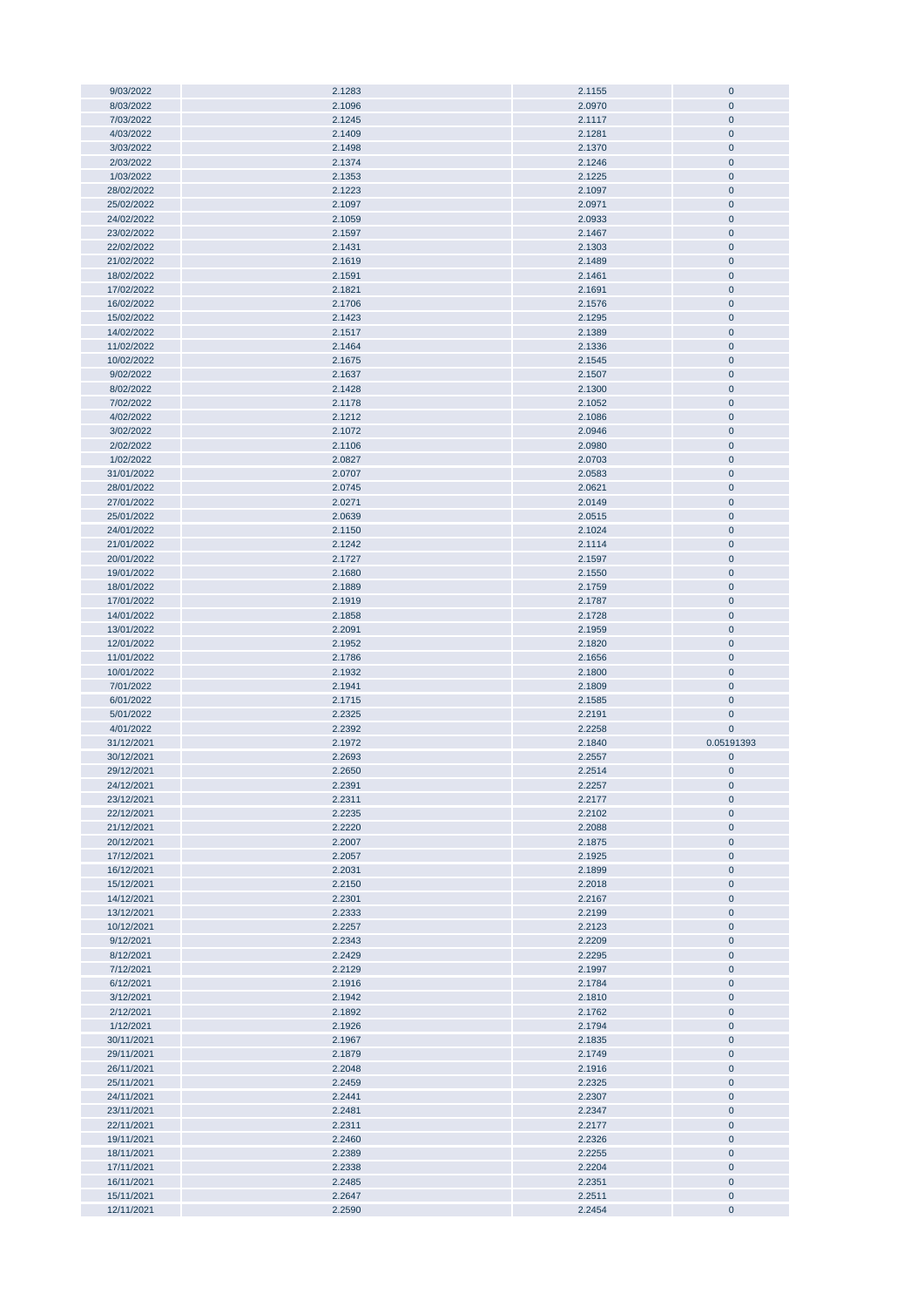| 11/11/2021 | 2.2376 | 2.2242 | $\pmb{0}$ |
|------------|--------|--------|-----------|
| 10/11/2021 | 2.2530 | 2.2396 | $\pmb{0}$ |
|            |        |        |           |
| 9/11/2021  | 2.2539 | 2.2405 | $\pmb{0}$ |
| 8/11/2021  | 2.2599 | 2.2463 | $\pmb{0}$ |
| 5/11/2021  | 2.2548 | 2.2414 | $\pmb{0}$ |
|            |        |        |           |
| 4/11/2021  | 2.2434 | 2.2300 | $\pmb{0}$ |
| 3/11/2021  | 2.2306 | 2.2172 | $\pmb{0}$ |
|            |        |        |           |
| 2/11/2021  | 2.2109 | 2.1977 | $\pmb{0}$ |
| 1/11/2021  | 2.2239 | 2.2105 | $\pmb{0}$ |
|            |        |        |           |
| 29/10/2021 | 2.2162 | 2.2030 | $\pmb{0}$ |
| 28/10/2021 | 2.2490 | 2.2356 | $\pmb{0}$ |
|            |        |        |           |
| 27/10/2021 | 2.2568 | 2.2433 | $\pmb{0}$ |
| 26/10/2021 | 2.2584 | 2.2448 | $\pmb{0}$ |
|            |        |        |           |
| 25/10/2021 | 2.2573 | 2.2437 | $\pmb{0}$ |
| 22/10/2021 | 2.2573 | 2.2437 | $\pmb{0}$ |
| 21/10/2021 | 2.2549 | 2.2415 | $\pmb{0}$ |
|            |        |        |           |
| 20/10/2021 | 2.2512 | 2.2378 | $\pmb{0}$ |
| 19/10/2021 | 2.2393 | 2.2259 | $\pmb{0}$ |
|            |        |        |           |
| 18/10/2021 | 2.2413 | 2.2279 | $\pmb{0}$ |
| 15/10/2021 | 2.2355 | 2.2221 | $\pmb{0}$ |
|            |        |        |           |
| 14/10/2021 | 2.2164 | 2.2032 | $\pmb{0}$ |
| 13/10/2021 | 2.2045 | 2.1913 | $\pmb{0}$ |
| 12/10/2021 | 2.2056 | 2.1924 | $\pmb{0}$ |
|            |        |        |           |
| 11/10/2021 | 2.2109 | 2.1977 | $\pmb{0}$ |
| 8/10/2021  | 2.2219 | 2.2087 | $\pmb{0}$ |
|            |        |        |           |
| 7/10/2021  | 2.2037 | 2.1905 | $\pmb{0}$ |
| 6/10/2021  | 2.1871 | 2.1741 | $\pmb{0}$ |
| 5/10/2021  | 2.1991 | 2.1859 | $\pmb{0}$ |
|            |        |        |           |
| 1/10/2021  | 2.1745 | 2.1615 | $\pmb{0}$ |
| 30/09/2021 | 2.2180 | 2.2048 | $\pmb{0}$ |
|            |        |        |           |
| 29/09/2021 | 2.1735 | 2.1605 | $\pmb{0}$ |
| 28/09/2021 | 2.1954 | 2.1822 | $\pmb{0}$ |
| 27/09/2021 | 2.2236 | 2.2102 | $\pmb{0}$ |
|            |        |        |           |
| 24/09/2021 | 2.2129 | 2.1997 | $\pmb{0}$ |
| 23/09/2021 | 2.2200 | 2.2068 | $\pmb{0}$ |
| 22/09/2021 | 2.2009 | 2.1877 | $\pmb{0}$ |
|            |        |        |           |
| 21/09/2021 | 2.1947 | 2.1815 | $\pmb{0}$ |
| 20/09/2021 | 2.1875 | 2.1745 | $\pmb{0}$ |
| 17/09/2021 | 2.2372 | 2.2238 | $\pmb{0}$ |
|            |        |        |           |
| 16/09/2021 | 2.2488 | 2.2354 | $\pmb{0}$ |
| 15/09/2021 | 2.2303 | 2.2169 | $\pmb{0}$ |
| 14/09/2021 | 2.2382 | 2.2248 | $\bf{0}$  |
|            |        |        |           |
| 13/09/2021 | 2.2314 | 2.2180 | $\pmb{0}$ |
| 10/09/2021 | 2.2259 | 2.2125 | $\pmb{0}$ |
| 9/09/2021  | 2.2157 | 2.2025 | $\pmb{0}$ |
|            |        |        |           |
| 8/09/2021  | 2.2598 | 2.2462 | $\pmb{0}$ |
| 7/09/2021  | 2.2637 | 2.2501 | $\pmb{0}$ |
| 6/09/2021  | 2.2620 | 2.2484 | $\pmb{0}$ |
|            |        |        |           |
| 3/09/2021  | 2.2555 | 2.2421 | $\pmb{0}$ |
| 2/09/2021  | 2.2411 | 2.2277 | $\pmb{0}$ |
|            |        |        |           |
| 1/09/2021  | 2.2401 | 2.2267 | $\pmb{0}$ |
| 31/08/2021 | 2.2369 | 2.2235 | $\pmb{0}$ |
| 30/08/2021 | 2.2268 | 2.2134 | $\pmb{0}$ |
|            |        |        |           |
| 27/08/2021 | 2.2233 | 2.2100 | $\pmb{0}$ |
| 26/08/2021 | 2.2190 | 2.2058 | $\pmb{0}$ |
| 25/08/2021 | 2.2303 | 2.2169 | $\pmb{0}$ |
|            |        |        |           |
| 24/08/2021 | 2.2162 | 2.2030 | $\pmb{0}$ |
| 23/08/2021 | 2.2064 | 2.1932 | $\pmb{0}$ |
| 20/08/2021 | 2.1956 | 2.1824 | $\pmb{0}$ |
|            |        |        |           |
| 19/08/2021 | 2.1951 | 2.1819 | $\pmb{0}$ |
| 18/08/2021 | 2.2043 | 2.1911 | $\pmb{0}$ |
| 17/08/2021 | 2.2125 | 2.1993 | $\pmb{0}$ |
|            |        |        |           |
| 16/08/2021 | 2.2304 | 2.2170 | $\pmb{0}$ |
| 13/08/2021 | 2.2460 | 2.2326 | $\pmb{0}$ |
| 12/08/2021 | 2.2304 | 2.2170 | $\pmb{0}$ |
|            |        |        |           |
| 11/08/2021 | 2.2263 | 2.2129 | $\pmb{0}$ |
| 10/08/2021 | 2.2139 | 2.2007 | $\bf{0}$  |
| 9/08/2021  | 2.2139 | 2.2007 | $\pmb{0}$ |
|            |        |        |           |
| 5/08/2021  | 2.2018 | 2.1886 | $\pmb{0}$ |
| 4/08/2021  | 2.1979 | 2.1847 | $\pmb{0}$ |
| 3/08/2021  | 2.1891 | 2.1761 | $\pmb{0}$ |
|            |        |        |           |
| 2/08/2021  | 2.1981 | 2.1849 | $\pmb{0}$ |
| 30/07/2021 | 2.1732 | 2.1602 | $\pmb{0}$ |
| 29/07/2021 | 2.1765 | 2.1635 | $\pmb{0}$ |
|            |        |        |           |
| 28/07/2021 | 2.1647 | 2.1517 | $\pmb{0}$ |
| 27/07/2021 | 2.1803 | 2.1673 | $\pmb{0}$ |
| 26/07/2021 | 2.1667 | 2.1537 | $\pmb{0}$ |
|            |        |        |           |
| 23/07/2021 | 2.1689 | 2.1559 | $\pmb{0}$ |
| 22/07/2021 | 2.1674 | 2.1544 | $\pmb{0}$ |
| 21/07/2021 | 2.1419 | 2.1291 | $\pmb{0}$ |
|            |        |        |           |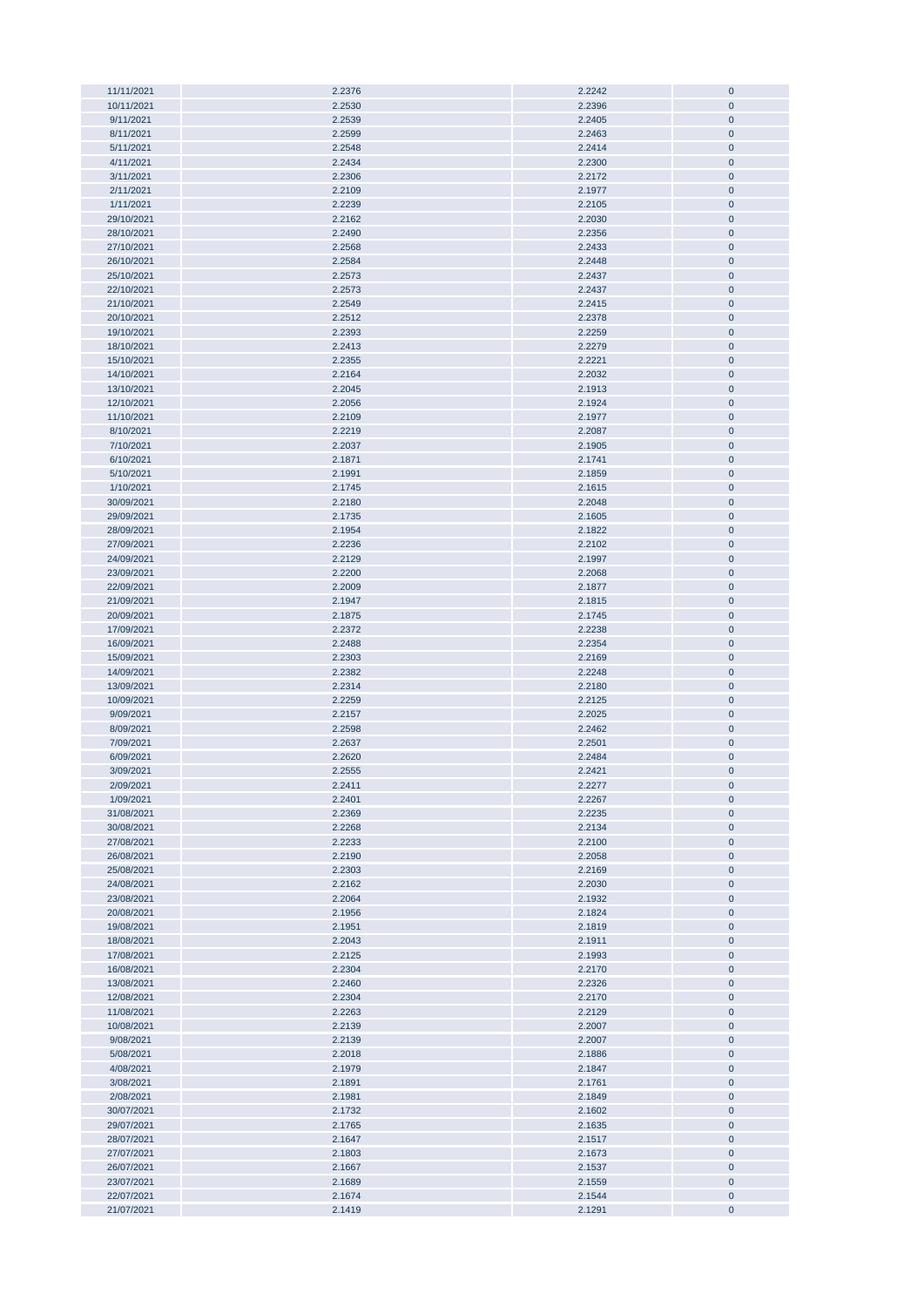| 20/07/2021               | 2.1251           | 2.1123           | $\pmb{0}$              |
|--------------------------|------------------|------------------|------------------------|
|                          |                  |                  | $\mathbf{0}$           |
| 19/07/2021               | 2.1395           | 2.1267           |                        |
| 16/07/2021               | 2.1616           | 2.1486           | $\pmb{0}$              |
| 15/07/2021               | 2.1586           | 2.1456           | $\overline{0}$         |
| 14/07/2021               | 2.1647           | 2.1517           | $\pmb{0}$              |
|                          |                  |                  |                        |
| 13/07/2021               | 2.1589           | 2.1459           | $\pmb{0}$              |
| 12/07/2021               | 2.1618           | 2.1488           | $\mathbf 0$            |
| 9/07/2021                | 2.1419           | 2.1291           | $\pmb{0}$              |
| 8/07/2021                | 2.1626           | 2.1496           | $\pmb{0}$              |
|                          |                  |                  |                        |
| 7/07/2021                | 2.1585           | 2.1455           | $\pmb{0}$              |
| 6/07/2021                | 2.1585           | 2.1455           | $\pmb{0}$              |
| 5/07/2021                | 2.1521           | 2.1393           | $\bf{0}$               |
| 2/07/2021                | 2.1514           | 2.1386           | $\pmb{0}$              |
|                          |                  |                  |                        |
| 1/07/2021                | 2.1368           | 2.1240           | $\mathbf 0$            |
| 30/06/2021               | 2.1932           | 2.1800           | 0.04217649             |
| 29/06/2021               | 2.1892           | 2.1762           | $\pmb{0}$              |
| 28/06/2021               | 2.1895           | 2.1765           | $\bf{0}$               |
|                          |                  |                  |                        |
| 25/06/2021               | 2.1872           | 2.1742           | $\pmb{0}$              |
| 24/06/2021               | 2.1760           | 2.1630           | $\pmb{0}$              |
| 23/06/2021               | 2.1837           | 2.1707           | $\bf{0}$               |
| 22/06/2021               | 2.2001           | 2.1869           | $\pmb{0}$              |
|                          |                  |                  |                        |
| 21/06/2021               | 2.1663           | 2.1533           | $\pmb{0}$              |
| 18/06/2021               | 2.2064           | 2.1932           | $\pmb{0}$              |
| 17/06/2021               | 2.2034           | 2.1902           | $\bf{0}$               |
| 16/06/2021               | 2.2116           | 2.1984           | $\bf{0}$               |
|                          | 2.2122           |                  |                        |
| 15/06/2021               |                  | 2.1990           | $\pmb{0}$              |
| 11/06/2021               | 2.1975           | 2.1843           | $\overline{0}$         |
| 10/06/2021               | 2.1958           | 2.1826           | $\pmb{0}$              |
| 9/06/2021                | 2.1883           | 2.1753           | $\overline{0}$         |
|                          |                  |                  |                        |
| 8/06/2021                | 2.1992           | 2.1860           | $\pmb{0}$              |
| 7/06/2021                | 2.1970           | 2.1838           | $\pmb{0}$              |
| 4/06/2021                | 2.1948           | 2.1816           | $\pmb{0}$              |
| 3/06/2021                | 2.1880           | 2.1750           | $\pmb{0}$              |
|                          |                  |                  |                        |
| 2/06/2021                | 2.1747           | 2.1617           | $\pmb{0}$              |
| 1/06/2021                | 2.1512           | 2.1384           | $\pmb{0}$              |
| 31/05/2021               | 2.1577           | 2.1447           | $\pmb{0}$              |
| 28/05/2021               | 2.1640           | 2.1510           | $\pmb{0}$              |
|                          |                  |                  |                        |
| 27/05/2021               | 2.1304           | 2.1176           | $\pmb{0}$              |
| 26/05/2021               | 2.1346           | 2.1218           | $\pmb{0}$              |
| 25/05/2021               | 2.1454           | 2.1326           | $\pmb{0}$              |
| 24/05/2021               | 2.1252           | 2.1124           | $\bf{0}$               |
|                          |                  |                  |                        |
| 21/05/2021               | 2.1232           | 2.1105           | $\pmb{0}$              |
| 20/05/2021               | 2.1185           | 2.1059           | $\pmb{0}$              |
| 19/05/2021               | 2.0945           | 2.0819           | $\pmb{0}$              |
| 18/05/2021               | 2.1339           | 2.1211           | $\pmb{0}$              |
|                          |                  |                  |                        |
| 17/05/2021               | 2.1211           | 2.1085           | $\pmb{0}$              |
| 14/05/2021               | 2.1182           | 2.1056           | $\pmb{0}$              |
| 13/05/2021               | 2.1084           | 2.0958           | $\mathbf{0}$           |
| 12/05/2021               | 2.1208           | 2.1082           | $\mathbf 0$            |
|                          |                  |                  |                        |
| 11/05/2021               | 2.1390           | 2.1262           | $\mathbf{0}$           |
| 10/05/2021               | 2.1618           | 2.1488           | $\pmb{0}$              |
| 7/05/2021                | 2.1356           | 2.1228           | $\bf{0}$               |
| 5/05/2021                | 2.1412           | 2.1284           | $\pmb{0}$              |
|                          |                  |                  |                        |
| 4/05/2021                | 2.1336           | 2.1208           | $\pmb{0}$              |
| 3/05/2021                | 2.1195           | 2.1069           | $\pmb{0}$              |
| 30/04/2021               | 2.1165           | 2.1039           | $\pmb{0}$              |
| 29/04/2021               | 2.1342           | 2.1214           | $\pmb{0}$              |
|                          |                  |                  |                        |
| 28/04/2021               | 2.1299           | 2.1171           | $\pmb{0}$              |
| 27/04/2021               | 2.1175           | 2.1049           | $\pmb{0}$              |
| 26/04/2021               | 2.1181           | 2.1055           | $\pmb{0}$              |
| 23/04/2021               | 2.1211           | 2.1085           | $\pmb{0}$              |
| 22/04/2021               | 2.1172           | 2.1046           | $\pmb{0}$              |
|                          |                  |                  |                        |
| 21/04/2021               | 2.0986           | 2.0860           | $\pmb{0}$              |
| 20/04/2021               | 2.1075           | 2.0949           | $\bf{0}$               |
| 19/04/2021               | 2.1218           | 2.1092           | $\pmb{0}$              |
| 16/04/2021               | 2.1238           | 2.1110           | $\pmb{0}$              |
|                          |                  |                  |                        |
| 15/04/2021               | 2.1247           | 2.1119           | $\pmb{0}$              |
| 13/04/2021               | 2.0975           | 2.0849           | $\bf{0}$               |
| 12/04/2021               | 2.0969           | 2.0843           | $\pmb{0}$              |
| 9/04/2021                | 2.1066           | 2.0940           | $\pmb{0}$              |
|                          |                  |                  |                        |
| 8/04/2021                | 2.1084           | 2.0958           | $\bf{0}$               |
| 7/04/2021                | 2.0845           | 2.0721           | $\bf{0}$               |
| 6/04/2021                | 2.0720           | 2.0596           | $\bf{0}$               |
| 1/04/2021                | 2.0563           | 2.0440           | $\pmb{0}$              |
|                          |                  |                  |                        |
| 31/03/2021               | 2.0466           | 2.0344           | $\bf{0}$               |
|                          |                  |                  |                        |
| 29/03/2021               | 2.0507           | 2.0385           | $\pmb{0}$              |
|                          |                  |                  |                        |
| 26/03/2021               | 2.0574           | 2.0450           | $\boldsymbol{0}$       |
| 25/03/2021               | 2.0517           | 2.0395           | $\pmb{0}$              |
| 23/03/2021<br>22/03/2021 | 2.0374<br>2.0383 | 2.0252<br>2.0261 | $\pmb{0}$<br>$\pmb{0}$ |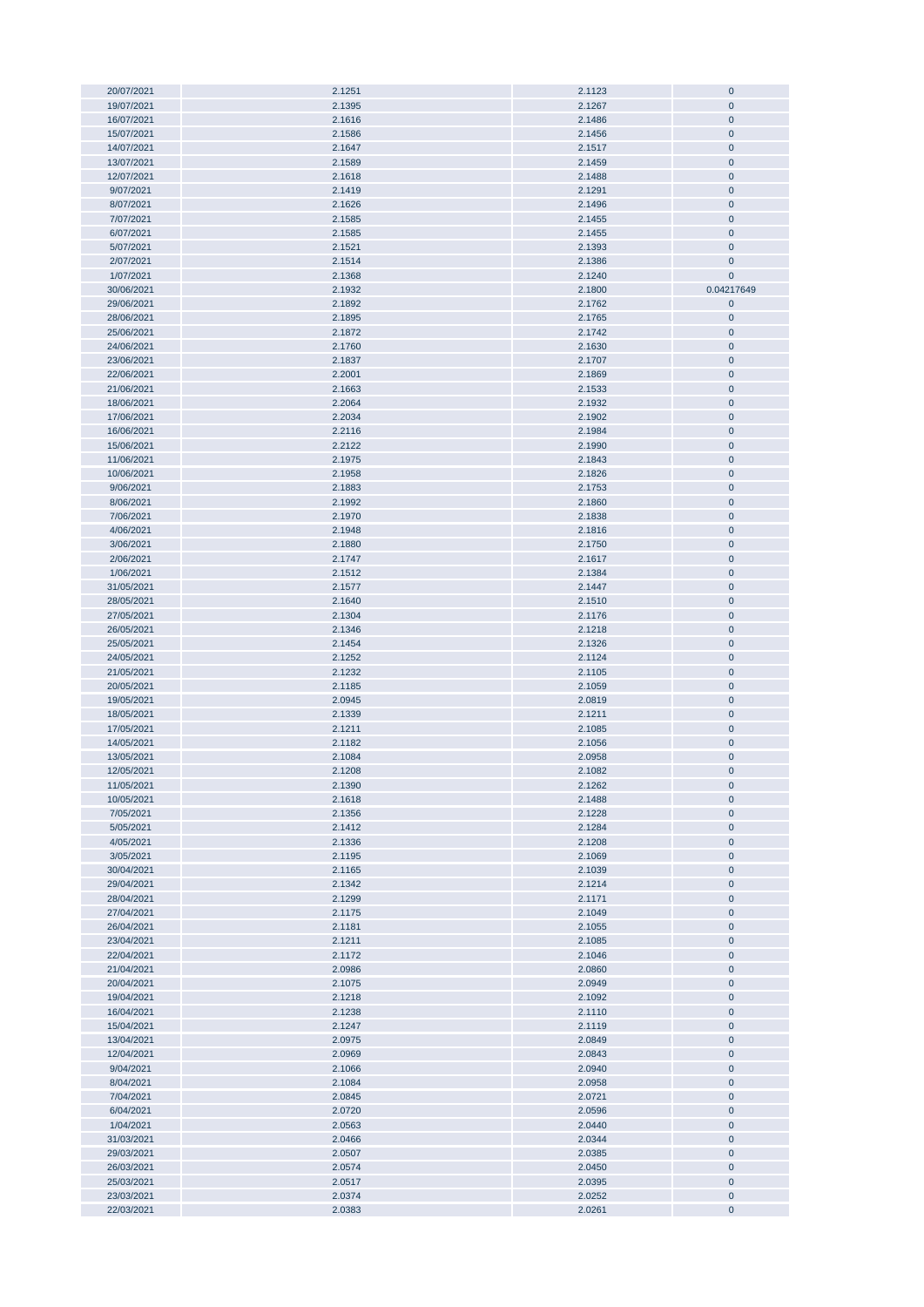| 19/03/2021               | 2.0242           | 2.0120           | 0                      |
|--------------------------|------------------|------------------|------------------------|
|                          |                  |                  |                        |
| 18/03/2021               | 2.0336           | 2.0214           | $\pmb{0}$              |
| 17/03/2021               | 2.0496           | 2.0374           | $\mathbf 0$            |
| 16/03/2021               | 2.0606           | 2.0482           | $\pmb{0}$              |
|                          |                  |                  |                        |
| 15/03/2021               | 2.0456           | 2.0334           | $\pmb{0}$              |
| 12/03/2021               | 2.0396           | 2.0274           | $\pmb{0}$              |
| 11/03/2021               | 2.0221           | 2.0101           | $\mathbf 0$            |
|                          |                  |                  |                        |
| 10/03/2021               | 2.0240           | 2.0118           | $\mathbf 0$            |
| 9/03/2021                | 2.0448           | 2.0326           | $\mathbf 0$            |
|                          |                  |                  |                        |
| 8/03/2021                | 2.0359           | 2.0237           | $\pmb{0}$              |
| 5/03/2021                | 2.0242           | 2.0120           | $\pmb{0}$              |
| 4/03/2021                | 2.0410           | 2.0288           | $\pmb{0}$              |
|                          |                  |                  |                        |
| 3/03/2021                | 2.0485           | 2.0363           | $\pmb{0}$              |
| 2/03/2021                | 2.0301           | 2.0179           | $\pmb{0}$              |
|                          |                  |                  |                        |
| 1/03/2021                | 2.0408           | 2.0286           | $\pmb{0}$              |
| 26/02/2021               | 2.0028           | 1.9908           | $\pmb{0}$              |
| 25/02/2021               | 2.0517           | 2.0395           | $\pmb{0}$              |
|                          |                  |                  |                        |
| 24/02/2021               | 2.0357           | 2.0235           | $\pmb{0}$              |
| 23/02/2021               | 2.0564           | 2.0440           | $\pmb{0}$              |
| 22/02/2021               | 2.0251           | 2.0129           | 0                      |
|                          |                  |                  |                        |
| 19/02/2021               | 2.0283           | 2.0161           | $\pmb{0}$              |
| 18/02/2021               | 2.0596           | 2.0472           | $\pmb{0}$              |
|                          |                  |                  |                        |
| 17/02/2021               | 2.0629           | 2.0505           | $\pmb{0}$              |
| 16/02/2021               | 2.0740           | 2.0616           | $\pmb{0}$              |
| 15/02/2021               | 2.0501           | 2.0379           | $\pmb{0}$              |
|                          |                  |                  |                        |
| 12/02/2021               | 2.0345           | 2.0223           | $\pmb{0}$              |
| 11/02/2021               | 2.0484           | 2.0362           | $\pmb{0}$              |
| 10/02/2021               | 2.0489           | 2.0367           | $\pmb{0}$              |
|                          |                  |                  |                        |
| 9/02/2021                | 2.0349           | 2.0227           | $\pmb{0}$              |
| 8/02/2021                | 2.0487           | 2.0365           | $\pmb{0}$              |
|                          |                  |                  |                        |
| 5/02/2021                | 2.0356           | 2.0234           | $\pmb{0}$              |
| 4/02/2021                | 2.0174           | 2.0054           | $\mathbf 0$            |
| 3/02/2021                | 2.0364           | 2.0242           | $\mathbf 0$            |
|                          |                  |                  |                        |
| 2/02/2021                | 2.0201           | 2.0081           | $\pmb{0}$              |
| 1/02/2021                | 1.9909           | 1.9789           | $\pmb{0}$              |
| 29/01/2021               | 1.9748           | 1.9630           | $\pmb{0}$              |
|                          |                  |                  |                        |
| 28/01/2021               | 1.9889           | 1.9771           | $\pmb{0}$              |
| 27/01/2021               | 2.0228           | 2.0107           | $\pmb{0}$              |
|                          |                  |                  |                        |
| 25/01/2021               | 2.0413           | 2.0291           | $\pmb{0}$              |
| 22/01/2021               | 2.0348           | 2.0226           | $\pmb{0}$              |
| 21/01/2021               | 2.0420           | 2.0298           | $\pmb{0}$              |
|                          |                  |                  |                        |
| 20/01/2021               | 2.0287           | 2.0165           | $\pmb{0}$              |
| 19/01/2021               | 2.0200           | 2.0080           | $\pmb{0}$              |
| 18/01/2021               | 1.9943           | 1.9823           | $\pmb{0}$              |
|                          |                  |                  |                        |
| 15/01/2021               | 2.0111           | 1.9991           | $\mathbf 0$            |
| 14/01/2021               | 2.0101           | 1.9981           | $\pmb{0}$              |
|                          |                  |                  | $\pmb{0}$              |
| 13/01/2021               | 2.0029           | 1.9909           |                        |
| 12/01/2021               | 2.0030           | 1.9910           | $\pmb{0}$              |
| 11/01/2021               | 2.0101           | 1.9981           | $\pmb{0}$              |
|                          |                  |                  |                        |
| 8/01/2021                | 2.0271           | 2.0149           | 0                      |
| 7/01/2021                | 2.0144           | 2.0024           | $\pmb{0}$              |
| 6/01/2021                | 1.9796           | 1.9678           | $\pmb{0}$              |
|                          |                  |                  |                        |
| 5/01/2021                | 2.0027           | 1.9907           | $\pmb{0}$              |
| 4/01/2021                | 2.0049           | 1.9929           | $\pmb{0}$              |
| 31/12/2020               | 1.9807           | 1.9689           | 0.03343163             |
|                          |                  |                  |                        |
| 30/12/2020               | 2.0440           | 2.0318           | $\pmb{0}$              |
| 29/12/2020               | 2.0459           | 2.0337           | $\pmb{0}$              |
| 24/12/2020               | 2.0369           | 2.0247           | $\pmb{0}$              |
|                          |                  |                  |                        |
| 23/12/2020               | 2.0294           | 2.0172           | $\pmb{0}$              |
| 22/12/2020               | 2.0148           | 2.0028           | $\pmb{0}$              |
|                          |                  |                  |                        |
| 21/12/2020               | 2.0342           | 2.0220           | $\pmb{0}$              |
| 18/12/2020               | 2.0376           | 2.0254           | $\pmb{0}$              |
| 17/12/2020               | 2.0653           | 2.0529           | $\pmb{0}$              |
|                          |                  |                  |                        |
| 16/12/2020               | 2.0443           | 2.0321           | $\pmb{0}$              |
| 15/12/2020               | 2.0314           | 2.0192           | $\pmb{0}$              |
| 14/12/2020               | 2.0411           | 2.0289           | 0                      |
|                          |                  |                  |                        |
| 11/12/2020               | 2.0412           | 2.0290           | 0                      |
| 10/12/2020               | 2.0577           | 2.0453           | 0                      |
| 9/12/2020                | 2.0782           | 2.0658           | 0                      |
|                          |                  |                  |                        |
| 8/12/2020                | 2.0693           | 2.0569           | 0                      |
| 7/12/2020                | 2.0669           | 2.0545           | 0                      |
|                          |                  |                  |                        |
| 4/12/2020                | 2.0545           | 2.0423           | $\pmb{0}$              |
| 3/12/2020                | 2.0444           | 2.0322           | 0                      |
| 2/12/2020                | 2.0377           | 2.0255           | $\pmb{0}$              |
|                          |                  |                  |                        |
| 1/12/2020                | 2.0372           | 2.0250           | $\pmb{0}$              |
| 30/11/2020               | 2.0158           | 2.0038           | $\pmb{0}$              |
| 27/11/2020               | 2.0409           | 2.0287           | $\pmb{0}$              |
|                          |                  |                  |                        |
| 26/11/2020               |                  | 2.0436           | $\pmb{0}$              |
|                          | 2.0558           |                  |                        |
|                          |                  |                  |                        |
| 25/11/2020<br>24/11/2020 | 2.0760<br>2.0615 | 2.0636<br>2.0491 | $\pmb{0}$<br>$\pmb{0}$ |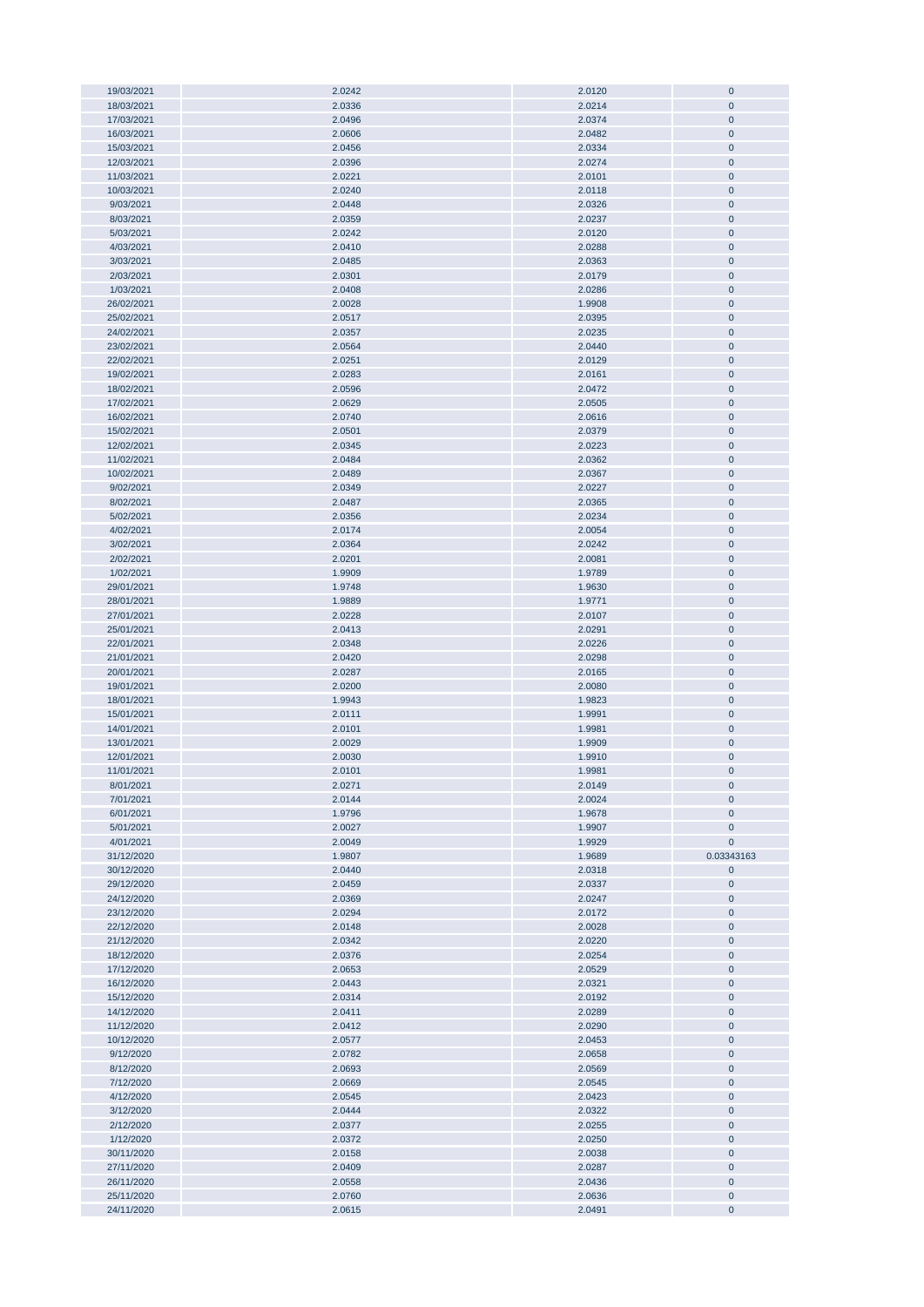| 23/11/2020 | 2.0337 | 2.0215 | $\bf{0}$     |
|------------|--------|--------|--------------|
|            |        |        |              |
| 20/11/2020 | 2.0263 | 2.0141 | $\pmb{0}$    |
| 19/11/2020 | 2.0330 | 2.0208 | $\pmb{0}$    |
| 18/11/2020 | 2.0311 | 2.0189 | $\pmb{0}$    |
|            |        |        |              |
| 17/11/2020 | 2.0193 | 2.0073 | $\pmb{0}$    |
| 16/11/2020 | 2.0140 | 2.0020 | $\pmb{0}$    |
| 13/11/2020 | 1.9868 | 1.9750 | $\pmb{0}$    |
|            |        |        |              |
| 12/11/2020 | 1.9906 | 1.9786 | $\pmb{0}$    |
| 11/11/2020 | 2.0025 | 1.9905 | $\pmb{0}$    |
| 10/11/2020 | 1.9661 | 1.9543 | $\pmb{0}$    |
|            |        |        |              |
| 9/11/2020  | 1.9470 | 1.9354 | $\pmb{0}$    |
| 6/11/2020  | 1.9121 | 1.9007 | $\pmb{0}$    |
| 5/11/2020  | 1.8948 | 1.8834 | $\pmb{0}$    |
|            |        |        |              |
| 4/11/2020  | 1.8731 | 1.8619 | $\pmb{0}$    |
| 3/11/2020  | 1.8722 | 1.8610 | $\pmb{0}$    |
| 2/11/2020  | 1.8349 | 1.8239 | $\pmb{0}$    |
|            |        |        |              |
| 30/10/2020 | 1.8312 | 1.8202 | $\pmb{0}$    |
| 29/10/2020 | 1.8450 | 1.8340 | $\pmb{0}$    |
| 28/10/2020 | 1.8769 | 1.8657 | $\pmb{0}$    |
|            |        |        |              |
| 27/10/2020 | 1.8811 | 1.8699 | $\pmb{0}$    |
| 26/10/2020 | 1.9138 | 1.9024 | $\bf{0}$     |
| 23/10/2020 | 1.9178 | 1.9064 | $\pmb{0}$    |
|            |        |        |              |
| 22/10/2020 | 1.9216 | 1.9102 | $\bf{0}$     |
| 21/10/2020 | 1.9242 | 1.9126 | $\pmb{0}$    |
| 20/10/2020 | 1.9208 | 1.9094 | $\bf{0}$     |
|            |        |        |              |
| 19/10/2020 | 1.9371 | 1.9255 | $\pmb{0}$    |
| 16/10/2020 | 1.9192 | 1.9078 | $\pmb{0}$    |
| 15/10/2020 | 1.9329 | 1.9213 | $\pmb{0}$    |
|            |        |        |              |
| 14/10/2020 | 1.9216 | 1.9102 | $\pmb{0}$    |
| 13/10/2020 | 1.9287 | 1.9171 | $\pmb{0}$    |
| 12/10/2020 | 1.9095 | 1.8981 | $\pmb{0}$    |
|            |        |        |              |
| 9/10/2020  | 1.9007 | 1.8893 | $\pmb{0}$    |
| 8/10/2020  | 1.9020 | 1.8906 | $\pmb{0}$    |
| 7/10/2020  | 1.8804 | 1.8692 | $\pmb{0}$    |
|            |        |        |              |
| 6/10/2020  | 1.8559 | 1.8447 | $\pmb{0}$    |
| 2/10/2020  | 1.7984 | 1.7876 | $\pmb{0}$    |
| 1/10/2020  | 1.8236 | 1.8126 | $\pmb{0}$    |
| 30/09/2020 | 1.8060 | 1.7952 | $\pmb{0}$    |
|            |        |        |              |
| 29/09/2020 | 1.8507 | 1.8397 | $\pmb{0}$    |
| 28/09/2020 | 1.8514 | 1.8404 | $\pmb{0}$    |
| 25/09/2020 | 1.8581 | 1.8469 | $\pmb{0}$    |
|            |        |        |              |
| 24/09/2020 | 1.8296 | 1.8186 | $\pmb{0}$    |
| 23/09/2020 | 1.8454 | 1.8344 | $\pmb{0}$    |
| 22/09/2020 | 1.8023 | 1.7915 | $\pmb{0}$    |
|            |        |        |              |
| 21/09/2020 | 1.8187 | 1.8079 | $\bf{0}$     |
| 18/09/2020 | 1.8324 | 1.8214 | $\bf{0}$     |
| 17/09/2020 | 1.8346 | 1.8236 | $\pmb{0}$    |
|            |        |        |              |
| 16/09/2020 | 1.8558 | 1.8446 | $\pmb{0}$    |
| 15/09/2020 | 1.8333 | 1.8223 | $\mathbf{0}$ |
| 14/09/2020 | 1.8333 | 1.8223 | $\mathbf 0$  |
|            |        |        |              |
| 11/09/2020 | 1.8223 | 1.8114 | $\pmb{0}$    |
| 10/09/2020 | 1.8367 | 1.8257 | $\pmb{0}$    |
| 9/09/2020  | 1.8260 | 1.8150 | $\pmb{0}$    |
| 8/09/2020  | 1.8666 | 1.8554 | $\pmb{0}$    |
|            |        |        |              |
| 7/09/2020  | 1.8460 | 1.8350 | $\pmb{0}$    |
| 4/09/2020  | 1.8363 | 1.8253 | $\pmb{0}$    |
| 3/09/2020  | 1.8948 | 1.8834 | $\pmb{0}$    |
|            |        |        |              |
| 2/09/2020  | 1.8766 | 1.8654 | $\pmb{0}$    |
| 1/09/2020  | 1.8421 | 1.8311 | $\pmb{0}$    |
| 31/08/2020 | 1.8742 | 1.8630 | $\pmb{0}$    |
| 28/08/2020 | 1.8760 | 1.8648 | $\pmb{0}$    |
|            |        |        |              |
| 27/08/2020 | 1.8917 | 1.8803 | $\pmb{0}$    |
| 26/08/2020 | 1.8934 | 1.8820 | $\pmb{0}$    |
| 25/08/2020 | 1.9055 | 1.8941 | $\pmb{0}$    |
|            |        |        |              |
| 24/08/2020 | 1.8943 | 1.8829 | $\pmb{0}$    |
| 21/08/2020 | 1.8909 | 1.8795 | $\pmb{0}$    |
| 20/08/2020 | 1.8913 | 1.8799 | $\pmb{0}$    |
| 19/08/2020 | 1.9080 |        | $\pmb{0}$    |
|            |        | 1.8966 |              |
| 18/08/2020 | 1.8949 | 1.8835 | $\bf{0}$     |
| 17/08/2020 | 1.8820 | 1.8708 | $\pmb{0}$    |
| 14/08/2020 | 1.8966 | 1.8852 | $\bf{0}$     |
|            |        |        |              |
| 13/08/2020 | 1.8877 | 1.8765 | $\pmb{0}$    |
| 12/08/2020 | 1.8972 | 1.8858 | $\pmb{0}$    |
| 11/08/2020 | 1.8987 | 1.8873 | $\pmb{0}$    |
|            |        |        |              |
| 10/08/2020 | 1.8869 | 1.8757 | $\pmb{0}$    |
| 7/08/2020  | 1.8556 | 1.8445 | $\pmb{0}$    |
| 6/08/2020  | 1.8650 | 1.8538 | $\pmb{0}$    |
|            |        |        |              |
| 5/08/2020  | 1.8508 | 1.8398 | $\pmb{0}$    |
| 4/08/2020  | 1.8645 | 1.8533 | $\pmb{0}$    |
| 3/08/2020  | 1.8286 | 1.8176 | $\pmb{0}$    |
|            |        |        |              |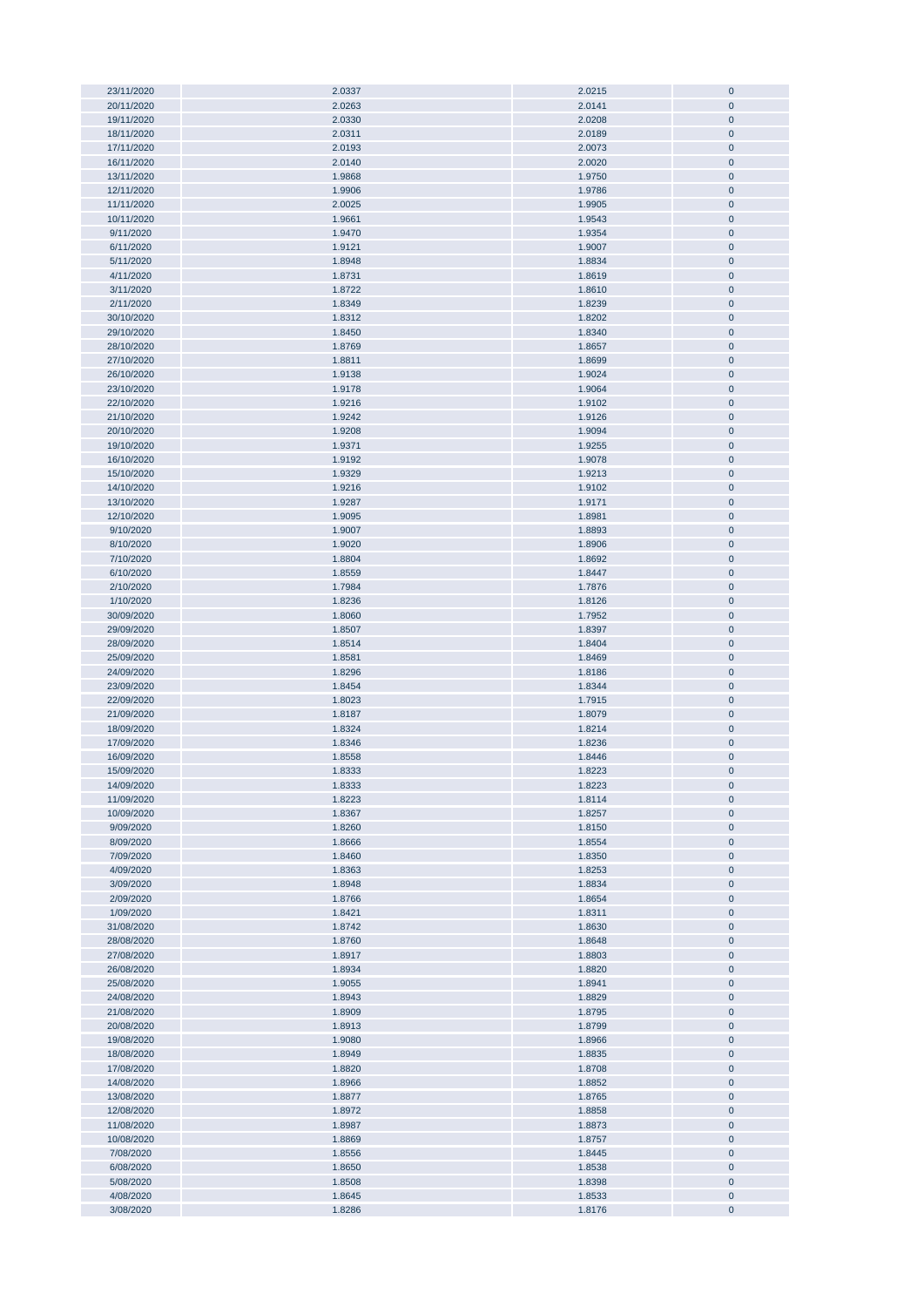| 31/07/2020 | 1.8319 | 1.8209 | $\mathbf 0$    |
|------------|--------|--------|----------------|
|            |        |        |                |
| 30/07/2020 | 1.8693 | 1.8581 | $\overline{0}$ |
| 29/07/2020 | 1.8566 | 1.8454 | $\mathbf 0$    |
|            |        |        |                |
| 28/07/2020 | 1.8626 | 1.8514 | $\pmb{0}$      |
| 27/07/2020 | 1.8725 | 1.8613 | $\pmb{0}$      |
| 24/07/2020 | 1.8666 | 1.8554 | $\pmb{0}$      |
| 23/07/2020 | 1.8895 | 1.8781 | $\pmb{0}$      |
|            |        |        |                |
| 22/07/2020 | 1.8807 | 1.8695 | $\pmb{0}$      |
| 21/07/2020 | 1.9071 | 1.8957 | $\pmb{0}$      |
|            |        |        |                |
| 20/07/2020 | 1.8556 | 1.8445 | $\pmb{0}$      |
| 17/07/2020 | 1.8652 | 1.8540 | $\pmb{0}$      |
| 16/07/2020 | 1.8577 | 1.8465 | $\pmb{0}$      |
|            |        |        |                |
| 15/07/2020 | 1.8728 | 1.8616 | $\pmb{0}$      |
| 14/07/2020 | 1.8386 | 1.8276 | $\pmb{0}$      |
| 13/07/2020 | 1.8476 | 1.8366 | $\pmb{0}$      |
|            |        |        |                |
| 10/07/2020 | 1.8300 | 1.8190 | $\pmb{0}$      |
| 9/07/2020  | 1.8440 | 1.8330 | $\pmb{0}$      |
| 8/07/2020  | 1.8346 | 1.8236 | $\pmb{0}$      |
|            |        |        |                |
| 7/07/2020  | 1.8614 | 1.8502 | $\pmb{0}$      |
| 6/07/2020  | 1.8644 | 1.8532 | $\bf{0}$       |
| 3/07/2020  | 1.8802 | 1.8690 | $\mathbf{0}$   |
|            |        |        |                |
| 2/07/2020  | 1.8730 | 1.8618 | $\pmb{0}$      |
| 1/07/2020  | 1.8387 | 1.8277 | $\mathbf 0$    |
| 30/06/2020 | 1.8285 | 1.8175 | 0.01075097     |
|            |        |        |                |
| 29/06/2020 | 1.8133 | 1.8025 | $\pmb{0}$      |
| 26/06/2020 | 1.8394 | 1.8284 | $\overline{0}$ |
|            |        |        |                |
| 25/06/2020 | 1.8132 | 1.8024 | $\pmb{0}$      |
| 24/06/2020 | 1.8623 | 1.8511 | $\pmb{0}$      |
| 23/06/2020 | 1.8587 | 1.8475 | $\pmb{0}$      |
|            |        |        |                |
| 22/06/2020 | 1.8574 | 1.8462 | $\pmb{0}$      |
| 19/06/2020 | 1.8571 | 1.8459 | $\pmb{0}$      |
| 18/06/2020 | 1.8541 | 1.8431 | $\pmb{0}$      |
|            |        |        |                |
| 17/06/2020 | 1.8714 | 1.8602 | $\pmb{0}$      |
| 16/06/2020 | 1.8567 | 1.8455 | $\pmb{0}$      |
| 15/06/2020 | 1.7874 | 1.7768 | $\pmb{0}$      |
|            |        |        |                |
| 12/06/2020 | 1.8288 | 1.8178 | $\pmb{0}$      |
| 11/06/2020 | 1.8674 | 1.8562 | $\pmb{0}$      |
| 10/06/2020 | 1.9270 | 1.9154 | $\pmb{0}$      |
|            |        |        |                |
| 9/06/2020  | 1.9289 | 1.9173 | $\pmb{0}$      |
| 5/06/2020  | 1.8781 | 1.8669 | $\pmb{0}$      |
| 4/06/2020  | 1.8779 | 1.8667 | $\pmb{0}$      |
|            |        |        |                |
| 3/06/2020  | 1.8659 | 1.8547 | $\pmb{0}$      |
| 2/06/2020  | 1.8317 | 1.8207 | $\pmb{0}$      |
| 1/06/2020  | 1.8279 | 1.8169 | $\pmb{0}$      |
|            |        |        |                |
| 29/05/2020 | 1.8082 | 1.7974 | $\overline{0}$ |
| 28/05/2020 | 1.8424 | 1.8314 | $\pmb{0}$      |
| 27/05/2020 | 1.8182 | 1.8074 | $\pmb{0}$      |
|            |        |        |                |
| 26/05/2020 | 1.8209 | 1.8101 | $\pmb{0}$      |
| 25/05/2020 | 1.7653 | 1.7547 | $\mathbf 0$    |
| 22/05/2020 | 1.7243 | 1.7139 | $\mathbf 0$    |
|            |        |        |                |
| 21/05/2020 | 1.7429 | 1.7325 | $\pmb{0}$      |
| 20/05/2020 | 1.7498 | 1.7394 | $\pmb{0}$      |
| 19/05/2020 | 1.7469 | 1.7365 | $\pmb{0}$      |
|            |        |        |                |
| 18/05/2020 | 1.7090 | 1.6988 | $\pmb{0}$      |
| 15/05/2020 | 1.6905 | 1.6803 | $\pmb{0}$      |
| 14/05/2020 | 1.6665 | 1.6565 | $\pmb{0}$      |
|            |        |        |                |
| 13/05/2020 | 1.6947 | 1.6845 | $\pmb{0}$      |
| 12/05/2020 | 1.6930 | 1.6828 | $\pmb{0}$      |
| 11/05/2020 | 1.7153 | 1.7051 | $\pmb{0}$      |
|            |        |        |                |
| 8/05/2020  | 1.6885 | 1.6784 | $\pmb{0}$      |
| 7/05/2020  | 1.6821 | 1.6721 | $\pmb{0}$      |
| 6/05/2020  | 1.6856 | 1.6756 | $\pmb{0}$      |
| 5/05/2020  | 1.6982 | 1.6880 | $\pmb{0}$      |
|            |        |        |                |
| 4/05/2020  | 1.6663 | 1.6563 | $\pmb{0}$      |
| 1/05/2020  | 1.6471 | 1.6373 | $\pmb{0}$      |
| 30/04/2020 | 1.7364 | 1.7260 | $\pmb{0}$      |
|            |        |        |                |
| 29/04/2020 | 1.6946 | 1.6844 | $\pmb{0}$      |
| 28/04/2020 | 1.6599 | 1.6499 | $\pmb{0}$      |
| 27/04/2020 | 1.6622 | 1.6522 | $\bf{0}$       |
|            |        |        |                |
| 24/04/2020 | 1.6395 | 1.6297 | $\bf{0}$       |
| 23/04/2020 | 1.6326 | 1.6228 | $\bf{0}$       |
|            |        |        |                |
| 22/04/2020 | 1.6360 | 1.6262 | $\pmb{0}$      |
| 21/04/2020 | 1.6354 | 1.6256 | $\pmb{0}$      |
| 20/04/2020 | 1.6796 | 1.6696 | $\pmb{0}$      |
|            |        |        |                |
| 17/04/2020 | 1.7200 | 1.7098 | $\pmb{0}$      |
| 16/04/2020 | 1.6946 | 1.6844 | $\pmb{0}$      |
| 15/04/2020 | 1.7111 | 1.7009 | $\pmb{0}$      |
| 14/04/2020 | 1.7172 | 1.7070 | $\pmb{0}$      |
|            |        |        |                |
| 9/04/2020  | 1.6918 | 1.6816 | $\pmb{0}$      |
| 8/04/2020  | 1.6372 | 1.6274 | $\pmb{0}$      |
|            |        |        |                |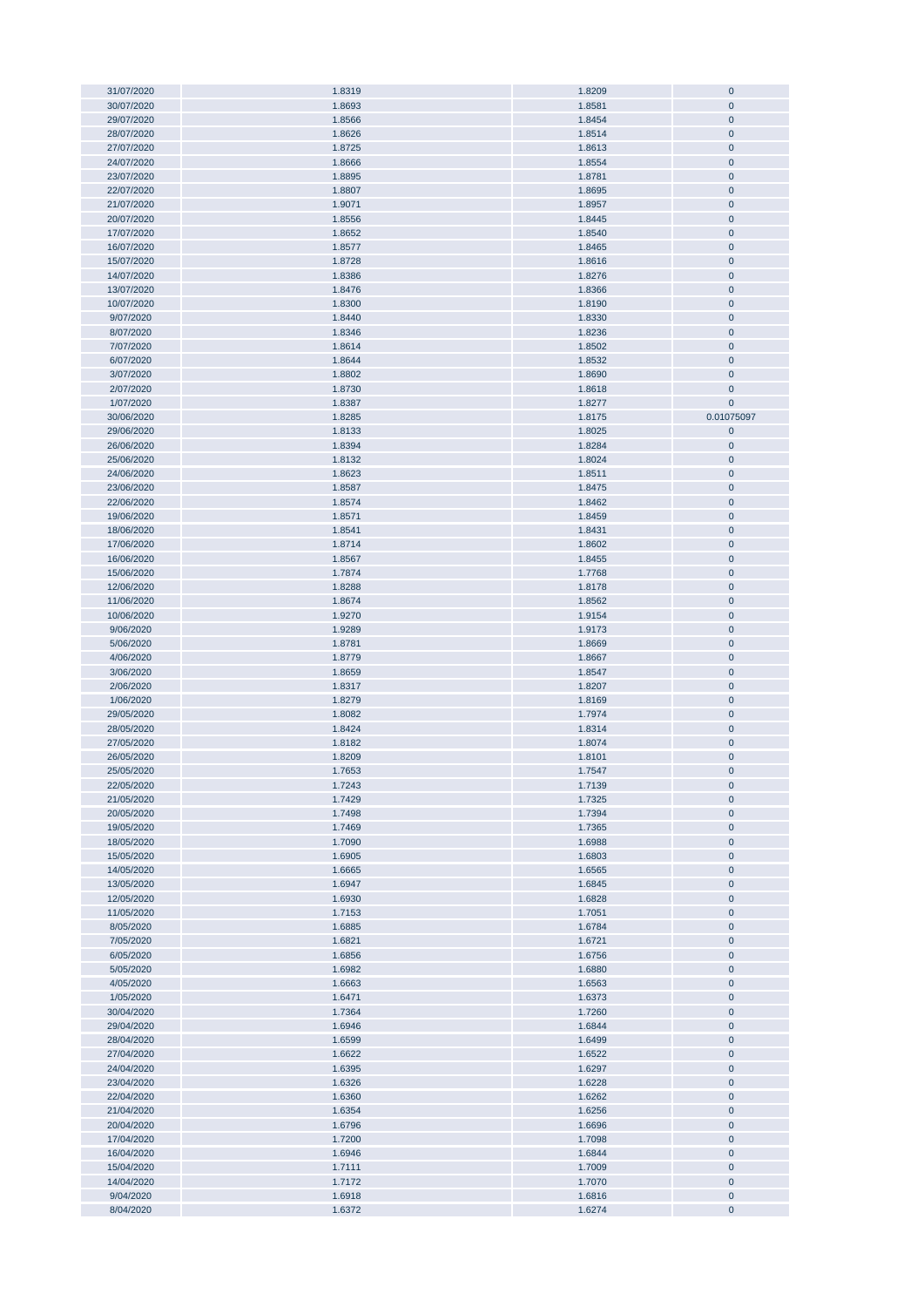| 7/04/2020                |                  | 1.6382           | $\mathbf 0$           |
|--------------------------|------------------|------------------|-----------------------|
|                          | 1.6480           |                  |                       |
| 6/04/2020                | 1.6507           | 1.6409           | $\mathbf{0}$          |
| 3/04/2020                | 1.5815           | 1.5721           | $\pmb{0}$             |
|                          |                  |                  |                       |
| 2/04/2020                | 1.6096           | 1.6000           | $\pmb{0}$             |
| 1/04/2020                | 1.6408           | 1.6310           | $\pmb{0}$             |
|                          |                  |                  |                       |
| 31/03/2020               | 1.5821           | 1.5727           | $\pmb{0}$             |
| 30/03/2020               | 1.6226           | 1.6128           | $\pmb{0}$             |
|                          |                  |                  |                       |
| 27/03/2020               | 1.5116           | 1.5026           | $\pmb{0}$             |
| 26/03/2020               | 1.5996           | 1.5900           | $\pmb{0}$             |
|                          |                  |                  |                       |
| 25/03/2020               | 1.5725           | 1.5631           | $\pmb{0}$             |
| 24/03/2020               | 1.4826           | 1.4738           | $\pmb{0}$             |
|                          |                  |                  |                       |
| 23/03/2020               | 1.4167           | 1.4083           | $\pmb{0}$             |
|                          |                  |                  |                       |
| 20/03/2020               | 1.5029           | 1.4939           | $\pmb{0}$             |
| 19/03/2020               | 1.4872           | 1.4784           | $\pmb{0}$             |
|                          |                  |                  |                       |
| 18/03/2020               | 1.5392           | 1.5300           | $\pmb{0}$             |
| 17/03/2020               | 1.6493           | 1.6395           | $\bf{0}$              |
|                          |                  |                  |                       |
| 16/03/2020               | 1.5652           | 1.5558           | $\pmb{0}$             |
| 13/03/2020               | 1.7447           | 1.7343           | $\pmb{0}$             |
|                          |                  |                  |                       |
| 12/03/2020               | 1.6754           | 1.6654           | $\pmb{0}$             |
| 11/03/2020               | 1.8126           | 1.8018           | $\pmb{0}$             |
|                          |                  |                  |                       |
| 10/03/2020               | 1.8785           | 1.8673           | $\pmb{0}$             |
| 9/03/2020                | 1.8244           | 1.8134           | $\pmb{0}$             |
| 6/03/2020                | 1.9749           | 1.9631           | $\mathbf{0}$          |
|                          |                  |                  |                       |
| 5/03/2020                | 2.0370           | 2.0248           | $\mathbf{0}$          |
| 4/03/2020                | 2.0119           | 1.9999           | $\pmb{0}$             |
|                          |                  |                  |                       |
| 3/03/2020                | 2.0499           | 2.0377           | $\pmb{0}$             |
| 2/03/2020                | 2.0318           | 2.0196           | $\pmb{0}$             |
|                          |                  |                  |                       |
| 28/02/2020               | 2.0443           | 2.0321           | $\pmb{0}$             |
| 27/02/2020               | 2.1135           | 2.1009           | $\overline{0}$        |
|                          |                  |                  |                       |
| 26/02/2020               | 2.1279           | 2.1151           | $\pmb{0}$             |
| 25/02/2020               | 2.1806           | 2.1676           | $\pmb{0}$             |
|                          |                  |                  |                       |
| 24/02/2020               | 2.2126           | 2.1994           | $\pmb{0}$             |
| 21/02/2020               | 2.2679           | 2.2543           | $\pmb{0}$             |
|                          |                  |                  |                       |
| 20/02/2020               | 2.2769           | 2.2633           | $\pmb{0}$             |
| 19/02/2020               | 2.2740           | 2.2604           | $\pmb{0}$             |
|                          |                  |                  |                       |
| 18/02/2020               | 2.2596           | 2.2460           | $\pmb{0}$             |
| 17/02/2020               | 2.2647           | 2.2511           | $\pmb{0}$             |
|                          |                  |                  |                       |
| 14/02/2020               | 2.2625           | 2.2489           | $\pmb{0}$             |
| 13/02/2020               | 2.2551           | 2.2417           | $\pmb{0}$             |
|                          |                  |                  |                       |
| 12/02/2020               | 2.2481           | 2.2347           | $\pmb{0}$             |
| 11/02/2020               | 2.2363           | 2.2229           | $\pmb{0}$             |
|                          |                  |                  |                       |
| 10/02/2020               | 2.2232           | 2.2099           | $\pmb{0}$             |
|                          |                  |                  |                       |
|                          |                  |                  |                       |
| 7/02/2020                | 2.2251           | 2.2117           | $\pmb{0}$             |
| 6/02/2020                | 2.2346           | 2.2212           | $\pmb{0}$             |
|                          |                  |                  |                       |
| 5/02/2020                | 2.2082           | 2.1950           | $\pmb{0}$             |
| 4/02/2020                | 2.1987           | 2.1855           | $\pmb{0}$             |
|                          |                  |                  |                       |
| 3/02/2020                | 2.1915           | 2.1783           | $\pmb{0}$             |
| 31/01/2020               | 2.2213           | 2.2081           | $\mathbf{0}$          |
|                          |                  |                  |                       |
| 30/01/2020               | 2.2191           | 2.2059           | $\mathbf 0$           |
| 29/01/2020               | 2.2244           | 2.2110           | $\mathbf{0}$          |
|                          |                  |                  |                       |
| 28/01/2020               | 2.2227           | 2.2095           | $\pmb{0}$             |
| 24/01/2020               | 2.2523           | 2.2389           | $\bf{0}$              |
| 23/01/2020               |                  |                  |                       |
|                          | 2.2538           | 2.2404           | $\pmb{0}$             |
| 22/01/2020               | 2.2644           | 2.2508           | $\bf{0}$              |
| 21/01/2020               | 2.2468           | 2.2334           | $\pmb{0}$             |
|                          |                  |                  |                       |
| 20/01/2020               | 2.2514           | 2.2380           | $\bf{0}$              |
| 17/01/2020               | 2.2466           | 2.2332           | $\pmb{0}$             |
|                          |                  |                  |                       |
| 16/01/2020               | 2.2354           | 2.2220           | $\pmb{0}$             |
| 15/01/2020               | 2.2162           | 2.2030           | $\pmb{0}$             |
| 14/01/2020               | 2.1918           |                  | $\pmb{0}$             |
|                          |                  | 2.1786           |                       |
| 13/01/2020               | 2.1918           | 2.1786           | $\pmb{0}$             |
| 10/01/2020               | 2.1988           | 2.1856           | $\bf{0}$              |
|                          |                  |                  |                       |
| 9/01/2020                | 2.1828           | 2.1698           | $\pmb{0}$             |
| 8/01/2020                | 2.1636           | 2.1506           | $\bf{0}$              |
|                          |                  |                  |                       |
| 7/01/2020                | 2.1679           | 2.1549           | $\pmb{0}$             |
| 6/01/2020                | 2.1372           | 2.1244           | $\pmb{0}$             |
|                          |                  |                  |                       |
| 3/01/2020                | 2.1351           | 2.1223           | $\pmb{0}$             |
| 2/01/2020                | 2.1223           | 2.1097           | 0                     |
|                          |                  |                  |                       |
| 31/12/2019               | 2.1203           | 2.1077           | 0.02553167            |
| 30/12/2019               | 2.2149           | 2.2017           | 0                     |
|                          |                  |                  |                       |
| 27/12/2019               | 2.2164           | 2.2032           | $\mathbf 0$           |
| 24/12/2019               | 2.2086           | 2.1954           | $\pmb{0}$             |
|                          |                  |                  |                       |
| 23/12/2019               | 2.2067           | 2.1935           | $\pmb{0}$             |
| 20/12/2019               | 2.2167           | 2.2035           | 0                     |
|                          |                  |                  |                       |
| 19/12/2019               | 2.2223           | 2.2091           | $\pmb{0}$             |
| 18/12/2019               | 2.2272           | 2.2138           | $\bf{0}$              |
|                          |                  |                  |                       |
| 17/12/2019               | 2.2261           | 2.2127           | $\pmb{0}$             |
| 16/12/2019               | 2.2276           | 2.2142           | $\pmb{0}$             |
|                          |                  |                  |                       |
| 13/12/2019<br>12/12/2019 | 2.1917<br>2.1821 | 2.1785<br>2.1691 | $\bf{0}$<br>$\pmb{0}$ |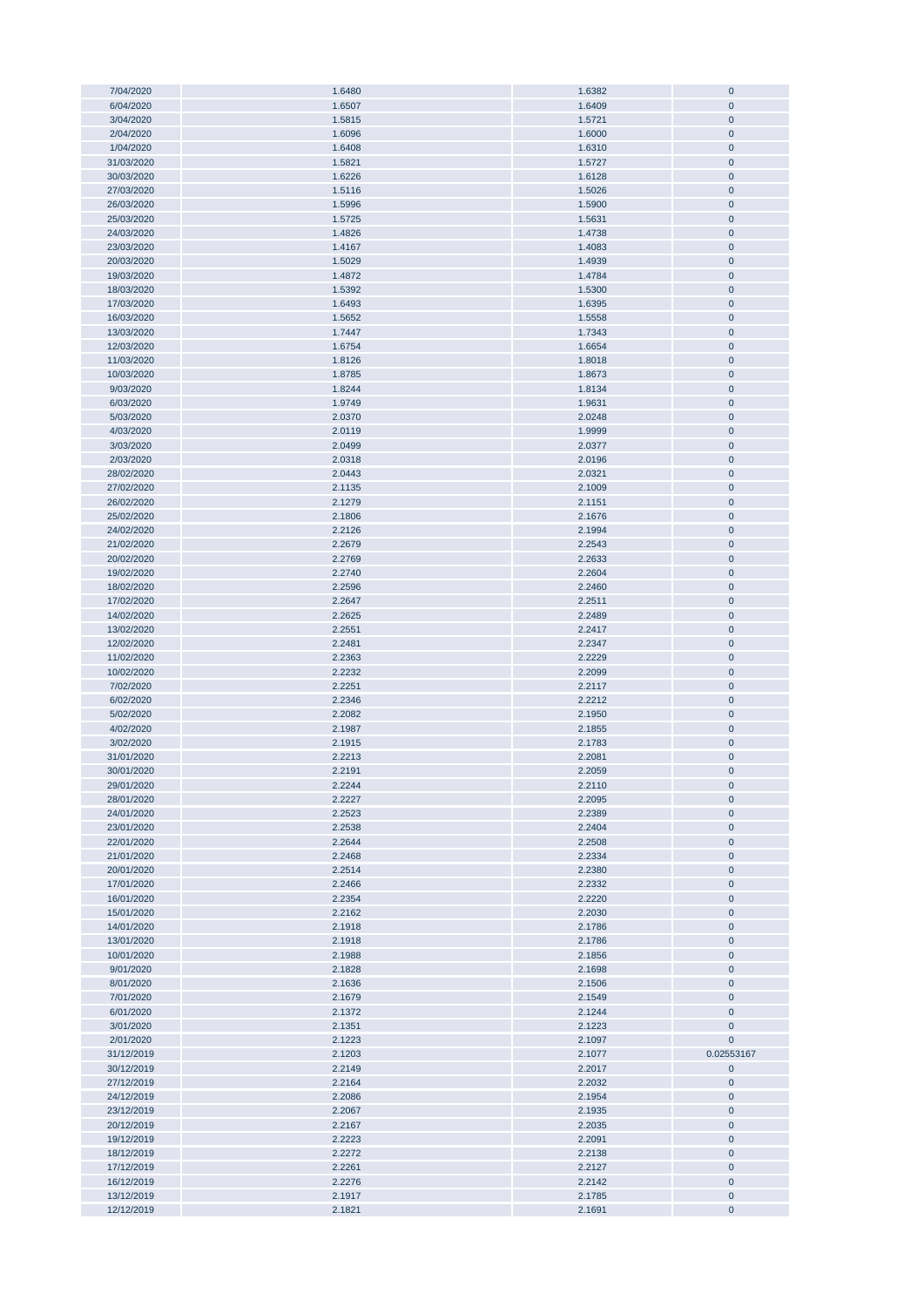| 11/12/2019<br>10/12/2019 |                  |                  |                        |
|--------------------------|------------------|------------------|------------------------|
|                          | 2.1937           | 2.1805           | $\pmb{0}$              |
|                          | 2.1779           | 2.1649           | $\pmb{0}$              |
| 9/12/2019                | 2.1835           | 2.1705           | $\pmb{0}$              |
| 6/12/2019                |                  |                  |                        |
|                          | 2.1758           | 2.1628           | $\pmb{0}$              |
| 5/12/2019                | 2.1675           | 2.1545           | $\pmb{0}$              |
| 4/12/2019                | 2.1436           | 2.1308           | $\pmb{0}$              |
| 3/12/2019                | 2.1789           | 2.1659           | $\pmb{0}$              |
|                          |                  |                  |                        |
| 2/12/2019                | 2.2275           | 2.2141           | $\pmb{0}$              |
| 29/11/2019               | 2.2216           | 2.2084           | $\pmb{0}$              |
| 28/11/2019               | 2.2246           | 2.2112           | $\pmb{0}$              |
|                          |                  |                  |                        |
| 27/11/2019               | 2.2205           | 2.2073           | $\pmb{0}$              |
| 26/11/2019               | 2.2001           | 2.1869           | $\pmb{0}$              |
| 25/11/2019               | 2.1819           | 2.1689           | $\pmb{0}$              |
|                          |                  |                  |                        |
| 22/11/2019               | 2.1744           | 2.1614           | $\pmb{0}$              |
| 21/11/2019               | 2.1638           | 2.1508           | $\pmb{0}$              |
| 20/11/2019               | 2.1805           | 2.1675           | $\pmb{0}$              |
|                          |                  |                  |                        |
| 19/11/2019               | 2.2120           | 2.1988           | $\pmb{0}$              |
| 18/11/2019               | 2.1958           | 2.1826           | $\pmb{0}$              |
| 15/11/2019               | 2.2003           | 2.1871           | $\pmb{0}$              |
|                          |                  |                  |                        |
| 14/11/2019               | 2.1826           | 2.1696           | $\pmb{0}$              |
| 13/11/2019               | 2.1693           | 2.1563           | $\pmb{0}$              |
| 12/11/2019               | 2.1860           | 2.1730           | $\pmb{0}$              |
|                          |                  |                  |                        |
| 11/11/2019               | 2.1910           | 2.1778           | $\pmb{0}$              |
| 8/11/2019                | 2.1686           | 2.1556           | $\pmb{0}$              |
| 7/11/2019                | 2.1672           | 2.1542           | $\pmb{0}$              |
|                          |                  |                  |                        |
| 6/11/2019                | 2.1441           | 2.1313           | $\pmb{0}$              |
| 5/11/2019                | 2.1550           | 2.1422           | $\pmb{0}$              |
| 4/11/2019                | 2.1533           | 2.1405           | $\pmb{0}$              |
|                          |                  |                  |                        |
| 1/11/2019                | 2.1474           | 2.1346           | $\pmb{0}$              |
| 31/10/2019               | 2.1469           | 2.1341           | $\pmb{0}$              |
| 30/10/2019               | 2.1559           | 2.1431           | $\pmb{0}$              |
|                          |                  |                  |                        |
| 29/10/2019               | 2.1755           | 2.1625           | $\pmb{0}$              |
| 28/10/2019               | 2.1737           | 2.1607           | $\pmb{0}$              |
| 25/10/2019               | 2.1752           | 2.1622           | $\pmb{0}$              |
|                          |                  |                  |                        |
| 24/10/2019               | 2.1620           | 2.1490           | $\pmb{0}$              |
| 23/10/2019               | 2.1528           | 2.1400           | $\pmb{0}$              |
| 22/10/2019               | 2.1537           | 2.1409           | $\pmb{0}$              |
| 21/10/2019               | 2.1433           |                  | $\pmb{0}$              |
|                          |                  | 2.1305           |                        |
| 18/10/2019               | 2.1531           | 2.1403           | $\pmb{0}$              |
| 17/10/2019               | 2.1635           | 2.1505           | $\pmb{0}$              |
| 16/10/2019               | 2.1814           | 2.1684           | $\pmb{0}$              |
|                          |                  |                  |                        |
| 15/10/2019               | 2.1548           | 2.1420           | $\bf{0}$               |
|                          |                  |                  |                        |
|                          |                  |                  |                        |
| 14/10/2019               | 2.1483           | 2.1355           | $\pmb{0}$              |
| 11/10/2019               | 2.1335           | 2.1207           | $\pmb{0}$              |
| 10/10/2019               | 2.1125           | 2.0999           | $\pmb{0}$              |
| 9/10/2019                | 2.1115           | 2.0989           | $\pmb{0}$              |
|                          |                  |                  |                        |
| 8/10/2019                | 2.1247           | 2.1119           | $\pmb{0}$              |
| 4/10/2019                | 2.1034           | 2.0908           | $\pmb{0}$              |
| 3/10/2019                | 2.0929           | 2.0803           | $\mathbf 0$            |
|                          |                  |                  |                        |
| 2/10/2019                | 2.1422           | 2.1294           | $\bf{0}$               |
| 1/10/2019                | 2.1739           | 2.1609           | $\pmb{0}$              |
| 30/09/2019               | 2.1549           | 2.1421           | $\pmb{0}$              |
| 27/09/2019               |                  |                  | $\pmb{0}$              |
|                          | 2.1619           | 2.1489           |                        |
| 26/09/2019               | 2.1517           | 2.1389           | $\pmb{0}$              |
| 25/09/2019               | 2.1633           | 2.1503           | $\pmb{0}$              |
| 24/09/2019               | 2.1766           | 2.1636           | $\pmb{0}$              |
|                          |                  |                  |                        |
| 23/09/2019               | 2.1786           | 2.1656           | $\pmb{0}$              |
| 20/09/2019               | 2.1732           | 2.1602           | $\pmb{0}$              |
| 19/09/2019               | 2.1667           | 2.1537           | $\pmb{0}$              |
| 18/09/2019               |                  |                  | $\pmb{0}$              |
|                          | 2.1538           | 2.1410           |                        |
| 17/09/2019               | 2.1565           | 2.1436           | $\pmb{0}$              |
| 16/09/2019               | 2.1510           | 2.1382           | $\pmb{0}$              |
| 13/09/2019               | 2.1454           | 2.1326           | $\pmb{0}$              |
|                          |                  |                  |                        |
| 12/09/2019               | 2.1431           | 2.1303           | $\pmb{0}$              |
| 11/09/2019               | 2.1405           | 2.1277           | $\pmb{0}$              |
| 10/09/2019               | 2.1353           | 2.1225           | $\pmb{0}$              |
| 9/09/2019                | 2.1437           | 2.1309           | $\pmb{0}$              |
|                          |                  |                  |                        |
| 6/09/2019                | 2.1441           | 2.1313           | $\pmb{0}$              |
| 5/09/2019                | 2.1333           | 2.1205           | $\pmb{0}$              |
| 4/09/2019                | 2.1108           | 2.0982           | $\pmb{0}$              |
|                          |                  |                  |                        |
| 3/09/2019                | 2.1183           | 2.1057           | $\pmb{0}$              |
| 2/09/2019                | 2.1201           | 2.1075           | $\pmb{0}$              |
| 30/08/2019               | 2.1276           | 2.1148           | $\pmb{0}$              |
|                          | 2.0957           |                  | $\pmb{0}$              |
| 29/08/2019               |                  | 2.0831           |                        |
| 28/08/2019               | 2.0939           | 2.0813           | $\pmb{0}$              |
| 27/08/2019               | 2.0801           | 2.0677           | $\pmb{0}$              |
| 26/08/2019               | 2.0721           | 2.0597           | $\pmb{0}$              |
|                          |                  |                  |                        |
| 23/08/2019               | 2.0958           | 2.0832           | $\pmb{0}$              |
| 22/08/2019<br>21/08/2019 | 2.0877<br>2.0796 | 2.0753<br>2.0672 | $\pmb{0}$<br>$\pmb{0}$ |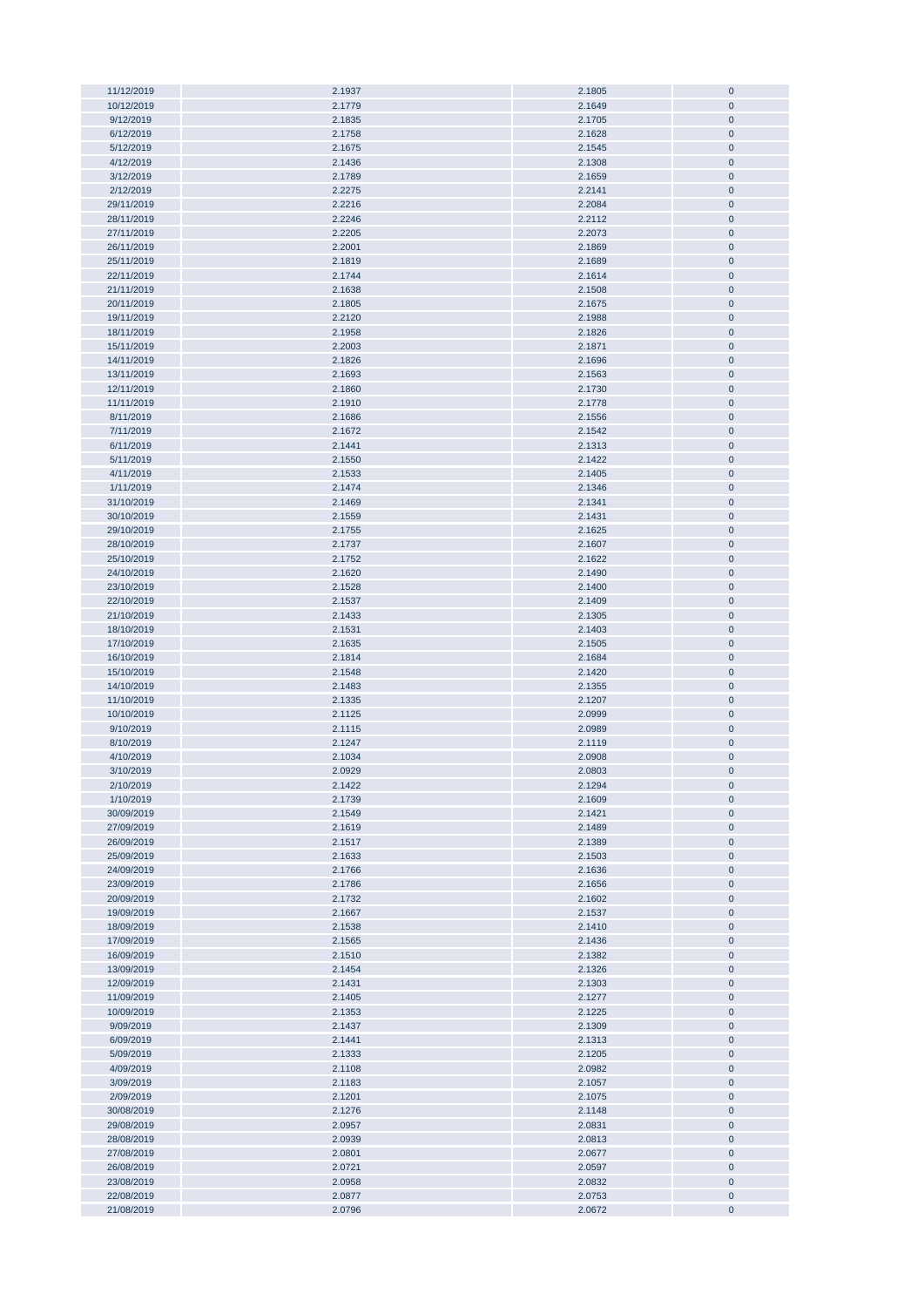| 20/08/2019 | 2.0978 | 2.0852 | $\bf{0}$    |
|------------|--------|--------|-------------|
|            |        |        | $\pmb{0}$   |
| 19/08/2019 | 2.0725 | 2.0601 |             |
| 16/08/2019 | 2.0511 | 2.0389 | $\pmb{0}$   |
| 15/08/2019 | 2.0523 | 2.0401 | $\pmb{0}$   |
|            |        |        |             |
| 14/08/2019 | 2.1074 | 2.0948 | $\pmb{0}$   |
| 13/08/2019 | 2.0899 | 2.0773 | $\pmb{0}$   |
| 12/08/2019 | 2.0956 | 2.0830 | $\pmb{0}$   |
|            |        |        |             |
| 9/08/2019  | 2.0921 | 2.0795 | $\pmb{0}$   |
| 8/08/2019  | 2.0837 | 2.0713 | $\mathbf 0$ |
| 7/08/2019  | 2.0705 |        |             |
|            |        | 2.0581 | $\mathbf 0$ |
| 6/08/2019  | 2.0580 | 2.0456 | $\mathbf 0$ |
| 5/08/2019  | 2.1080 | 2.0954 | $\pmb{0}$   |
|            |        |        |             |
| 2/08/2019  | 2.1535 | 2.1407 | $\pmb{0}$   |
| 1/08/2019  | 2.1651 | 2.1521 | $\bf{0}$    |
| 31/07/2019 | 2.1748 | 2.1618 | $\pmb{0}$   |
|            |        |        |             |
| 30/07/2019 | 2.1840 | 2.1710 | $\pmb{0}$   |
| 29/07/2019 | 2.1800 | 2.1670 | $\pmb{0}$   |
|            |        |        |             |
| 26/07/2019 | 2.1684 | 2.1554 | $\pmb{0}$   |
| 25/07/2019 | 2.1742 | 2.1612 | $\pmb{0}$   |
| 24/07/2019 | 2.1618 | 2.1488 | $\pmb{0}$   |
|            |        |        |             |
| 23/07/2019 | 2.1462 | 2.1334 | $\mathbf 0$ |
| 22/07/2019 | 2.1323 | 2.1195 | $\pmb{0}$   |
| 19/07/2019 | 2.1337 | 2.1209 | $\pmb{0}$   |
|            |        |        |             |
| 18/07/2019 | 2.1187 | 2.1061 | $\pmb{0}$   |
| 17/07/2019 | 2.1241 | 2.1113 | $\pmb{0}$   |
|            |        |        |             |
| 16/07/2019 | 2.1128 | 2.1002 | $\pmb{0}$   |
| 15/07/2019 | 2.1173 | 2.1047 | $\pmb{0}$   |
| 12/07/2019 | 2.1284 | 2.1156 | $\pmb{0}$   |
|            |        |        |             |
| 11/07/2019 | 2.1382 | 2.1254 | $\pmb{0}$   |
| 10/07/2019 | 2.1283 | 2.1155 | $\pmb{0}$   |
|            |        |        |             |
| 9/07/2019  | 2.1197 | 2.1071 | $\pmb{0}$   |
| 8/07/2019  | 2.1224 | 2.1098 | $\pmb{0}$   |
| 5/07/2019  | 2.1467 | 2.1339 | $\mathbf 0$ |
|            |        |        |             |
| 4/07/2019  | 2.1367 | 2.1239 | $\pmb{0}$   |
| 3/07/2019  | 2.1259 | 2.1131 | $\mathbf 0$ |
| 2/07/2019  | 2.1203 | 2.1077 | $\pmb{0}$   |
|            |        |        |             |
| 1/07/2019  | 2.1182 | 2.1056 | $\pmb{0}$   |
| 30/06/2019 | 2.1064 | 2.0938 | 0.10495815  |
|            | 2.2120 | 2.1988 | $\pmb{0}$   |
| 28/06/2019 |        |        |             |
|            |        |        |             |
| 27/06/2019 | 2.2270 | 2.2136 | $\pmb{0}$   |
|            |        |        |             |
| 26/06/2019 | 2.2127 | 2.1995 | $\pmb{0}$   |
| 25/06/2019 | 2.2215 | 2.2083 | $\pmb{0}$   |
| 24/06/2019 | 2.2230 | 2.2098 | $\pmb{0}$   |
|            |        |        |             |
| 21/06/2019 | 2.2169 | 2.2037 | $\pmb{0}$   |
| 20/06/2019 | 2.2271 | 2.2137 | $\pmb{0}$   |
| 19/06/2019 | 2.2118 | 2.1986 | $\pmb{0}$   |
|            |        |        |             |
| 18/06/2019 | 2.1859 | 2.1729 | $\pmb{0}$   |
| 17/06/2019 | 2.1766 | 2.1636 | $\pmb{0}$   |
| 14/06/2019 |        | 2.1655 | $\pmb{0}$   |
|            | 2.1785 |        |             |
| 13/06/2019 | 2.1710 | 2.1580 |             |
| 12/06/2019 | 2.1669 | 2.1539 | $\pmb{0}$   |
|            |        |        |             |
| 11/06/2019 | 2.1690 | 2.1560 | $\pmb{0}$   |
| 7/06/2019  | 2.1369 | 2.1241 | 0           |
| 6/06/2019  | 2.1138 | 2.1012 | $\pmb{0}$   |
|            |        |        |             |
| 5/06/2019  | 2.1069 | 2.0943 | 0           |
| 4/06/2019  | 2.0951 | 2.0825 | $\pmb{0}$   |
| 3/06/2019  | 2.0932 | 2.0806 | 0           |
|            |        |        |             |
| 31/05/2019 | 2.1272 | 2.1144 | $\pmb{0}$   |
| 29/05/2019 | 2.1556 | 2.1428 | 0           |
| 28/05/2019 | 2.1694 | 2.1564 | 0           |
|            |        |        |             |
| 27/05/2019 | 2.1546 | 2.1418 | 0           |
| 24/05/2019 | 2.1546 | 2.1418 | 0           |
| 23/05/2019 | 2.1649 | 2.1519 | $\pmb{0}$   |
|            |        |        |             |
| 22/05/2019 | 2.1698 | 2.1568 | $\pmb{0}$   |
| 21/05/2019 | 2.1659 | 2.1529 | $\pmb{0}$   |
| 20/05/2019 | 2.1561 | 2.1433 | $\pmb{0}$   |
|            |        |        |             |
| 17/05/2019 | 2.1257 | 2.1129 | $\pmb{0}$   |
| 16/05/2019 | 2.1109 | 2.0983 | $\pmb{0}$   |
| 14/05/2019 | 2.0742 | 2.0618 | $\pmb{0}$   |
|            |        |        |             |
| 13/05/2019 | 2.0932 | 2.0806 | 0           |
| 10/05/2019 | 2.0995 | 2.0869 | $\pmb{0}$   |
|            |        |        |             |
| 9/05/2019  | 2.0952 | 2.0826 | 0           |
| 8/05/2019  | 2.0858 | 2.0734 | $\pmb{0}$   |
| 7/05/2019  | 2.0961 | 2.0835 | 0           |
|            |        |        |             |
| 6/05/2019  | 2.0919 | 2.0793 | $\pmb{0}$   |
| 3/05/2019  | 2.1146 | 2.1020 | $\pmb{0}$   |
| 2/05/2019  | 2.1230 | 2.1103 | $\pmb{0}$   |
|            |        |        |             |
| 1/05/2019  | 2.1395 | 2.1267 | 0           |
| 30/04/2019 | 2.1241 | 2.1113 | $\pmb{0}$   |
| 29/04/2019 | 2.1349 | 2.1221 | $\pmb{0}$   |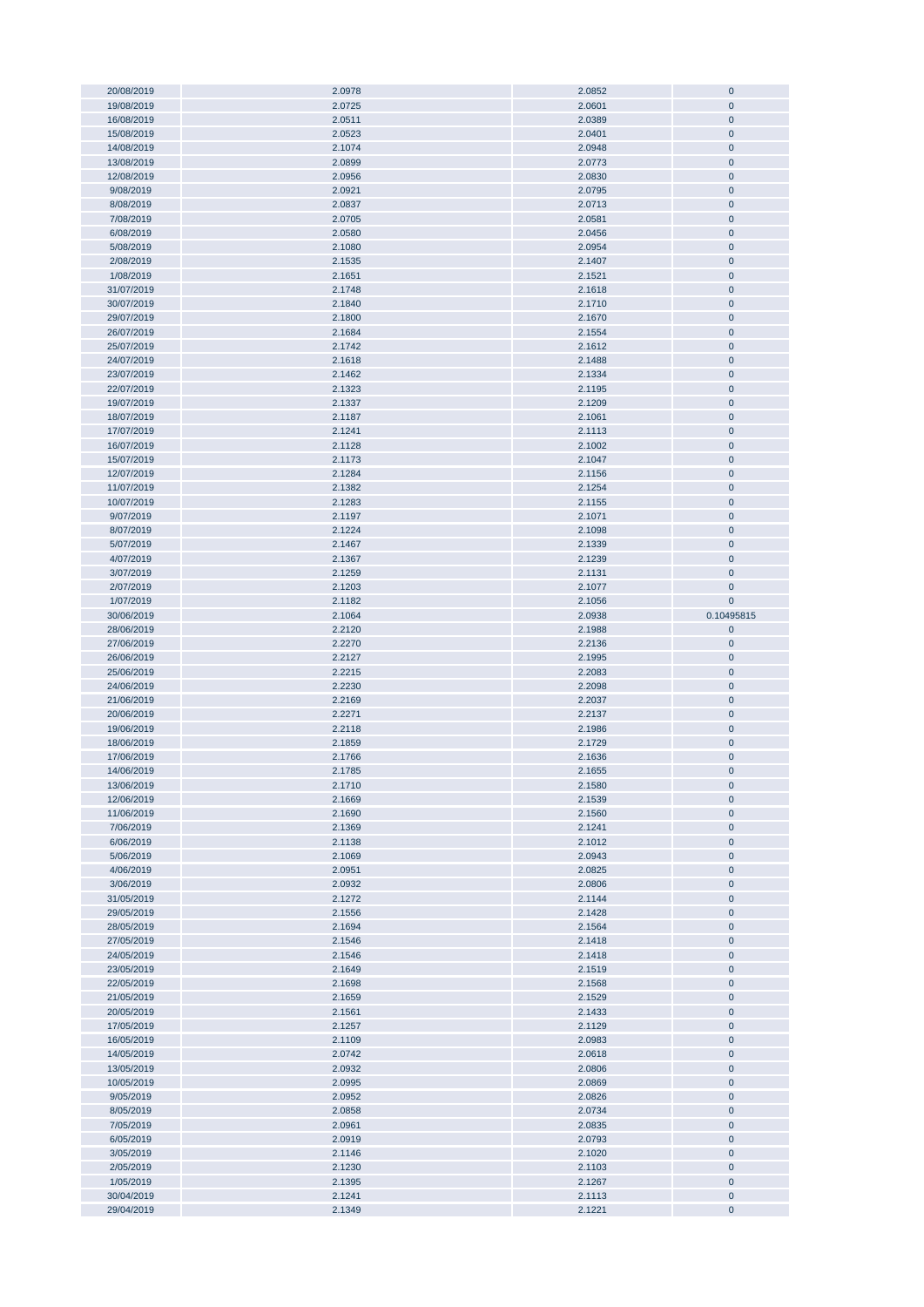| 26/04/2019              | 2.1433           | 2.1305           | $\pmb{0}$               |
|-------------------------|------------------|------------------|-------------------------|
| 24/04/2019              | 2.1468           | 2.1340           | $\pmb{0}$               |
|                         |                  |                  | $\mathbf 0$             |
| 23/04/2019              | 2.1255           | 2.1127           |                         |
| 18/04/2019              | 2.1023           | 2.0897           | $\pmb{0}$               |
| 17/04/2019              | 2.1013           | 2.0887           | $\pmb{0}$               |
|                         |                  |                  |                         |
| 16/04/2019              | 2.1094           | 2.0968           | $\pmb{0}$               |
| 15/04/2019              | 2.1014           | 2.0888           | $\pmb{0}$               |
| 12/04/2019              | 2.1014           | 2.0888           | $\pmb{0}$               |
|                         |                  |                  |                         |
| 11/04/2019              | 2.0846           | 2.0722           | $\pmb{0}$               |
| 10/04/2019              | 2.0909           | 2.0783           | $\pmb{0}$               |
| 9/04/2019               | 2.0923           | 2.0797           | $\pmb{0}$               |
| 8/04/2019               |                  |                  |                         |
|                         | 2.0897           | 2.0772           | $\pmb{0}$               |
| 5/04/2019               | 2.0737           | 2.0613           | $\pmb{0}$               |
| 4/04/2019               | 2.0909           | 2.0783           | $\pmb{0}$               |
|                         |                  | 2.0965           |                         |
| 3/04/2019               | 2.1091           |                  | $\pmb{0}$               |
| 2/04/2019               | 2.0953           | 2.0827           | $\pmb{0}$               |
| 1/04/2019               | 2.0850           | 2.0726           | $\pmb{0}$               |
| 29/03/2019              | 2.0730           | 2.0606           | $\pmb{0}$               |
|                         |                  |                  |                         |
| 28/03/2019              | 2.0704           | 2.0580           | $\pmb{0}$               |
| 27/03/2019              | 2.0586           | 2.0462           | $\pmb{0}$               |
| 26/03/2019              | 2.0572           | 2.0448           | $\pmb{0}$               |
|                         |                  |                  |                         |
| 25/03/2019              | 2.0549           | 2.0427           | $\pmb{0}$               |
| 22/03/2019              | 2.0819           | 2.0695           | $\pmb{0}$               |
| 21/03/2019              | 2.0712           | 2.0588           | $\pmb{0}$               |
|                         |                  |                  |                         |
| 20/03/2019              | 2.0731           | 2.0607           | $\pmb{0}$               |
| 19/03/2019              | 2.0770           | 2.0646           | $\pmb{0}$               |
| 18/03/2019              | 2.0760           | 2.0636           | $\pmb{0}$               |
|                         |                  |                  |                         |
| 15/03/2019              | 2.0695           | 2.0571           | $\pmb{0}$               |
| 14/03/2019              | 2.0692           | 2.0568           | $\pmb{0}$               |
| 13/03/2019              | 2.0595           | 2.0471           | $\pmb{0}$               |
|                         |                  |                  |                         |
| 12/03/2019              | 2.0655           | 2.0531           | $\pmb{0}$               |
| 11/03/2019              | 2.0684           | 2.0560           | $\pmb{0}$               |
| 8/03/2019               | 2.0810           | 2.0686           | $\pmb{0}$               |
|                         |                  |                  |                         |
| 7/03/2019               | 2.1014           | 2.0888           | $\pmb{0}$               |
| 6/03/2019               | 2.0860           | 2.0736           | $\pmb{0}$               |
| 5/03/2019               | 2.0710           | 2.0586           | $\pmb{0}$               |
|                         |                  |                  |                         |
| 4/03/2019               | 2.0791           | 2.0667           | $\pmb{0}$               |
| 1/03/2019               | 2.0693           | 2.0569           | $\pmb{0}$               |
| 28/02/2019              | 2.0595           | 2.0471           | $\pmb{0}$               |
| 27/02/2019              | 2.0536           | 2.0414           | $\pmb{0}$               |
|                         |                  |                  |                         |
| 26/02/2019              | 2.0459           | 2.0337           | $\pmb{0}$               |
| 25/02/2019              | 2.0623           | 2.0499           | $\bf{0}$                |
| 22/02/2019              | 2.0518           | 2.0396           | $\pmb{0}$               |
|                         |                  |                  |                         |
| 21/02/2019              | 2.0421           | 2.0299           | $\pmb{0}$               |
| 20/02/2019              | 2.0262           | 2.0140           | $\pmb{0}$               |
| 19/02/2019              | 2.0277           | 2.0155           | $\pmb{0}$               |
|                         |                  |                  |                         |
| 18/02/2019              | 2.0168           | 2.0048           | $\pmb{0}$               |
| 15/02/2019              | 2.0068           | 1.9948           | $\pmb{0}$               |
| 14/02/2019              | 2.0047           | 1.9927           | $\mathbf{0}$            |
|                         |                  |                  |                         |
| 13/02/2019              | 2.0062           | 1.9942           | $\bf{0}$                |
| 12/02/2019              | 2.0045           | 1.9925           | $\pmb{0}$               |
| 11/02/2019              | 1.9957           | 1.9837           | $\pmb{0}$               |
|                         |                  |                  |                         |
| 8/02/2019               | 1.9986           | 1.9866           | $\pmb{0}$               |
| 7/02/2019               | 2.0101           | 1.9981           | $\pmb{0}$               |
| 6/02/2019               | 1.9847           | 1.9729           | $\pmb{0}$               |
| 5/02/2019               | 1.9791           | 1.9673           | $\pmb{0}$               |
|                         |                  |                  |                         |
| 4/02/2019               | 1.9420           | 1.9304           | $\pmb{0}$               |
| 1/02/2019               | 1.9313           | 1.9197           | $\pmb{0}$               |
| 31/01/2019              | 1.9337           | 1.9221           | $\pmb{0}$               |
| 30/01/2019              |                  |                  |                         |
|                         | 1.9383           | 1.9267           | $\pmb{0}$               |
| 29/01/2019              | 1.9341           | 1.9225           | $\pmb{0}$               |
| 25/01/2019              | 1.9447           |                  |                         |
| 24/01/2019              |                  |                  |                         |
|                         |                  | 1.9331           | $\pmb{0}$               |
|                         | 1.9285           | 1.9169           | $\pmb{0}$               |
| 23/01/2019              | 1.9226           | 1.9111           | $\pmb{0}$               |
| 22/01/2019              | 1.9300           | 1.9184           | $\pmb{0}$               |
|                         |                  |                  |                         |
| 21/01/2019              | 1.9394           | 1.9278           | $\bf{0}$                |
| 18/01/2019              | 1.9323           | 1.9207           | $\bf{0}$                |
| 17/01/2019              | 1.9207           | 1.9093           | $\pmb{0}$               |
|                         |                  |                  |                         |
| 16/01/2019              | 1.9188           | 1.9074           | $\pmb{0}$               |
| 15/01/2019              | 1.9116           | 1.9002           | $\pmb{0}$               |
| 14/01/2019              | 1.8990           | 1.8876           | $\bf{0}$                |
|                         |                  |                  |                         |
| 11/01/2019              | 1.8998           | 1.8884           | $\pmb{0}$               |
| 10/01/2019              | 1.9042           | 1.8928           | $\pmb{0}$               |
| 9/01/2019               | 1.9070           | 1.8956           | $\pmb{0}$               |
|                         |                  |                  |                         |
| 8/01/2019               | 1.8850           | 1.8738           | $\pmb{0}$               |
| 7/01/2019               | 1.8708           | 1.8596           | $\pmb{0}$               |
| 4/01/2019               | 1.8496           | 1.8386           | $\pmb{0}$               |
| 3/01/2019               | 1.8576           | 1.8464           | $\pmb{0}$               |
|                         |                  |                  |                         |
| 2/01/2019<br>31/12/2018 | 1.8312<br>1.8608 | 1.8202<br>1.8496 | $\pmb{0}$<br>0.04396765 |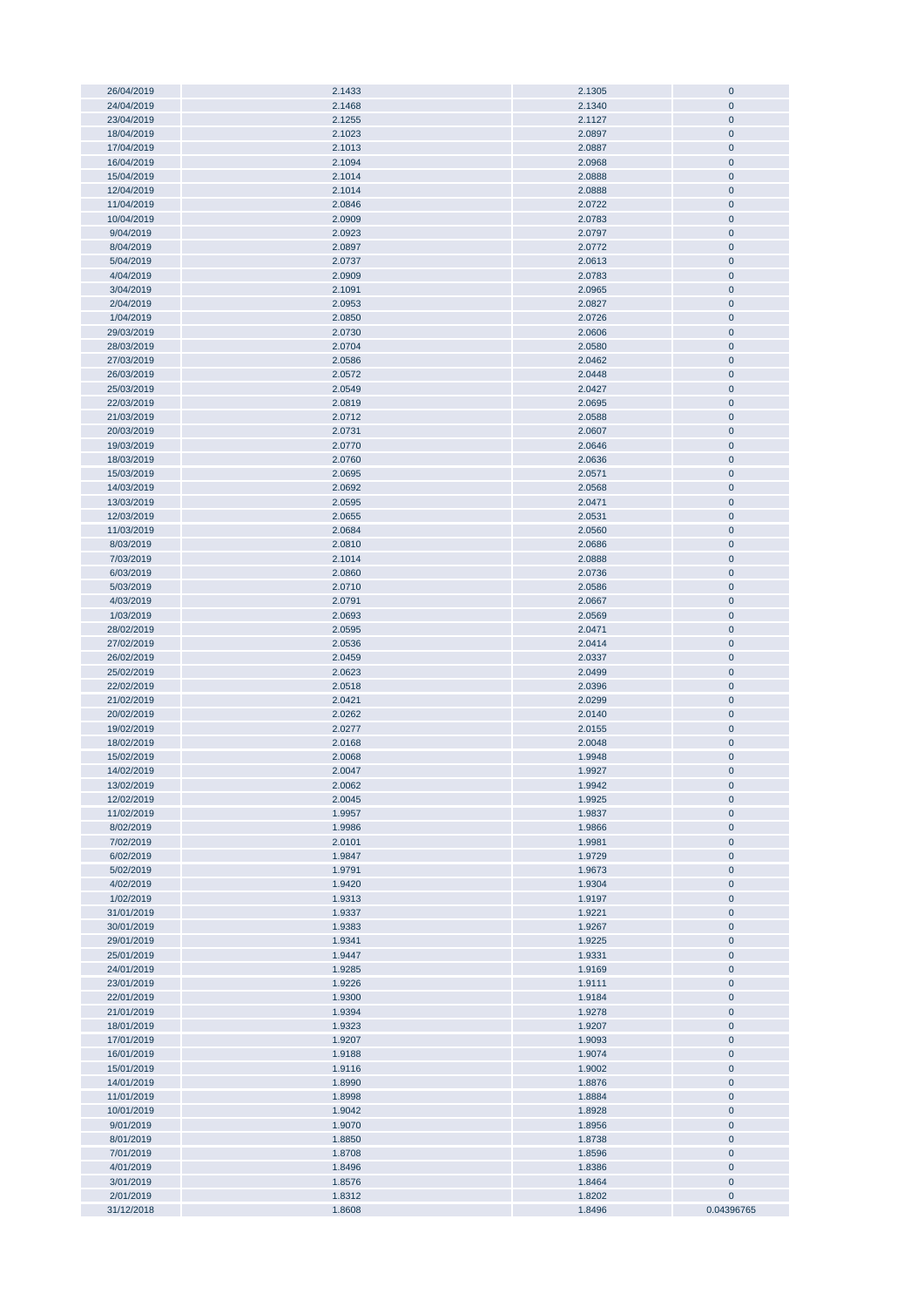| 28/12/2018 | 1.9041 | 1.8927 | $\bf{0}$     |
|------------|--------|--------|--------------|
|            |        |        |              |
| 27/12/2018 | 1.8796 | 1.8684 | $\pmb{0}$    |
| 24/12/2018 | 1.8432 | 1.8322 | $\pmb{0}$    |
| 21/12/2018 | 1.8354 | 1.8244 | $\pmb{0}$    |
|            |        |        |              |
| 20/12/2018 | 1.8452 | 1.8342 | $\pmb{0}$    |
| 19/12/2018 | 1.8743 | 1.8631 | $\pmb{0}$    |
| 18/12/2018 | 1.8809 | 1.8697 | $\pmb{0}$    |
|            |        |        |              |
| 17/12/2018 | 1.9066 | 1.8952 | $\pmb{0}$    |
| 14/12/2018 | 1.8893 | 1.8779 | $\pmb{0}$    |
| 13/12/2018 | 1.9090 | 1.8976 | $\pmb{0}$    |
|            |        |        |              |
| 12/12/2018 | 1.9039 | 1.8925 | $\pmb{0}$    |
| 11/12/2018 | 1.8748 | 1.8636 | $\pmb{0}$    |
| 10/12/2018 | 1.8678 | 1.8566 | $\pmb{0}$    |
|            |        |        |              |
| 7/12/2018  | 1.9102 | 1.8988 | $\pmb{0}$    |
| 6/12/2018  | 1.8983 | 1.8869 | $\pmb{0}$    |
| 5/12/2018  | 1.9009 | 1.8895 | $\pmb{0}$    |
|            |        |        |              |
| 4/12/2018  | 1.9232 | 1.9116 | $\pmb{0}$    |
| 3/12/2018  | 1.9431 | 1.9315 | $\pmb{0}$    |
| 30/11/2018 | 1.9061 | 1.8947 | $\pmb{0}$    |
|            |        |        |              |
| 29/11/2018 | 1.9389 | 1.9273 | $\pmb{0}$    |
| 28/11/2018 | 1.9251 | 1.9135 | $\bf{0}$     |
| 27/11/2018 | 1.9287 | 1.9171 | $\pmb{0}$    |
|            |        |        |              |
| 26/11/2018 | 1.9069 | 1.8955 | $\bf{0}$     |
| 23/11/2018 | 1.9237 | 1.9121 | $\pmb{0}$    |
| 22/11/2018 | 1.9153 | 1.9039 | $\pmb{0}$    |
| 21/11/2018 | 1.9000 | 1.8886 | $\pmb{0}$    |
|            |        |        |              |
| 20/11/2018 | 1.9203 | 1.9089 | $\pmb{0}$    |
| 19/11/2018 | 1.9396 | 1.9280 | $\pmb{0}$    |
| 16/11/2018 | 1.9396 | 1.9280 | $\pmb{0}$    |
|            |        |        |              |
| 15/11/2018 | 1.9419 | 1.9303 | $\pmb{0}$    |
| 14/11/2018 | 1.9366 | 1.9250 | $\pmb{0}$    |
| 13/11/2018 | 1.9719 | 1.9601 | $\pmb{0}$    |
|            |        |        |              |
| 12/11/2018 | 2.0069 | 1.9949 | $\pmb{0}$    |
| 9/11/2018  | 1.9967 | 1.9847 | $\pmb{0}$    |
| 8/11/2018  | 2.0027 | 1.9907 | $\pmb{0}$    |
|            |        |        |              |
| 7/11/2018  | 1.9920 | 1.9800 | $\pmb{0}$    |
| 6/11/2018  | 1.9829 | 1.9711 | $\pmb{0}$    |
| 5/11/2018  | 1.9661 | 1.9543 | $\pmb{0}$    |
|            |        |        |              |
| 2/11/2018  | 1.9824 | 1.9706 | $\pmb{0}$    |
| 1/11/2018  | 1.9751 | 1.9633 | $\pmb{0}$    |
| 31/10/2018 | 1.9697 | 1.9579 | $\pmb{0}$    |
|            |        |        |              |
| 30/10/2018 | 1.9579 | 1.9461 | $\pmb{0}$    |
| 29/10/2018 | 1.9296 | 1.9180 | $\pmb{0}$    |
| 26/10/2018 | 1.9110 | 1.8996 | $\pmb{0}$    |
| 25/10/2018 | 1.9088 | 1.8974 | $\bf{0}$     |
|            |        |        |              |
| 24/10/2018 | 1.9633 | 1.9515 | $\bf{0}$     |
| 23/10/2018 | 1.9703 | 1.9585 | $\pmb{0}$    |
| 22/10/2018 | 1.9850 | 1.9732 | $\pmb{0}$    |
|            |        |        |              |
| 19/10/2018 | 1.9971 | 1.9851 | $\mathbf{0}$ |
| 18/10/2018 | 1.9985 | 1.9865 | $\mathbf 0$  |
| 17/10/2018 | 2.0011 | 1.9891 | $\pmb{0}$    |
|            |        |        | $\pmb{0}$    |
| 16/10/2018 | 1.9727 | 1.9609 |              |
| 15/10/2018 | 1.9631 | 1.9513 | $\pmb{0}$    |
| 12/10/2018 | 1.9854 | 1.9736 | $\pmb{0}$    |
| 11/10/2018 | 1.9773 | 1.9655 | $\pmb{0}$    |
|            |        |        |              |
| 10/10/2018 | 2.0347 | 2.0225 | $\pmb{0}$    |
| 9/10/2018  | 2.0296 | 2.0174 | $\pmb{0}$    |
| 8/10/2018  | 2.0500 | 2.0378 | $\pmb{0}$    |
| 5/10/2018  | 2.0775 | 2.0651 | $\pmb{0}$    |
|            |        |        |              |
| 4/10/2018  | 2.0742 | 2.0618 | $\pmb{0}$    |
| 3/10/2018  | 2.0667 | 2.0543 | $\pmb{0}$    |
| 2/10/2018  | 2.0622 | 2.0498 | $\pmb{0}$    |
|            |        |        |              |
| 28/09/2018 | 2.0909 | 2.0783 | $\pmb{0}$    |
| 27/09/2018 | 2.0843 | 2.0719 | $\pmb{0}$    |
| 26/09/2018 | 2.0887 | 2.0763 | $\pmb{0}$    |
| 25/09/2018 | 2.0845 | 2.0721 | $\pmb{0}$    |
|            |        |        |              |
| 24/09/2018 | 2.0835 | 2.0711 | $\pmb{0}$    |
| 21/09/2018 | 2.0869 | 2.0745 | $\pmb{0}$    |
| 20/09/2018 | 2.0798 | 2.0674 | $\bf{0}$     |
|            |        |        |              |
| 19/09/2018 | 2.0827 | 2.0703 | $\pmb{0}$    |
| 18/09/2018 | 2.0706 | 2.0582 | $\bf{0}$     |
| 17/09/2018 | 2.0800 | 2.0676 | $\pmb{0}$    |
| 14/09/2018 | 2.0743 | 2.0619 | $\pmb{0}$    |
|            |        |        |              |
| 13/09/2018 | 2.0616 | 2.0492 | $\pmb{0}$    |
| 12/09/2018 | 2.0734 | 2.0610 | $\pmb{0}$    |
|            |        |        |              |
|            |        |        |              |
| 11/09/2018 | 2.0744 | 2.0620 | $\pmb{0}$    |
| 10/09/2018 | 2.0634 | 2.0510 | $\pmb{0}$    |
| 7/09/2018  | 2.0641 | 2.0517 | $\pmb{0}$    |
| 6/09/2018  | 2.0725 | 2.0601 | $\pmb{0}$    |
| 5/09/2018  | 2.0958 | 2.0832 | $\pmb{0}$    |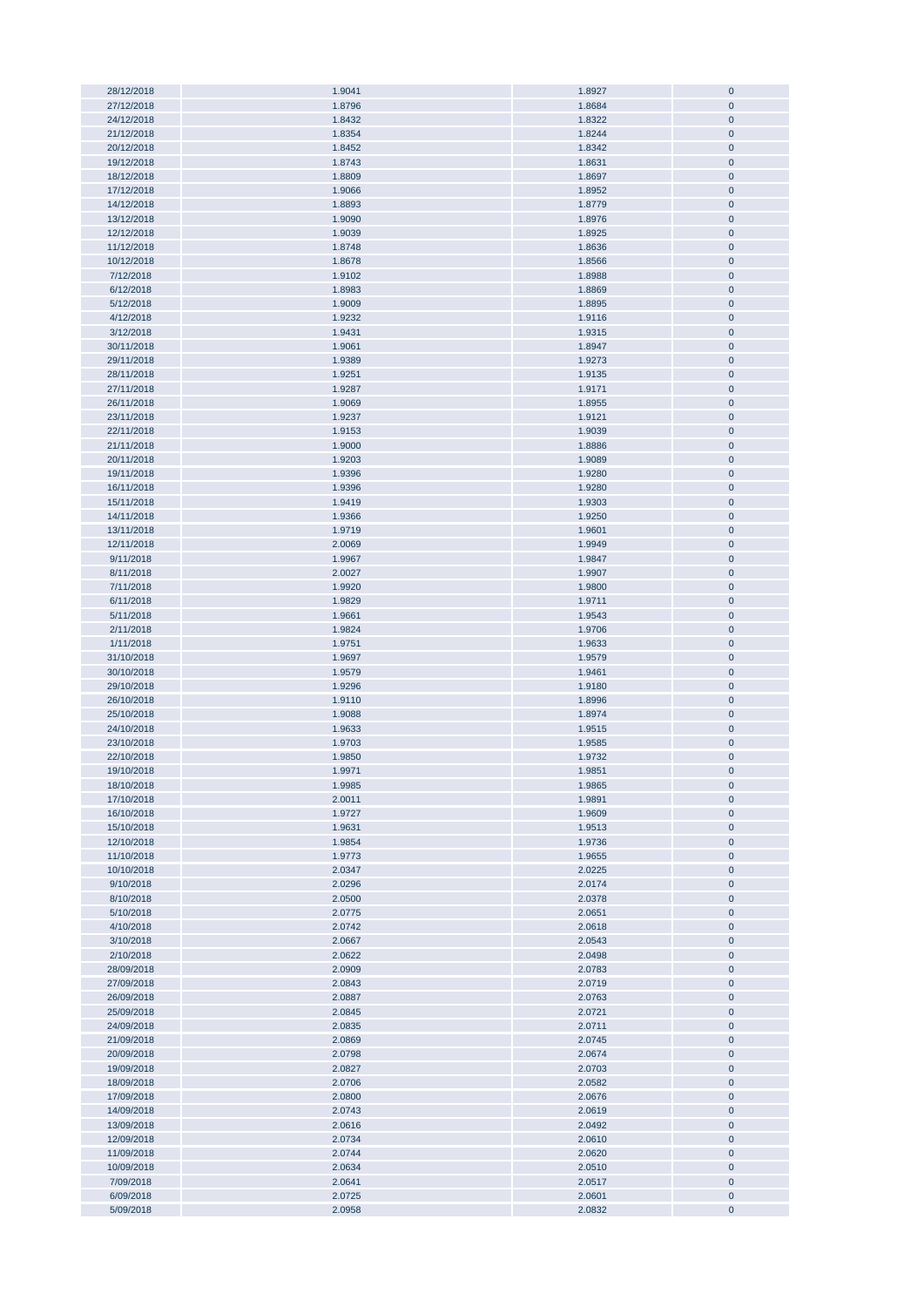| 4/09/2018                | 2.1124           | 2.0998           | $\mathbf 0$           |
|--------------------------|------------------|------------------|-----------------------|
| 3/09/2018                | 2.1197           | 2.1071           | $\mathbf 0$           |
| 31/08/2018               | 2.1189           | 2.1063           | $\mathbf{0}$          |
| 30/08/2018               | 2.1246           | 2.1118           | $\mathbf 0$           |
|                          |                  |                  |                       |
| 29/08/2018               | 2.1283           | 2.1155           | $\mathbf{0}$          |
| 28/08/2018               | 2.1158           | 2.1032           | $\pmb{0}$             |
| 27/08/2018               | 2.1008           | 2.0882           | $\pmb{0}$             |
|                          |                  |                  |                       |
| 24/08/2018               | 2.0941           | 2.0815           | $\pmb{0}$             |
| 23/08/2018               | 2.0948           | 2.0822           | $\pmb{0}$             |
| 22/08/2018               | 2.0977           | 2.0851           | $\pmb{0}$             |
| 21/08/2018               | 2.1007           | 2.0881           | $\pmb{0}$             |
|                          |                  |                  |                       |
| 20/08/2018               | 2.1174           | 2.1048           | $\pmb{0}$             |
| 17/08/2018               | 2.1138           | 2.1012           | $\pmb{0}$             |
| 16/08/2018               | 2.1067           | 2.0941           | $\pmb{0}$             |
|                          |                  |                  |                       |
| 15/08/2018               | 2.1099           | 2.0973           | $\mathbf 0$           |
| 14/08/2018               | 2.0966           | 2.0840           | $\mathbf{0}$          |
| 13/08/2018               | 2.0766           | 2.0642           | $\mathbf 0$           |
| 10/08/2018               | 2.0859           | 2.0735           | $\pmb{0}$             |
|                          |                  |                  |                       |
| 9/08/2018                | 2.0949           | 2.0823           | $\mathbf 0$           |
| 8/08/2018                | 2.0855           | 2.0731           | $\mathbf 0$           |
| 7/08/2018                | 2.0802           | 2.0678           | $\pmb{0}$             |
| 6/08/2018                | 2.0876           | 2.0752           | $\pmb{0}$             |
|                          |                  |                  |                       |
| 3/08/2018                | 2.0748           | 2.0624           | $\overline{0}$        |
| 2/08/2018                | 2.0752           | 2.0628           | $\mathbf 0$           |
| 1/08/2018                | 2.0852           | 2.0728           | $\pmb{0}$             |
| 31/07/2018               | 2.0886           | 2.0762           | $\pmb{0}$             |
|                          |                  |                  |                       |
| 30/07/2018               | 2.0871           | 2.0747           | $\pmb{0}$             |
| 27/07/2018               | 2.0957           | 2.0831           | $\mathbf 0$           |
| 26/07/2018               | 2.0758           | 2.0634           | $\pmb{0}$             |
|                          |                  |                  |                       |
| 25/07/2018               | 2.0793           | 2.0669           | $\pmb{0}$             |
| 24/07/2018               | 2.0852           | 2.0728           | $\pmb{0}$             |
| 23/07/2018               | 2.0696           | 2.0572           | $\pmb{0}$             |
| 20/07/2018               | 2.0883           | 2.0759           | $\pmb{0}$             |
|                          |                  |                  |                       |
| 19/07/2018               | 2.0793           | 2.0669           | $\pmb{0}$             |
| 18/07/2018               | 2.0781           | 2.0657           | $\pmb{0}$             |
| 17/07/2018               | 2.0631           | 2.0507           | $\pmb{0}$             |
| 16/07/2018               | 2.0758           | 2.0634           | $\pmb{0}$             |
|                          |                  |                  |                       |
| 13/07/2018               | 2.0875           | 2.0751           | $\pmb{0}$             |
| 12/07/2018               | 2.0866           | 2.0742           | $\pmb{0}$             |
| 11/07/2018               | 2.0675           | 2.0551           | $\mathbf{0}$          |
|                          |                  |                  |                       |
|                          |                  |                  |                       |
| 10/07/2018               | 2.0825           | 2.0701           | $\mathbf{0}$          |
| 9/07/2018                | 2.0941           | 2.0815           | $\mathbf 0$           |
|                          |                  |                  |                       |
| 6/07/2018                | 2.0903           | 2.0777           | $\pmb{0}$             |
| 5/07/2018                | 2.0734           | 2.0610           | $\mathbf 0$           |
| 4/07/2018                | 2.0633           | 2.0509           | $\mathbf{0}$          |
| 3/07/2018                | 2.0713           | 2.0589           | $\mathbf 0$           |
|                          |                  |                  |                       |
| 2/07/2018                | 2.0634           | 2.0510           | $\pmb{0}$             |
| 30/06/2018               | 2.0699           | 2.0575           | 0.12205268            |
| 29/06/2018               | 2.1923           | 2.1791           | $\pmb{0}$             |
|                          |                  |                  |                       |
| 28/06/2018               | 2.1992           | 2.1860           | $\bf{0}$              |
| 27/06/2018               | 2.1879           | 2.1749           | $\bf 0$               |
| 26/06/2018               | 2.1848           | 2.1718           | $\pmb{0}$             |
| 25/06/2018               | 2.1907           | 2.1775           | $\pmb{0}$             |
|                          |                  |                  |                       |
| 22/06/2018               | 2.1947           | 2.1815           | $\pmb{0}$             |
| 21/06/2018               | 2.1997           | 2.1865           | $\pmb{0}$             |
| 20/06/2018               | 2.1778           | 2.1648           | $\pmb{0}$             |
|                          |                  |                  |                       |
| 19/06/2018               | 2.1478           | 2.1350           | $\pmb{0}$             |
| 18/06/2018               | 2.1463           | 2.1335           | $\pmb{0}$             |
| 15/06/2018               | 2.1429           | 2.1301           | $\pmb{0}$             |
| 14/06/2018               | 2.1164           | 2.1038           | $\pmb{0}$             |
|                          |                  |                  |                       |
| 13/06/2018               | 2.1173           | 2.1047           | $\pmb{0}$             |
| 12/06/2018               | 2.1287           | 2.1159           | $\pmb{0}$             |
| 8/06/2018                | 2.1230           | 2.1103           | $\pmb{0}$             |
| 7/06/2018                | 2.1277           | 2.1149           | $\bf{0}$              |
|                          |                  |                  |                       |
| 6/06/2018                | 2.1166           | 2.1040           | $\pmb{0}$             |
| 5/06/2018                | 2.1078           | 2.0952           | $\bf{0}$              |
| 4/06/2018                | 2.1202           | 2.1076           | $\bf{0}$              |
| 1/06/2018                | 2.1050           | 2.0924           | $\pmb{0}$             |
|                          |                  |                  |                       |
| 31/05/2018               | 2.1138           | 2.1012           | $\mathbf 0$           |
| 30/05/2018               | 2.1040           | 2.0914           | $\pmb{0}$             |
| 29/05/2018               | 2.1159           | 2.1033           | $\overline{0}$        |
|                          |                  |                  |                       |
| 28/05/2018               | 2.1145           | 2.1019           | $\pmb{0}$             |
| 25/05/2018               | 2.1205           | 2.1079           | $\pmb{0}$             |
| 24/05/2018               | 2.1241           | 2.1113           | $\pmb{0}$             |
| 23/05/2018               | 2.1213           | 2.1087           | $\mathbf 0$           |
|                          |                  |                  |                       |
| 22/05/2018               | 2.1244           | 2.1116           | $\pmb{0}$             |
| 21/05/2018               | 2.1403           | 2.1275           | $\mathbf 0$           |
| 18/05/2018               | 2.1397           | 2.1269           | $\pmb{0}$             |
|                          |                  |                  |                       |
| 17/05/2018<br>16/05/2018 | 2.1440<br>2.1465 | 2.1312<br>2.1337 | $\bf{0}$<br>$\pmb{0}$ |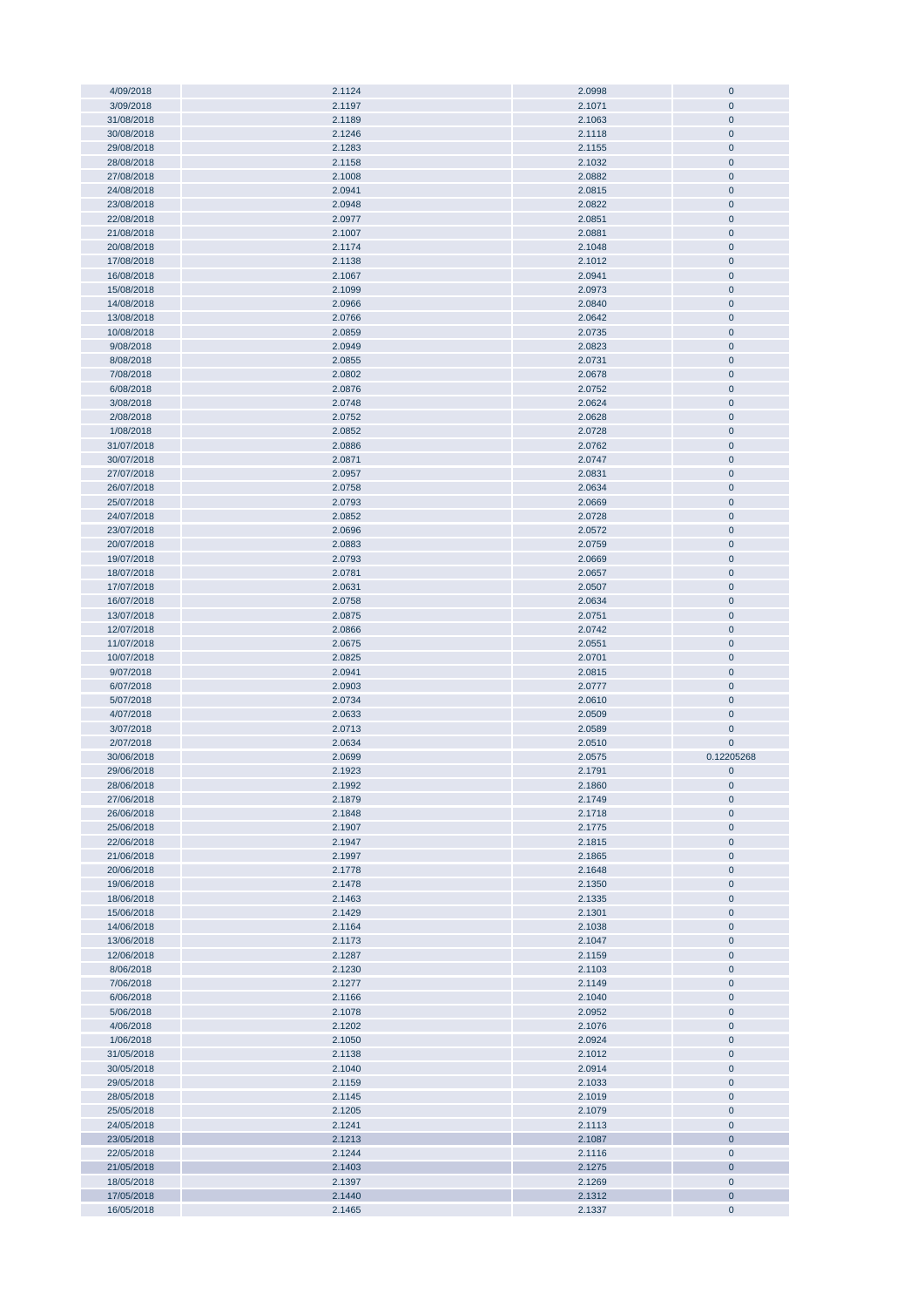| 15/05/2018               | 2.1412           | 2.1284           | $\bf 0$                |
|--------------------------|------------------|------------------|------------------------|
| 14/05/2018               | 2.1452           | 2.1324           | $\mathbf 0$            |
| 11/05/2018               | 2.1349           | 2.1221           | $\mathbf{0}$           |
| 10/05/2018               | 2.1374           | 2.1246           | $\pmb{0}$              |
|                          |                  |                  |                        |
| 9/05/2018                | 2.1298           | 2.1170           | $\bf 0$                |
| 8/05/2018                | 2.1224           | 2.1098           | $\pmb{0}$              |
| 7/05/2018                | 2.1207           | 2.1081           | $\pmb{0}$              |
| 4/05/2018                | 2.1173           | 2.1047           | $\pmb{0}$              |
| 3/05/2018                | 2.1291           | 2.1163           | $\pmb{0}$              |
|                          |                  |                  |                        |
| 2/05/2018                | 2.1161           | 2.1035           | $\pmb{0}$              |
| 1/05/2018                | 2.1055           | 2.0929           | $\pmb{0}$              |
| 30/04/2018               | 2.0946           | 2.0820           | $\pmb{0}$              |
| 27/04/2018               | 2.0835           | 2.0711           | $\pmb{0}$              |
|                          |                  |                  |                        |
| 26/04/2018               | 2.0676           | 2.0552           | $\pmb{0}$              |
| 24/04/2018               | 2.0700           | 2.0576           | $\pmb{0}$              |
| 23/04/2018               | 2.0522           | 2.0400           | $\pmb{0}$              |
| 20/04/2018               | 2.0446           | 2.0324           | $\pmb{0}$              |
|                          |                  |                  |                        |
| 19/04/2018               | 2.0508           | 2.0386           | $\pmb{0}$              |
| 18/04/2018               | 2.0431           | 2.0309           | $\pmb{0}$              |
| 17/04/2018               | 2.0393           | 2.0271           | $\pmb{0}$              |
| 16/04/2018               | 2.0395           | 2.0273           | $\pmb{0}$              |
| 13/04/2018               | 2.0342           | 2.0220           | $\pmb{0}$              |
|                          |                  |                  |                        |
| 12/04/2018               | 2.0304           | 2.0182           | $\bf 0$                |
| 11/04/2018               | 2.0356           | 2.0234           | $\pmb{0}$              |
| 10/04/2018               | 2.0419           | 2.0297           | $\bf 0$                |
| 9/04/2018                | 2.0243           | 2.0121           | $\pmb{0}$              |
|                          |                  |                  |                        |
| 6/04/2018                | 2.0150           | 2.0030           | $\bf 0$                |
| 5/04/2018                | 2.0161           | 2.0041           | $\pmb{0}$              |
| 4/04/2018                | 2.0032           | 1.9912           | $\pmb{0}$              |
| 3/04/2018                | 2.0011           | 1.9891           | $\pmb{0}$              |
|                          |                  |                  |                        |
| 29/03/2018               | 2.0011           | 1.9891           | $\pmb{0}$              |
| 28/03/2018               | 2.0132           | 2.0012           | $\pmb{0}$              |
| 27/03/2018               | 2.0255           | 2.0133           | $\pmb{0}$              |
| 26/03/2018               | 2.0117           | 1.9997           | $\pmb{0}$              |
| 23/03/2018               | 2.0216           | 2.0096           | $\pmb{0}$              |
|                          |                  |                  |                        |
| 22/03/2018               | 2.0603           | 2.0479           | $\pmb{0}$              |
| 21/03/2018               | 2.0620           | 2.0496           | $\pmb{0}$              |
| 20/03/2018               | 2.0577           | 2.0453           | $\pmb{0}$              |
| 19/03/2018               | 2.0671           | 2.0547           | $\pmb{0}$              |
|                          |                  |                  |                        |
| 16/03/2018               | 2.0610           | 2.0486           | $\pmb{0}$              |
| 15/03/2018               | 2.0559           | 2.0437           | $\pmb{0}$              |
| 14/03/2018               | 2.0636           | 2.0512           | $\pmb{0}$              |
| 13/03/2018               | 2.0755           | 2.0631           | $\pmb{0}$              |
|                          |                  |                  |                        |
| 12/03/2018               | 2.0796           | 2.0672           | $\pmb{0}$              |
| 9/03/2018                | 2.0655           | 2.0531           | $\pmb{0}$              |
| 8/03/2018                | 2.0572           | 2.0448           | $\pmb{0}$              |
| 7/03/2018                | 2.0372           | 2.0250           | $\bf{0}$               |
|                          |                  |                  | $\mathbf 0$            |
| 6/03/2018                | 2.0582           | 2.0458           |                        |
| 5/03/2018                | 2.0351           | 2.0229           | $\overline{0}$         |
| 2/03/2018                | 2.0470           | 2.0348           | $\pmb{0}$              |
| 1/03/2018                | 2.0622           | 2.0498           | $\mathbf{0}$           |
| 28/02/2018               | 2.0721           | 2.0597           | $\mathbf 0$            |
|                          |                  |                  |                        |
| 27/02/2018               | 2.0832           | 2.0708           | $\pmb{0}$              |
| 26/02/2018               | 2.0741           | 2.0617           | $\pmb{0}$              |
| 23/02/2018               | 2.0558           | 2.0436           | $\pmb{0}$              |
| 22/02/2018               | 2.0409           | 2.0287           | $\pmb{0}$              |
| 21/02/2018               | 2.0389           | 2.0267           | $\pmb{0}$              |
|                          |                  |                  |                        |
| 20/02/2018               | 2.0366           | 2.0244           | $\pmb{0}$              |
| 19/02/2018               | 2.0292           | 2.0170           | $\pmb{0}$              |
| 16/02/2018               | 2.0219           | 2.0099           | $\pmb{0}$              |
| 15/02/2018               | 2.0228           | 2.0107           | $\pmb{0}$              |
|                          |                  |                  |                        |
| 14/02/2018               | 1.9982           | 1.9862           | $\pmb{0}$              |
| 13/02/2018               | 1.9934           | 1.9814           | $\pmb{0}$              |
| 12/02/2018               | 1.9788           | 1.9670           | $\pmb{0}$              |
| 9/02/2018                | 1.9850           | 1.9732           | $\pmb{0}$              |
| 8/02/2018                | 2.0024           | 1.9904           | $\pmb{0}$              |
|                          |                  |                  |                        |
| 7/02/2018                | 2.0012           | 1.9892           | $\pmb{0}$              |
| 6/02/2018                | 1.9860           | 1.9742           | $\pmb{0}$              |
| 5/02/2018                | 2.0519           | 2.0397           | $\bf 0$                |
| 2/02/2018                | 2.0846           | 2.0722           | $\pmb{0}$              |
|                          |                  |                  |                        |
| 1/02/2018                | 2.0724           | 2.0600           | $\bf 0$                |
| 31/01/2018               | 2.0541           | 2.0419           | $\pmb{0}$              |
| 30/01/2018               | 2.0517           | 2.0395           | $\bf 0$                |
| 29/01/2018               | 2.0696           | 2.0572           | $\pmb{0}$              |
|                          |                  |                  |                        |
| 25/01/2018               | 2.0625           | 2.0501           | $\mathbf{0}$           |
| 24/01/2018               | 2.0663           | 2.0539           | $\pmb{0}$              |
| 23/01/2018               | 2.0562           | 2.0439           | $\pmb{0}$              |
| 22/01/2018               | 2.0423           | 2.0301           | $\pmb{0}$              |
|                          |                  |                  |                        |
|                          |                  |                  |                        |
| 19/01/2018<br>18/01/2018 | 2.0441<br>2.0462 | 2.0319<br>2.0340 | $\pmb{0}$<br>$\pmb{0}$ |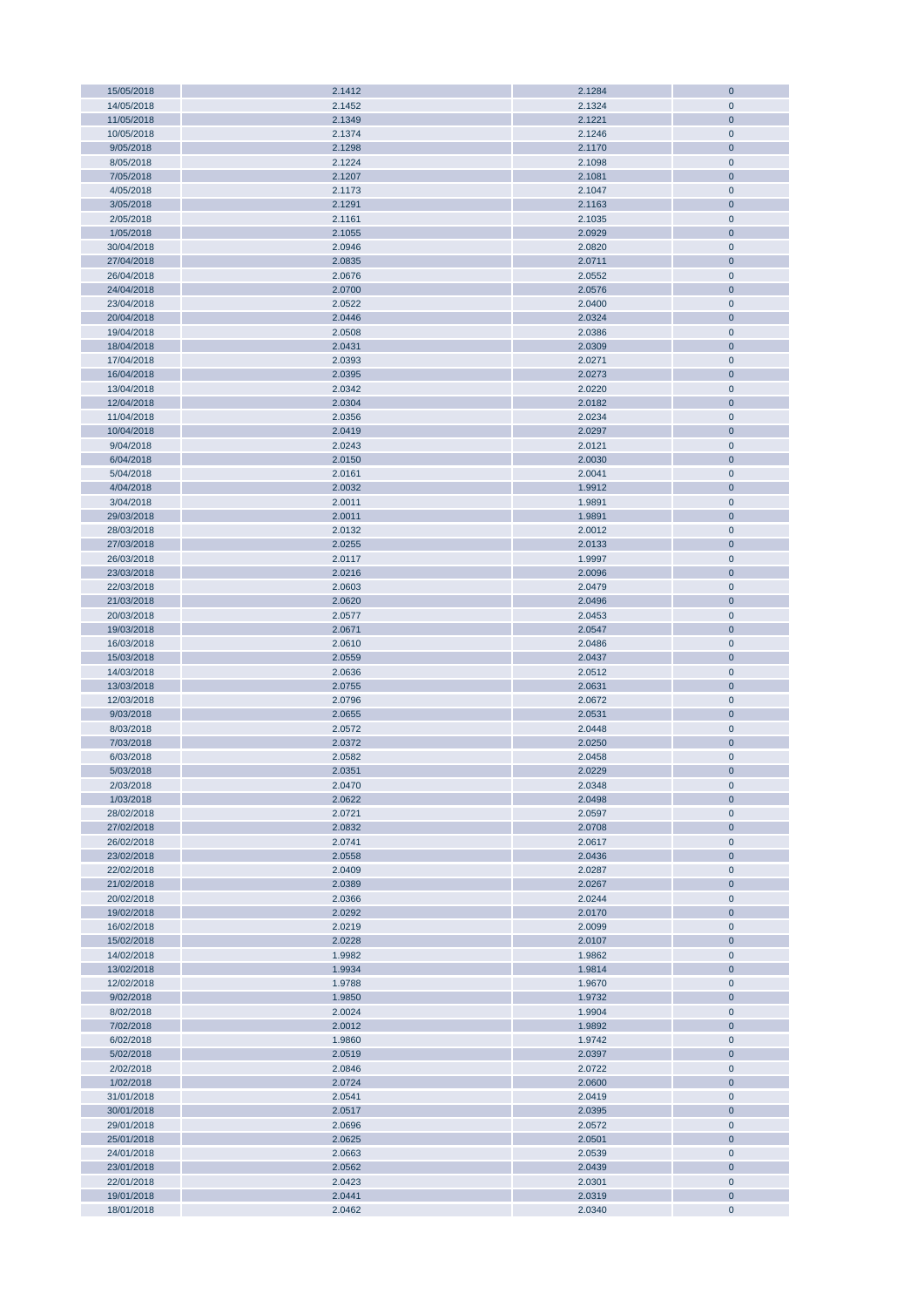| 17/01/2018 | 2.0436 | 2.0314 | $\bf 0$        |
|------------|--------|--------|----------------|
| 16/01/2018 | 2.0564 | 2.0440 | $\mathbf 0$    |
| 15/01/2018 | 2.0644 | 2.0520 | $\bf 0$        |
|            |        |        |                |
| 12/01/2018 | 2.0623 | 2.0499 | $\mathbf 0$    |
| 11/01/2018 | 2.0589 | 2.0465 | $\bf 0$        |
| 10/01/2018 | 2.0712 | 2.0588 | $\pmb{0}$      |
| 9/01/2018  | 2.0849 | 2.0725 | $\mathbf 0$    |
| 8/01/2018  | 2.0861 | 2.0737 | $\mathbf 0$    |
|            |        |        |                |
| 5/01/2018  | 2.0857 | 2.0733 | $\mathbf 0$    |
| 4/01/2018  | 2.0703 | 2.0579 | $\mathbf 0$    |
| 3/01/2018  | 2.0673 | 2.0549 | $\mathbf 0$    |
| 2/01/2018  | 2.0647 | 2.0523 | $\mathbf 0$    |
|            |        |        |                |
| 29/12/2017 | 2.0661 | 2.0537 | 0.02003196     |
| 28/12/2017 | 2.0921 | 2.0795 | $\pmb{0}$      |
| 27/12/2017 | 2.0845 | 2.0721 | $\mathbf 0$    |
| 22/12/2017 | 2.0834 | 2.0710 | $\mathbf 0$    |
| 21/12/2017 | 2.0798 | 2.0674 | $\mathbf 0$    |
|            |        |        |                |
| 20/12/2017 | 2.0848 | 2.0724 | $\pmb{0}$      |
| 19/12/2017 | 2.0822 | 2.0698 | $\mathbf 0$    |
| 18/12/2017 | 2.0708 | 2.0584 | $\mathbf 0$    |
| 15/12/2017 | 2.0586 | 2.0462 | $\mathbf 0$    |
|            |        |        |                |
| 14/12/2017 | 2.0622 | 2.0498 | $\pmb{0}$      |
| 13/12/2017 | 2.0640 | 2.0516 | $\overline{0}$ |
| 12/12/2017 | 2.0642 | 2.0518 | $\pmb{0}$      |
| 11/12/2017 | 2.0549 | 2.0427 | $\mathbf 0$    |
| 8/12/2017  | 2.0503 | 2.0381 | $\pmb{0}$      |
|            |        |        |                |
| 7/12/2017  | 2.0429 | 2.0307 | $\bf 0$        |
| 6/12/2017  | 2.0293 | 2.0171 | $\pmb{0}$      |
| 5/12/2017  | 2.0341 | 2.0219 | $\bf 0$        |
| 4/12/2017  | 2.0460 | 2.0338 | $\pmb{0}$      |
|            |        |        |                |
| 1/12/2017  | 2.0492 | 2.0370 | $\mathbf 0$    |
| 30/11/2017 | 2.0437 | 2.0315 | $\mathbf 0$    |
| 29/11/2017 | 2.0584 | 2.0460 | $\mathbf 0$    |
| 28/11/2017 | 2.0501 | 2.0379 | $\mathbf 0$    |
| 27/11/2017 | 2.0539 | 2.0417 | $\mathbf 0$    |
|            |        |        |                |
| 24/11/2017 | 2.0518 | 2.0396 | $\mathbf 0$    |
| 23/11/2017 | 2.0571 | 2.0447 | $\mathbf 0$    |
| 22/11/2017 | 2.0580 | 2.0456 | $\pmb{0}$      |
| 21/11/2017 | 2.0519 | 2.0397 | $\mathbf 0$    |
| 20/11/2017 |        |        | $\pmb{0}$      |
|            | 2.0424 | 2.0302 |                |
| 17/11/2017 | 2.0453 | 2.0331 | $\mathbf 0$    |
| 16/11/2017 | 2.0373 | 2.0251 | $\mathbf 0$    |
| 15/11/2017 | 2.0357 | 2.0235 | $\mathbf 0$    |
| 14/11/2017 | 2.0454 | 2.0332 | $\mathbf 0$    |
|            |        |        |                |
| 13/11/2017 | 2.0631 | 2.0507 | $\overline{0}$ |
| 10/11/2017 | 2.0570 | 2.0446 | $\mathbf 0$    |
| 9/11/2017  | 2.0629 | 2.0505 | $\mathbf 0$    |
| 8/11/2017  | 2.0446 | 2.0324 | $\mathbf 0$    |
| 7/11/2017  | 2.0457 | 2.0335 | $\bf{0}$       |
|            |        |        |                |
| 6/11/2017  | 2.0264 | 2.0142 | $\mathbf 0$    |
| 3/11/2017  | 2.0239 | 2.0117 | $\bf 0$        |
| 2/11/2017  | 2.0117 | 1.9997 | $\mathbf 0$    |
| 1/11/2017  | 2.0154 | 2.0034 | $\mathbf 0$    |
| 31/10/2017 | 2.0047 | 1.9927 | $\pmb{0}$      |
|            |        |        |                |
| 30/10/2017 | 2.0096 | 1.9976 | $\mathbf 0$    |
| 27/10/2017 | 2.0012 | 1.9892 | $\mathbf 0$    |
| 26/10/2017 | 2.0032 | 1.9912 | $\mathbf 0$    |
| 25/10/2017 | 1.9985 | 1.9865 | $\mathbf 0$    |
| 24/10/2017 | 1.9910 | 1.9790 | $\mathbf 0$    |
|            |        |        |                |
| 23/10/2017 | 1.9899 | 1.9779 | $\pmb{0}$      |
| 20/10/2017 | 1.9925 | 1.9805 | $\mathbf 0$    |
| 19/10/2017 | 1.9892 | 1.9773 | $\pmb{0}$      |
| 18/10/2017 | 1.9849 | 1.9731 | $\mathbf 0$    |
| 17/10/2017 | 1.9879 | 1.9761 | $\pmb{0}$      |
|            |        |        | $\mathbf 0$    |
| 16/10/2017 | 1.9772 | 1.9654 |                |
| 13/10/2017 | 1.9671 | 1.9553 | $\pmb{0}$      |
| 12/10/2017 | 1.9610 | 1.9492 | $\bf 0$        |
| 11/10/2017 | 1.9520 | 1.9404 | $\pmb{0}$      |
| 10/10/2017 | 1.9402 | 1.9286 | $\overline{0}$ |
|            |        |        |                |
| 9/10/2017  | 1.9433 | 1.9317 | $\pmb{0}$      |
| 6/10/2017  | 1.9343 | 1.9227 | $\overline{0}$ |
| 5/10/2017  | 1.9134 | 1.9020 | $\pmb{0}$      |
| 4/10/2017  | 1.9158 | 1.9044 | $\mathbf 0$    |
| 3/10/2017  | 1.9305 |        | $\pmb{0}$      |
|            |        | 1.9189 |                |
| 29/09/2017 | 1.9242 | 1.9126 | $\mathbf 0$    |
| 28/09/2017 | 1.9194 | 1.9080 | $\pmb{0}$      |
| 27/09/2017 | 1.9173 | 1.9059 | $\bf{0}$       |
| 26/09/2017 | 1.9205 | 1.9091 | $\pmb{0}$      |
|            |        |        |                |
| 25/09/2017 | 1.9248 | 1.9132 | $\mathbf 0$    |
| 22/09/2017 | 1.9207 | 1.9093 | $\mathbf 0$    |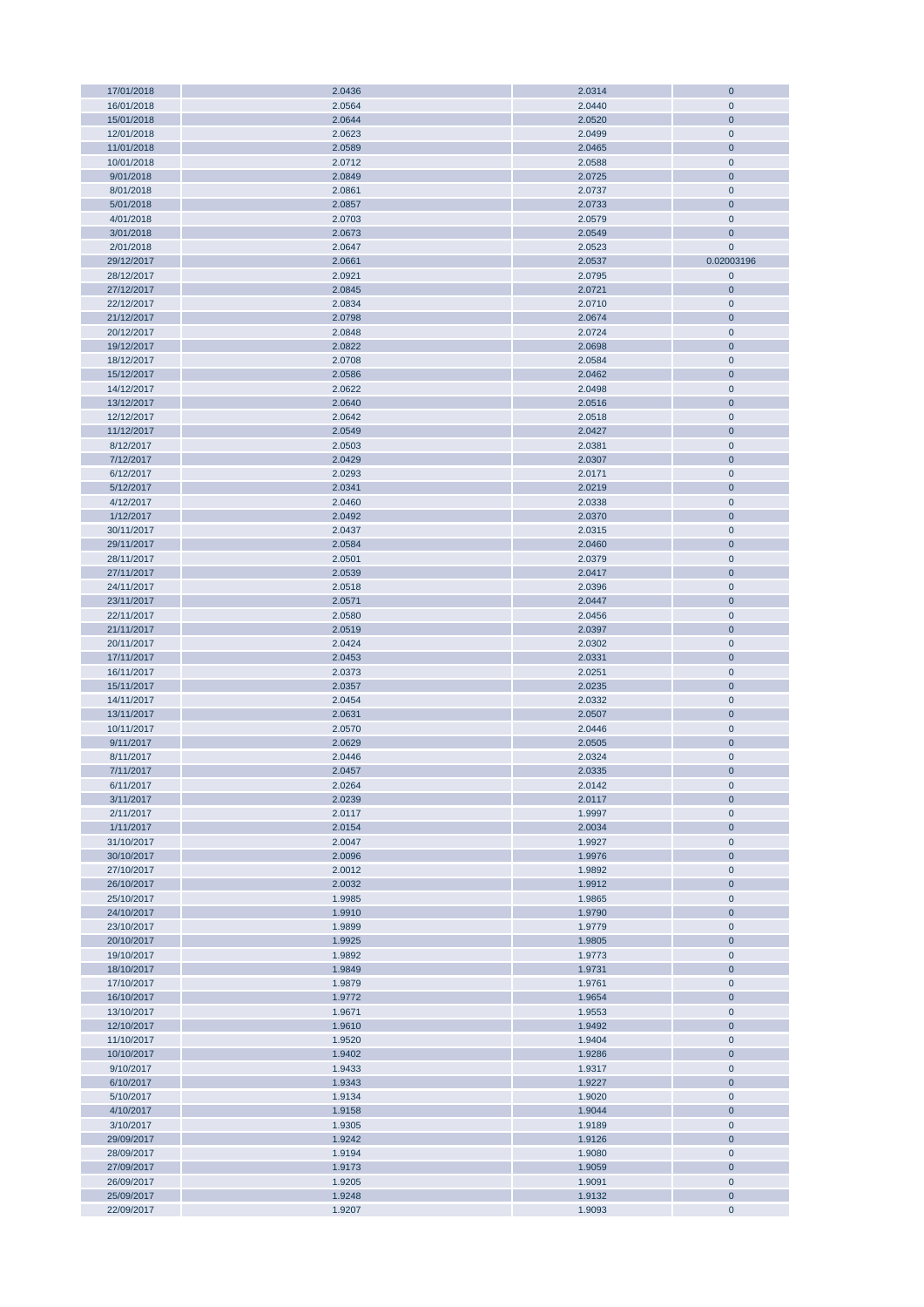| 21/09/2017 | 1.9096 | 1.8982 | $\mathbf 0$    |
|------------|--------|--------|----------------|
| 20/09/2017 | 1.9278 | 1.9162 | $\mathbf 0$    |
| 19/09/2017 | 1.9295 | 1.9179 | $\mathbf 0$    |
| 18/09/2017 | 1.9302 | 1.9186 | $\mathbf 0$    |
|            |        |        |                |
| 15/09/2017 | 1.9187 | 1.9073 | $\mathbf 0$    |
| 14/09/2017 | 1.9348 | 1.9232 | $\mathbf 0$    |
| 13/09/2017 | 1.9354 | 1.9238 | $\mathbf 0$    |
| 12/09/2017 | 1.9348 | 1.9232 | $\mathbf 0$    |
|            |        |        |                |
| 11/09/2017 | 1.9201 | 1.9087 | $\bf 0$        |
| 8/09/2017  | 1.9047 | 1.8933 | $\mathbf 0$    |
| 7/09/2017  | 1.9090 | 1.8976 | $\mathbf 0$    |
|            |        |        |                |
| 6/09/2017  | 1.9093 | 1.8979 | $\mathbf 0$    |
| 5/09/2017  | 1.9168 | 1.9054 | $\mathbf 0$    |
| 4/09/2017  | 1.9136 | 1.9022 | $\pmb{0}$      |
| 1/09/2017  | 1.9205 | 1.9091 | $\mathbf 0$    |
|            |        |        |                |
| 31/08/2017 | 1.9163 | 1.9049 | $\mathbf 0$    |
| 30/08/2017 | 1.9002 | 1.8888 | $\mathbf 0$    |
| 29/08/2017 | 1.8961 | 1.8847 | $\mathbf 0$    |
| 28/08/2017 | 1.9078 | 1.8964 | $\mathbf 0$    |
|            |        |        |                |
| 25/08/2017 | 1.9163 | 1.9049 | $\mathbf 0$    |
| 24/08/2017 | 1.9165 | 1.9051 | $\mathbf 0$    |
| 23/08/2017 | 1.9136 | 1.9022 | $\mathbf 0$    |
| 22/08/2017 | 1.9218 | 1.9104 | $\mathbf 0$    |
|            |        |        |                |
| 21/08/2017 | 1.9111 | 1.8997 | $\mathbf 0$    |
| 18/08/2017 | 1.9157 | 1.9043 | $\mathbf 0$    |
| 17/08/2017 | 1.9299 | 1.9183 | $\mathbf 0$    |
|            |        | 1.9158 | $\mathbf 0$    |
| 16/08/2017 | 1.9274 |        |                |
| 15/08/2017 | 1.9139 | 1.9025 | $\mathbf 0$    |
| 14/08/2017 | 1.9048 | 1.8934 | $\mathbf 0$    |
| 11/08/2017 | 1.8922 | 1.8808 | $\mathbf 0$    |
| 10/08/2017 |        |        | $\overline{0}$ |
|            | 1.9137 | 1.9023 |                |
| 9/08/2017  | 1.9159 | 1.9045 | $\mathbf 0$    |
| 8/08/2017  | 1.9071 | 1.8957 | $\overline{0}$ |
| 7/08/2017  | 1.9185 | 1.9071 | $\pmb{0}$      |
|            |        |        |                |
| 4/08/2017  | 1.9015 | 1.8901 | $\mathbf 0$    |
| 3/08/2017  | 1.9032 | 1.8918 | $\pmb{0}$      |
| 2/08/2017  | 1.9045 | 1.8931 | $\mathbf 0$    |
| 1/08/2017  | 1.9144 | 1.9030 | $\pmb{0}$      |
|            |        |        |                |
| 31/07/2017 | 1.8995 | 1.8881 | $\mathbf 0$    |
| 28/07/2017 | 1.8945 | 1.8831 | $\mathbf 0$    |
| 27/07/2017 | 1.9266 | 1.9150 | $\mathbf 0$    |
| 26/07/2017 | 1.9248 | 1.9132 | $\mathbf 0$    |
|            |        |        |                |
| 25/07/2017 | 1.9052 | 1.8938 | $\mathbf 0$    |
| 24/07/2017 | 1.8903 | 1.8789 | $\mathbf 0$    |
| 21/07/2017 | 1.9038 | 1.8924 | $\mathbf 0$    |
|            |        |        | $\mathbf 0$    |
| 20/07/2017 | 1.9187 | 1.9073 |                |
| 19/07/2017 | 1.9065 | 1.8951 | $\mathbf 0$    |
| 18/07/2017 | 1.8901 | 1.8787 | $\mathbf 0$    |
| 17/07/2017 | 1.9143 | 1.9029 | $\overline{0}$ |
|            |        |        |                |
| 14/07/2017 | 1.9162 | 1.9048 | $\mathbf 0$    |
| 13/07/2017 | 1.9072 | 1.8958 | $\mathbf 0$    |
| 12/07/2017 | 1.8819 | 1.8707 | $\mathbf 0$    |
| 11/07/2017 | 1.9022 | 1.8908 | $\mathbf 0$    |
|            |        |        |                |
| 10/07/2017 | 1.9003 | 1.8889 | $\mathbf 0$    |
| 7/07/2017  | 1.8935 | 1.8821 | $\mathbf 0$    |
| 6/07/2017  | 1.9103 | 1.8989 | $\pmb{0}$      |
| 5/07/2017  | 1.9099 | 1.8985 | $\bf 0$        |
|            |        |        |                |
| 4/07/2017  | 1.9165 | 1.9051 | $\pmb{0}$      |
| 3/07/2017  | 1.8839 | 1.8727 | $\mathbf 0$    |
| 30/06/2017 | 1.8981 | 1.8867 | 0.06571575     |
| 29/06/2017 | 1.9993 | 1.9873 | $\mathbf{0}$   |
|            |        |        |                |
| 28/06/2017 | 1.9696 | 1.9578 | $\pmb{0}$      |
| 27/06/2017 | 1.9526 | 1.9410 | $\mathbf 0$    |
| 26/06/2017 | 1.9561 | 1.9443 | $\mathbf 0$    |
| 23/06/2017 | 1.9555 | 1.9439 | $\mathbf 0$    |
|            |        |        |                |
| 22/06/2017 | 1.9559 | 1.9442 | $\mathbf 0$    |
| 21/06/2017 | 1.9411 | 1.9295 | $\mathbf 0$    |
| 20/06/2017 | 1.9729 | 1.9611 | $\mathbf 0$    |
| 19/06/2017 | 1.9898 | 1.9778 | $\mathbf 0$    |
|            |        |        |                |
| 16/06/2017 | 1.9792 | 1.9674 | $\pmb{0}$      |
| 15/06/2017 | 1.9763 | 1.9645 | $\bf 0$        |
| 14/06/2017 | 2.0049 | 1.9929 | $\pmb{0}$      |
|            |        |        | $\mathbf 0$    |
| 13/06/2017 | 1.9813 | 1.9695 |                |
| 9/06/2017  | 1.9462 | 1.9346 | $\pmb{0}$      |
| 8/06/2017  | 1.9472 | 1.9356 | $\mathbf 0$    |
| 7/06/2017  | 1.9426 | 1.9310 | $\mathbf 0$    |
|            |        |        |                |
| 6/06/2017  | 1.9417 | 1.9301 | $\mathbf 0$    |
| 5/06/2017  | 1.9721 | 1.9603 | $\pmb{0}$      |
| 2/06/2017  | 1.9845 | 1.9727 | $\bf 0$        |
| 1/06/2017  | 1.9665 | 1.9547 | $\mathbf 0$    |
|            |        |        |                |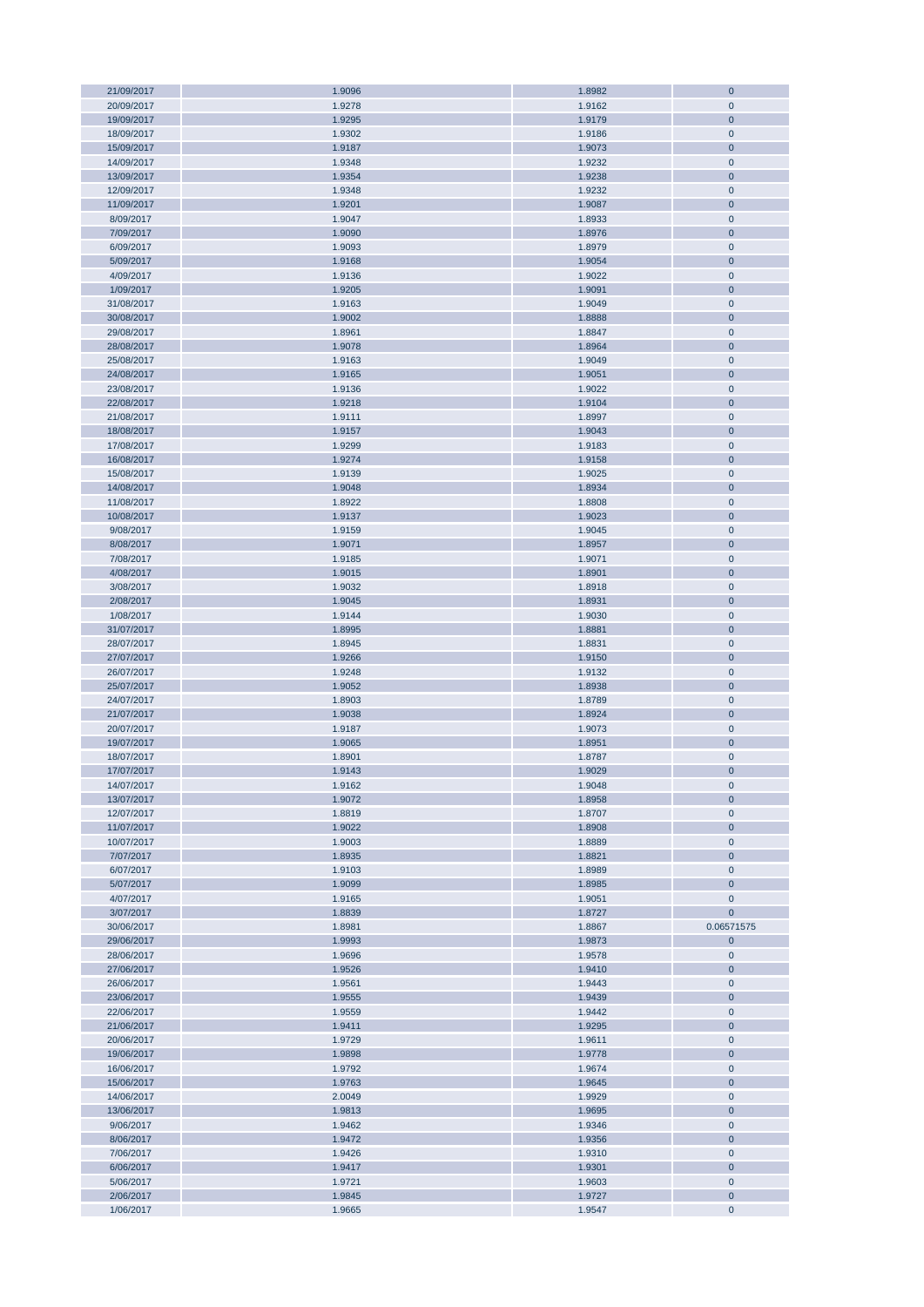| 31/05/2017 | 1.9608 | 1.9490 | $\mathbf 0$    |
|------------|--------|--------|----------------|
| 30/05/2017 | 1.9572 | 1.9454 | $\mathbf{0}$   |
| 29/05/2017 | 1.9539 | 1.9423 | $\overline{0}$ |
|            |        |        |                |
| 26/05/2017 | 1.9716 | 1.9598 | $\pmb{0}$      |
| 25/05/2017 | 1.9848 | 1.9730 | $\mathbf 0$    |
| 24/05/2017 | 1.9814 | 1.9696 | $\pmb{0}$      |
| 23/05/2017 | 1.9797 | 1.9679 | $\mathbf 0$    |
|            |        |        |                |
| 22/05/2017 | 1.9818 | 1.9700 | $\bf 0$        |
| 19/05/2017 | 1.9668 | 1.9550 | $\mathbf 0$    |
| 18/05/2017 | 1.9683 | 1.9565 | $\pmb{0}$      |
| 17/05/2017 | 1.9843 | 1.9725 | $\mathbf 0$    |
|            |        |        |                |
| 16/05/2017 | 2.0091 | 1.9971 | $\pmb{0}$      |
| 15/05/2017 | 1.9987 | 1.9867 | $\pmb{0}$      |
| 12/05/2017 | 1.9976 | 1.9856 | $\pmb{0}$      |
|            |        |        |                |
| 11/05/2017 | 2.0108 | 1.9988 | $\mathbf{0}$   |
| 10/05/2017 | 2.0099 | 1.9979 | $\pmb{0}$      |
| 9/05/2017  | 1.9997 | 1.9877 | $\mathbf 0$    |
|            |        |        |                |
| 8/05/2017  | 2.0121 | 2.0001 | $\pmb{0}$      |
| 5/05/2017  | 1.9984 | 1.9864 | $\mathbf 0$    |
| 4/05/2017  | 2.0093 | 1.9973 | $\pmb{0}$      |
| 3/05/2017  | 2.0143 | 2.0023 | $\mathbf{0}$   |
|            |        |        |                |
| 2/05/2017  | 2.0339 | 2.0217 | $\pmb{0}$      |
| 1/05/2017  | 2.0353 | 2.0231 | $\mathbf 0$    |
| 28/04/2017 | 2.0229 | 2.0108 | $\pmb{0}$      |
|            |        | 2.0098 |                |
| 27/04/2017 | 2.0218 |        | $\mathbf 0$    |
| 26/04/2017 | 2.0156 | 2.0036 | $\pmb{0}$      |
| 24/04/2017 | 2.0029 | 1.9909 | $\overline{0}$ |
| 21/04/2017 | 1.9933 | 1.9813 | $\pmb{0}$      |
|            |        |        |                |
| 20/04/2017 | 1.9803 | 1.9685 | $\mathbf 0$    |
| 19/04/2017 | 1.9758 | 1.9640 | $\pmb{0}$      |
| 18/04/2017 | 1.9908 | 1.9788 | $\mathbf 0$    |
| 13/04/2017 | 2.0038 | 1.9918 | $\pmb{0}$      |
|            |        |        |                |
| 12/04/2017 | 2.0180 | 2.0060 | $\mathbf 0$    |
| 11/04/2017 | 2.0169 | 2.0049 | $\pmb{0}$      |
| 10/04/2017 | 2.0090 | 1.9970 | $\mathbf 0$    |
|            |        |        |                |
| 7/04/2017  | 1.9909 | 1.9789 | $\pmb{0}$      |
| 6/04/2017  | 1.9869 | 1.9751 | $\mathbf 0$    |
| 5/04/2017  | 1.9923 | 1.9803 | $\pmb{0}$      |
| 4/04/2017  | 1.9839 | 1.9721 | $\mathbf{0}$   |
|            |        |        |                |
| 3/04/2017  | 1.9897 | 1.9777 | $\pmb{0}$      |
| 31/03/2017 | 1.9876 | 1.9758 | $\mathbf{0}$   |
| 30/03/2017 | 1.9990 | 1.9870 | $\pmb{0}$      |
| 29/03/2017 |        |        | $\pmb{0}$      |
|            | 1.9898 | 1.9778 |                |
| 28/03/2017 | 1.9730 | 1.9612 | $\pmb{0}$      |
| 27/03/2017 | 1.9489 | 1.9373 | $\mathbf{0}$   |
| 24/03/2017 | 1.9489 | 1.9373 | $\pmb{0}$      |
|            |        |        |                |
| 23/03/2017 | 1.9333 | 1.9217 | $\mathbf{0}$   |
| 22/03/2017 | 1.9233 | 1.9117 | $\pmb{0}$      |
| 21/03/2017 | 1.9531 | 1.9415 | $\overline{0}$ |
| 20/03/2017 | 1.9576 | 1.9458 | $\mathbf{0}$   |
|            |        |        |                |
| 17/03/2017 | 1.9661 | 1.9543 | $\bf{0}$       |
| 16/03/2017 | 1.9601 | 1.9483 | $\mathbf{0}$   |
| 15/03/2017 | 1.9598 | 1.9480 | $\bf 0$        |
|            |        |        |                |
| 14/03/2017 | 1.9550 | 1.9434 | $\pmb{0}$      |
| 13/03/2017 | 1.9534 | 1.9418 | $\bf{0}$       |
| 10/03/2017 | 1.9570 | 1.9452 | $\pmb{0}$      |
| 9/03/2017  | 1.9450 | 1.9334 | $\pmb{0}$      |
|            |        |        |                |
| 8/03/2017  | 1.9461 | 1.9345 | $\pmb{0}$      |
| 7/03/2017  | 1.9474 | 1.9358 | $\pmb{0}$      |
| 6/03/2017  | 1.9399 | 1.9283 | $\pmb{0}$      |
| 3/03/2017  | 1.9342 | 1.9226 | $\pmb{0}$      |
|            |        |        |                |
| 2/03/2017  | 1.9464 | 1.9348 | $\pmb{0}$      |
| 1/03/2017  | 1.9194 | 1.9080 | $\mathbf{0}$   |
| 28/02/2017 | 1.9197 | 1.9083 | $\pmb{0}$      |
| 27/02/2017 | 1.9247 | 1.9131 | $\pmb{0}$      |
|            |        |        |                |
| 24/02/2017 | 1.9289 | 1.9173 | $\pmb{0}$      |
| 23/02/2017 | 1.9419 | 1.9303 | $\mathbf 0$    |
| 22/02/2017 | 1.9473 | 1.9357 | $\pmb{0}$      |
|            |        |        |                |
| 21/02/2017 | 1.9428 | 1.9312 | $\mathbf 0$    |
| 20/02/2017 | 1.9428 | 1.9312 | $\pmb{0}$      |
| 17/02/2017 | 1.9428 | 1.9312 | $\mathbf 0$    |
| 16/02/2017 | 1.9470 | 1.9354 | $\pmb{0}$      |
|            |        |        |                |
| 15/02/2017 | 1.9387 | 1.9271 | $\mathbf 0$    |
| 14/02/2017 | 1.9185 | 1.9071 | $\pmb{0}$      |
| 13/02/2017 | 1.9221 | 1.9107 | $\mathbf 0$    |
| 10/02/2017 | 1.9104 | 1.8990 | $\pmb{0}$      |
|            |        |        |                |
| 9/02/2017  | 1.8913 | 1.8799 | $\mathbf 0$    |
| 8/02/2017  | 1.8865 | 1.8753 | $\pmb{0}$      |
| 7/02/2017  | 1.8748 | 1.8636 | $\mathbf 0$    |
| 6/02/2017  | 1.8740 | 1.8628 | $\pmb{0}$      |
|            |        |        |                |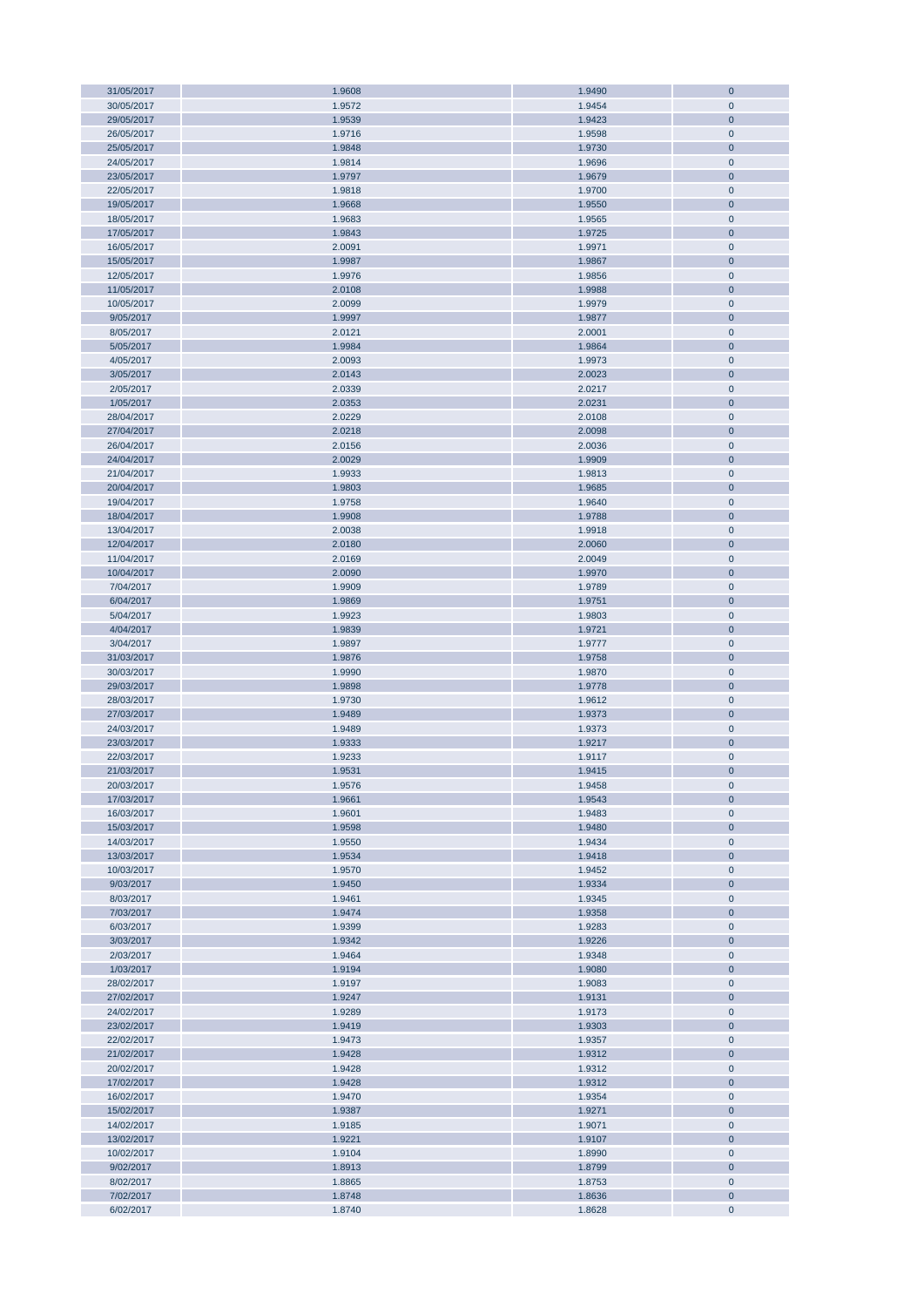| 3/02/2017  | 1.8761 | 1.8649 | $\mathbf 0$    |
|------------|--------|--------|----------------|
| 2/02/2017  | 1.8862 | 1.8750 | $\mathbf 0$    |
| 1/02/2017  | 1.8897 | 1.8783 | $\mathbf 0$    |
| 31/01/2017 |        |        | $\mathbf 0$    |
|            | 1.8773 | 1.8661 |                |
| 30/01/2017 | 1.8897 | 1.8783 | $\mathbf 0$    |
| 27/01/2017 | 1.9069 | 1.8955 | $\pmb{0}$      |
| 25/01/2017 | 1.8916 | 1.8802 | $\mathbf 0$    |
|            |        |        |                |
| 24/01/2017 | 1.8827 | 1.8715 | $\mathbf 0$    |
| 23/01/2017 | 1.8704 | 1.8592 | $\mathbf 0$    |
| 20/01/2017 | 1.8821 | 1.8709 | $\mathbf 0$    |
| 19/01/2017 | 1.8955 | 1.8841 | $\mathbf 0$    |
|            |        |        |                |
| 18/01/2017 | 1.8916 | 1.8802 | $\mathbf 0$    |
| 17/01/2017 | 1.8976 | 1.8862 | $\mathbf 0$    |
| 16/01/2017 | 1.9160 | 1.9046 | $\mathbf 0$    |
| 13/01/2017 | 1.9088 | 1.8974 | $\mathbf 0$    |
|            |        |        |                |
| 12/01/2017 | 1.9220 | 1.9106 | $\mathbf 0$    |
| 11/01/2017 | 1.9248 | 1.9132 | $\mathbf 0$    |
| 10/01/2017 | 1.9222 | 1.9108 | $\pmb{0}$      |
| 9/01/2017  | 1.9384 | 1.9268 | $\mathbf 0$    |
|            |        |        |                |
| 6/01/2017  | 1.9189 | 1.9075 | $\mathbf 0$    |
| 5/01/2017  | 1.9199 | 1.9085 | $\mathbf 0$    |
| 4/01/2017  | 1.9157 | 1.9043 | $\mathbf 0$    |
| 3/01/2017  | 1.9149 | 1.9035 | $\mathbf{0}$   |
|            |        |        |                |
| 30/12/2016 | 1.8950 | 1.8836 | 0.02580279     |
| 29/12/2016 | 1.9317 | 1.9201 | $\mathbf 0$    |
| 28/12/2016 | 1.9236 | 1.9120 | $\pmb{0}$      |
|            |        |        |                |
| 23/12/2016 | 1.9035 | 1.8921 | $\mathbf 0$    |
| 22/12/2016 | 1.9075 | 1.8961 | $\pmb{0}$      |
| 21/12/2016 | 1.8958 | 1.8844 | $\mathbf 0$    |
| 20/12/2016 | 1.8902 | 1.8788 | $\pmb{0}$      |
|            |        |        |                |
| 19/12/2016 | 1.8822 | 1.8710 | $\mathbf 0$    |
| 16/12/2016 | 1.8728 | 1.8616 | $\pmb{0}$      |
| 15/12/2016 | 1.8739 | 1.8627 | $\mathbf 0$    |
| 14/12/2016 | 1.8906 | 1.8792 | $\pmb{0}$      |
|            |        |        |                |
| 13/12/2016 | 1.8794 | 1.8682 | $\mathbf 0$    |
| 12/12/2016 | 1.8867 | 1.8755 | $\mathbf 0$    |
| 9/12/2016  | 1.8845 | 1.8733 | $\mathbf 0$    |
| 8/12/2016  | 1.8739 | 1.8627 | $\mathbf 0$    |
|            |        |        |                |
| 7/12/2016  | 1.8516 | 1.8406 | $\mathbf 0$    |
| 6/12/2016  | 1.8358 | 1.8248 | $\mathbf 0$    |
| 5/12/2016  | 1.8282 | 1.8172 | $\mathbf 0$    |
|            |        |        |                |
| 2/12/2016  | 1.8471 | 1.8361 | $\pmb{0}$      |
| 1/12/2016  | 1.8650 | 1.8538 | $\mathbf 0$    |
| 30/11/2016 | 1.8409 | 1.8299 | $\mathbf 0$    |
| 29/11/2016 | 1.8455 | 1.8345 | $\mathbf{0}$   |
|            |        |        |                |
| 28/11/2016 | 1.8467 | 1.8357 | $\mathbf 0$    |
| 25/11/2016 | 1.8611 | 1.8499 | $\mathbf 0$    |
| 24/11/2016 | 1.8526 | 1.8416 | $\mathbf 0$    |
| 23/11/2016 | 1.8495 | 1.8385 | $\overline{0}$ |
|            |        |        |                |
| 22/11/2016 | 1.8259 | 1.8149 | $\mathbf 0$    |
| 21/11/2016 | 1.8042 | 1.7934 | $\mathbf 0$    |
| 18/11/2016 | 1.8083 | 1.7975 | $\mathbf 0$    |
|            | 1.7983 |        |                |
| 17/11/2016 |        | 1.7875 | $\mathbf 0$    |
| 16/11/2016 | 1.7989 | 1.7881 | $\mathbf 0$    |
| 15/11/2016 | 1.7985 | 1.7877 | $\mathbf 0$    |
| 14/11/2016 | 1.8050 | 1.7942 | $\mathbf 0$    |
|            | 1.8050 | 1.7942 |                |
| 11/11/2016 |        |        | $\mathbf 0$    |
| 10/11/2016 | 1.7848 | 1.7742 | $\mathbf 0$    |
| 9/11/2016  | 1.7238 | 1.7134 | $\mathbf 0$    |
| 8/11/2016  | 1.7635 | 1.7529 | $\mathbf 0$    |
| 7/11/2016  | 1.7594 | 1.7488 | $\mathbf 0$    |
|            |        |        |                |
| 4/11/2016  | 1.7334 | 1.7230 | $\mathbf 0$    |
| 3/11/2016  | 1.7482 | 1.7378 | $\mathbf 0$    |
| 2/11/2016  | 1.7492 | 1.7388 | $\mathbf 0$    |
| 1/11/2016  | 1.7723 |        | $\mathbf 0$    |
|            |        | 1.7617 |                |
| 31/10/2016 | 1.7808 | 1.7702 | $\pmb{0}$      |
| 28/10/2016 | 1.7728 | 1.7622 | $\mathbf 0$    |
| 27/10/2016 | 1.7715 | 1.7609 | $\mathbf 0$    |
|            |        |        |                |
| 26/10/2016 | 1.7935 | 1.7827 | $\mathbf 0$    |
| 25/10/2016 | 1.8232 | 1.8122 | $\mathbf 0$    |
| 24/10/2016 | 1.8101 | 1.7993 | $\overline{0}$ |
| 21/10/2016 | 1.8187 | 1.8079 | $\mathbf 0$    |
|            |        |        |                |
| 20/10/2016 | 1.8283 | 1.8173 | $\overline{0}$ |
| 19/10/2016 | 1.8268 | 1.8158 | $\mathbf 0$    |
| 18/10/2016 | 1.8186 | 1.8078 | $\mathbf 0$    |
| 17/10/2016 | 1.8122 | 1.8014 | $\pmb{0}$      |
|            |        |        |                |
| 14/10/2016 | 1.8282 | 1.8172 | $\mathbf 0$    |
| 13/10/2016 | 1.8317 | 1.8207 | $\pmb{0}$      |
| 12/10/2016 | 1.8474 | 1.8364 | $\mathbf 0$    |
| 11/10/2016 | 1.8514 | 1.8404 | $\pmb{0}$      |
|            |        |        |                |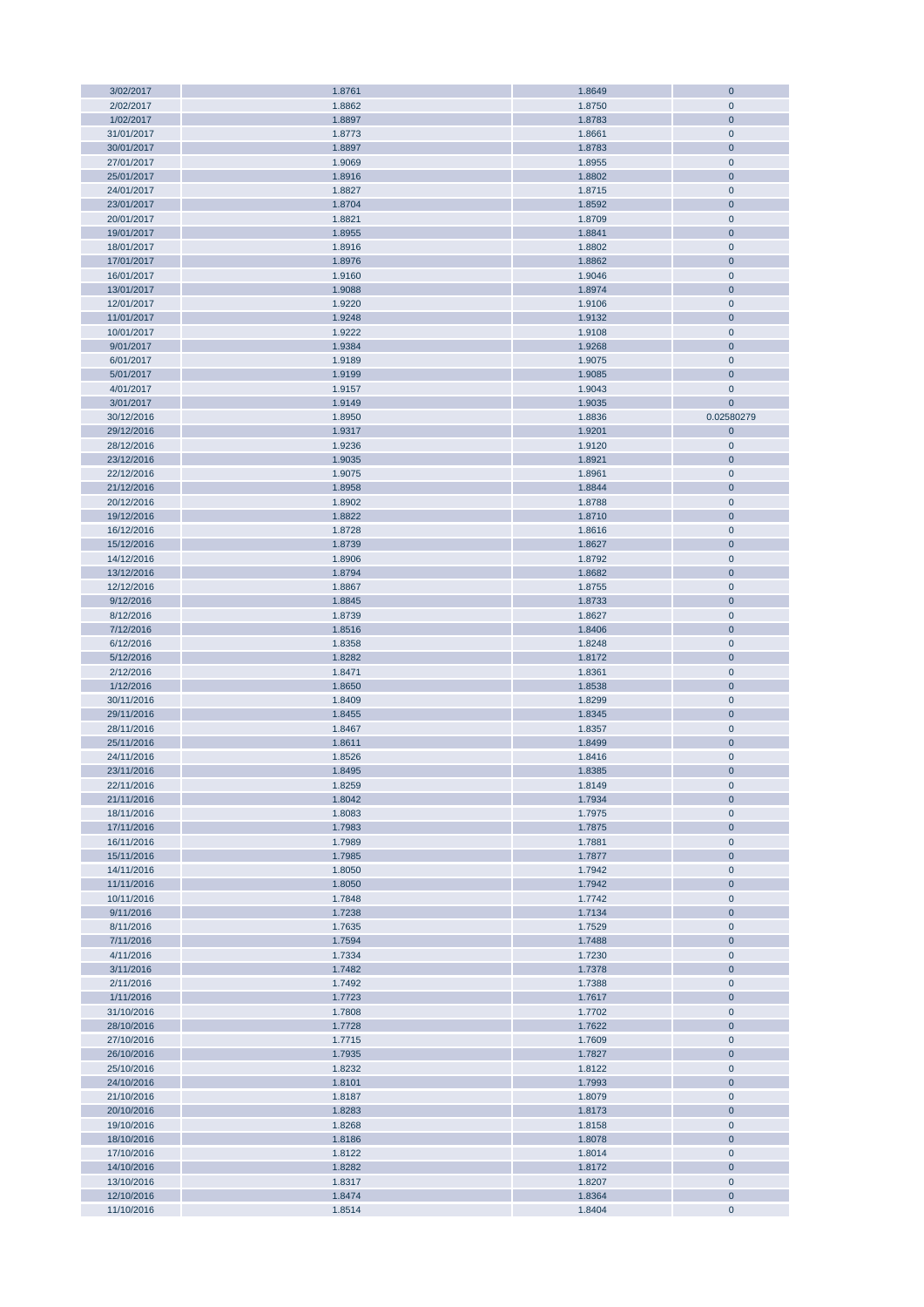| 10/10/2016               | 1.8493           | 1.8383           | $\mathbf{0}$            |
|--------------------------|------------------|------------------|-------------------------|
| 7/10/2016                | 1.8465           | 1.8355           | $\mathbf 0$             |
| 6/10/2016                | 1.8532           | 1.8422           | $\mathbf 0$             |
| 5/10/2016                | 1.8403           | 1.8293           | $\mathbf 0$             |
|                          |                  |                  |                         |
| 4/10/2016                | 1.8490           | 1.8380           | $\mathbf 0$             |
| 3/10/2016                | 1.8474           | 1.8364           | $\pmb{0}$               |
| 30/09/2016               | 1.8300           | 1.8190           | $\pmb{0}$               |
| 29/09/2016               | 1.8428           | 1.8318           | $\mathbf 0$             |
|                          |                  |                  | $\mathbf 0$             |
| 28/09/2016               | 1.8212           | 1.8104           |                         |
| 27/09/2016               | 1.8208           | 1.8100           | $\pmb{0}$               |
| 26/09/2016               | 1.8275           | 1.8165           | $\mathbf 0$             |
| 23/09/2016               | 1.8285           | 1.8175           | $\mathbf 0$             |
| 22/09/2016               | 1.8109           | 1.8001           | $\mathbf 0$             |
|                          |                  |                  |                         |
| 21/09/2016               | 1.7994           | 1.7886           | $\mathbf 0$             |
| 20/09/2016               | 1.7887           | 1.7780           | $\mathbf 0$             |
| 19/09/2016               | 1.7892           | 1.7784           | $\mathbf 0$             |
| 16/09/2016               | 1.7875           | 1.7769           | $\mathbf 0$             |
|                          |                  |                  |                         |
| 15/09/2016               | 1.7702           | 1.7596           | $\pmb{0}$               |
| 14/09/2016               | 1.7631           | 1.7525           | $\mathbf{0}$            |
| 13/09/2016               | 1.7580           | 1.7474           | $\mathbf 0$             |
| 12/09/2016               | 1.7626           | 1.7520           | $\mathbf{0}$            |
| 9/09/2016                | 1.8033           | 1.7925           | $\pmb{0}$               |
|                          |                  |                  |                         |
| 8/09/2016                | 1.8144           | 1.8036           | $\mathbf{0}$            |
| 7/09/2016                | 1.8275           | 1.8165           | $\pmb{0}$               |
| 6/09/2016                | 1.8220           | 1.8111           | $\mathbf{0}$            |
| 5/09/2016                | 1.8261           | 1.8151           | $\pmb{0}$               |
|                          |                  |                  |                         |
| 2/09/2016                | 1.8060           | 1.7952           | $\mathbf 0$             |
| 1/09/2016                | 1.8191           | 1.8083           | $\pmb{0}$               |
| 31/08/2016               | 1.8224           | 1.8114           | $\mathbf 0$             |
| 30/08/2016               | 1.8355           | 1.8245           | $\pmb{0}$               |
|                          |                  |                  |                         |
| 29/08/2016               | 1.8359           | 1.8249           | $\pmb{0}$               |
| 26/08/2016               | 1.8493           | 1.8383           | $\pmb{0}$               |
| 25/08/2016               | 1.8562           | 1.8450           | $\pmb{0}$               |
| 24/08/2016               | 1.8639           | 1.8527           | $\pmb{0}$               |
| 23/08/2016               | 1.8531           | 1.8421           | $\pmb{0}$               |
|                          |                  |                  |                         |
| 22/08/2016               | 1.8376           | 1.8266           | $\mathbf 0$             |
| 19/08/2016               | 1.8444           | 1.8334           | $\mathbf 0$             |
| 18/08/2016               | 1.8391           | 1.8281           | $\pmb{0}$               |
| 17/08/2016               | 1.8451           | 1.8341           | $\mathbf{0}$            |
|                          |                  |                  |                         |
| 16/08/2016               | 1.8416           | 1.8306           | $\pmb{0}$               |
| 15/08/2016               | 1.8395           | 1.8285           | $\mathbf 0$             |
| 12/08/2016               | 1.8366           | 1.8256           | $\pmb{0}$               |
| 11/08/2016               | 1.8245           | 1.8135           | $\mathbf 0$             |
|                          |                  |                  |                         |
| 10/08/2016               | 1.8333           | 1.8223           | $\pmb{0}$               |
| 9/08/2016                | 1.8354           | 1.8244           | $\mathbf{0}$            |
| 8/08/2016                | 1.8323           | 1.8213           | $\pmb{0}$               |
| 5/08/2016                | 1.8179           | 1.8071           | $\mathbf{0}$            |
|                          |                  |                  |                         |
| 4/08/2016                | 1.8097           | 1.7989           | $\mathbf{0}$            |
| 3/08/2016                | 1.8056           | 1.7948           | $\mathbf{0}$            |
| 2/08/2016                | 1.8290           | 1.8180           | $\pmb{0}$               |
| 1/08/2016                | 1.8449           | 1.8339           | $\pmb{0}$               |
| 29/07/2016               | 1.8384           | 1.8274           | $\mathbf 0$             |
|                          |                  |                  |                         |
| 28/07/2016               | 1.8358           | 1.8248           | $\pmb{0}$               |
| 27/07/2016               | 1.8308           | 1.8198           | $\mathbf 0$             |
| 26/07/2016               | 1.8294           | 1.8184           | $\pmb{0}$               |
| 25/07/2016               | 1.8263           | 1.8153           | $\mathbf 0$             |
|                          |                  |                  | $\mathbf 0$             |
| 22/07/2016               | 1.8206           | 1.8098           |                         |
| 21/07/2016               | 1.8255           | 1.8145           | $\mathbf 0$             |
| 20/07/2016               | 1.8166           | 1.8058           | $\bf{0}$                |
| 19/07/2016               | 1.8043           | 1.7935           | $\mathbf 0$             |
| 18/07/2016               | 1.8067           | 1.7959           | $\mathbf 0$             |
|                          |                  |                  | $\mathbf 0$             |
| 15/07/2016               | 1.7944           | 1.7836           |                         |
| 14/07/2016               | 1.7878           | 1.7772           | $\mathbf 0$             |
| 13/07/2016               | 1.7798           | 1.7692           | $\mathbf 0$             |
| 12/07/2016               | 1.7667           | 1.7561           | $\mathbf 0$             |
| 11/07/2016               | 1.7602           | 1.7496           | $\pmb{0}$               |
|                          |                  |                  |                         |
| 8/07/2016                | 1.7258           | 1.7154           | $\mathbf 0$             |
| 7/07/2016                | 1.7249           | 1.7145           | $\mathbf 0$             |
| 6/07/2016                | 1.7134           | 1.7032           | $\mathbf{0}$            |
| 5/07/2016                | 1.7296           | 1.7192           | $\pmb{0}$               |
| 4/07/2016                | 1.7460           | 1.7356           | $\mathbf{0}$            |
|                          |                  |                  |                         |
| 1/07/2016                | 1.7333           | 1.7229           | $\mathbf{0}$            |
| 30/06/2016               | 1.7317           | 1.7213           | 0.03235116              |
| 29/06/2016               | 1.7361           | 1.7257           | $\bf{0}$                |
| 28/06/2016               | 1.7202           | 1.7100           | $\bf{0}$                |
|                          |                  |                  |                         |
| 27/06/2016               |                  | 1.7216           | $\bf{0}$                |
|                          | 1.7320           |                  |                         |
| 24/06/2016               | 1.7316           | 1.7212           | $\bf{0}$                |
| 23/06/2016               | 1.7945           | 1.7837           | $\pmb{0}$               |
|                          |                  |                  |                         |
| 22/06/2016<br>21/06/2016 | 1.7925<br>1.7919 | 1.7817<br>1.7811 | $\bf{0}$<br>$\mathbf 0$ |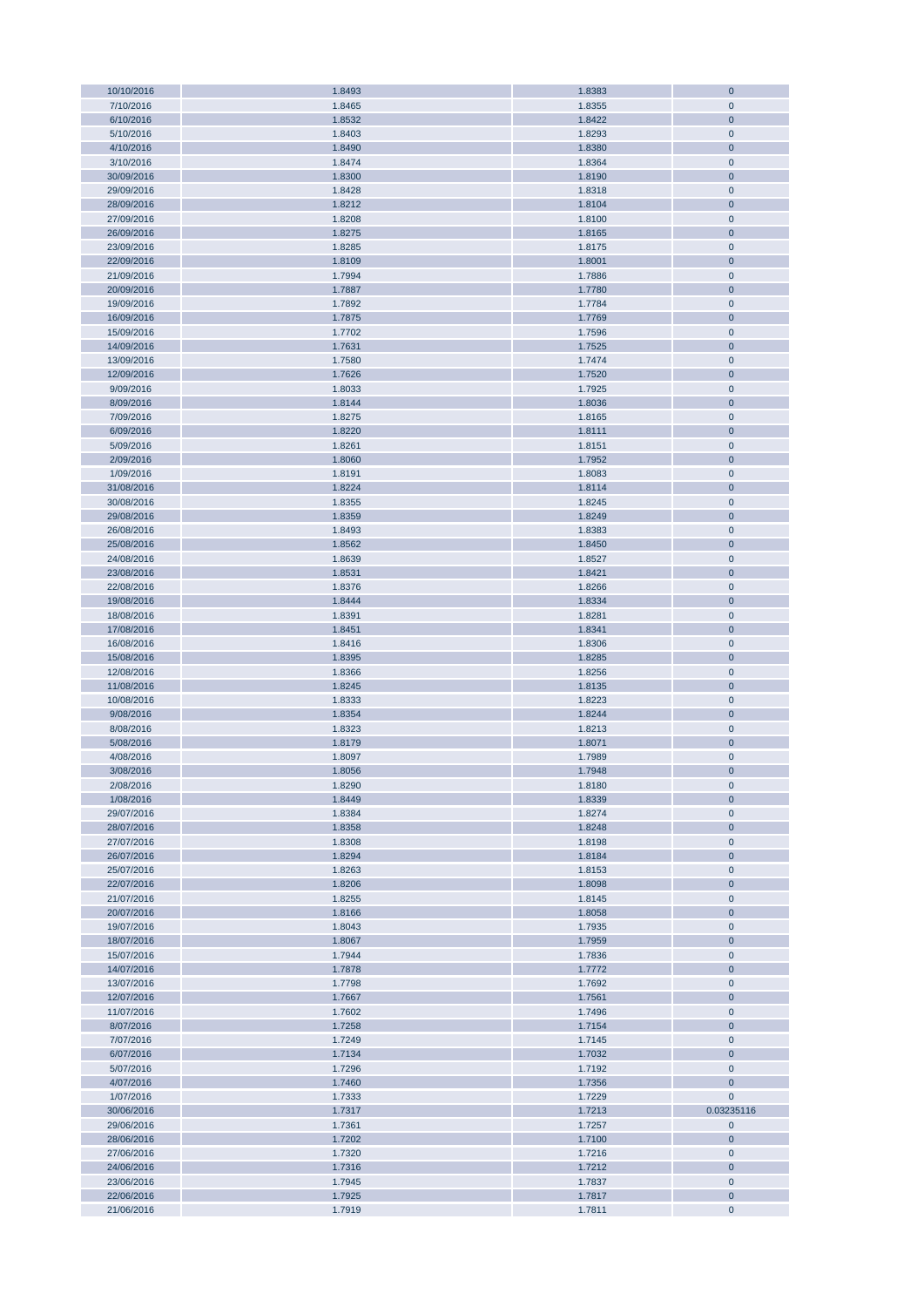| 20/06/2016 | 1.7822 | 1.7716 | $\bf 0$        |
|------------|--------|--------|----------------|
|            |        |        |                |
| 17/06/2016 | 1.7481 | 1.7377 | $\mathbf 0$    |
| 16/06/2016 | 1.7380 | 1.7276 | $\mathbf{0}$   |
|            |        |        |                |
| 15/06/2016 | 1.7408 | 1.7304 | $\mathbf{0}$   |
| 14/06/2016 | 1.7588 | 1.7482 | $\mathbf{0}$   |
| 10/06/2016 | 1.8002 | 1.7894 | $\mathbf 0$    |
| 9/06/2016  | 1.8197 | 1.8089 | $\mathbf{0}$   |
|            |        |        |                |
| 8/06/2016  | 1.8204 | 1.8096 | $\mathbf 0$    |
| 7/06/2016  | 1.8208 | 1.8100 | $\bf 0$        |
| 6/06/2016  | 1.8162 | 1.8054 | $\pmb{0}$      |
|            |        |        |                |
| 3/06/2016  | 1.8059 | 1.7951 | $\bf 0$        |
| 2/06/2016  | 1.7900 | 1.7792 | $\pmb{0}$      |
|            |        |        |                |
| 1/06/2016  | 1.8058 | 1.7950 | $\bf 0$        |
| 31/05/2016 | 1.8285 | 1.8175 | $\pmb{0}$      |
| 30/05/2016 | 1.8374 | 1.8264 | $\pmb{0}$      |
| 27/05/2016 | 1.8352 | 1.8242 | $\pmb{0}$      |
|            |        |        |                |
| 26/05/2016 | 1.8294 | 1.8184 | $\pmb{0}$      |
| 25/05/2016 | 1.8210 | 1.8102 | $\pmb{0}$      |
| 24/05/2016 | 1.7935 | 1.7827 | $\mathbf 0$    |
|            |        |        |                |
| 23/05/2016 | 1.7999 | 1.7891 | $\pmb{0}$      |
| 20/05/2016 | 1.8082 | 1.7974 | $\pmb{0}$      |
| 19/05/2016 | 1.7970 | 1.7862 | $\pmb{0}$      |
|            |        |        |                |
| 18/05/2016 | 1.8030 | 1.7922 | $\pmb{0}$      |
| 17/05/2016 | 1.8193 | 1.8085 | $\pmb{0}$      |
| 16/05/2016 | 1.8043 | 1.7935 | $\bf 0$        |
|            |        |        |                |
| 13/05/2016 | 1.7972 | 1.7864 | $\pmb{0}$      |
| 12/05/2016 | 1.8065 | 1.7957 | $\bf 0$        |
| 11/05/2016 | 1.8053 | 1.7945 | $\mathbf 0$    |
|            |        |        |                |
| 10/05/2016 | 1.7921 | 1.7813 | $\mathbf{0}$   |
| 9/05/2016  | 1.7818 | 1.7712 | $\mathbf{0}$   |
| 6/05/2016  | 1.7639 | 1.7533 | $\mathbf{0}$   |
|            |        |        |                |
| 5/05/2016  | 1.7637 | 1.7531 | $\pmb{0}$      |
| 4/05/2016  | 1.7611 | 1.7505 | $\bf 0$        |
| 3/05/2016  | 1.7883 | 1.7777 | $\pmb{0}$      |
|            |        |        |                |
| 2/05/2016  | 1.7503 | 1.7399 | $\bf 0$        |
| 29/04/2016 | 1.7555 | 1.7449 | $\pmb{0}$      |
| 28/04/2016 | 1.7435 | 1.7331 | $\bf 0$        |
|            |        |        |                |
| 27/04/2016 | 1.7334 | 1.7230 | $\pmb{0}$      |
| 26/04/2016 | 1.7451 | 1.7347 | $\pmb{0}$      |
| 22/04/2016 | 1.7504 | 1.7400 | $\pmb{0}$      |
|            |        |        |                |
| 21/04/2016 | 1.7619 | 1.7513 | $\pmb{0}$      |
| 20/04/2016 | 1.7393 | 1.7289 | $\pmb{0}$      |
| 19/04/2016 | 1.7306 | 1.7202 | $\pmb{0}$      |
|            |        |        |                |
| 18/04/2016 | 1.7111 | 1.7009 | $\pmb{0}$      |
| 15/04/2016 | 1.7219 | 1.7116 | $\bf 0$        |
| 14/04/2016 | 1.7099 | 1.6997 | $\pmb{0}$      |
|            |        |        | $\pmb{0}$      |
| 13/04/2016 | 1.6855 | 1.6755 |                |
| 12/04/2016 | 1.6575 | 1.6475 | $\pmb{0}$      |
| 11/04/2016 | 1.6399 | 1.6301 | $\overline{0}$ |
| 8/04/2016  | 1.6436 | 1.6338 | $\mathbf 0$    |
|            |        |        |                |
| 7/04/2016  | 1.6532 | 1.6434 | $\mathbf{0}$   |
| 6/04/2016  | 1.6484 | 1.6386 | $\pmb{0}$      |
| 5/04/2016  | 1.6416 | 1.6318 | $\bf 0$        |
|            |        |        |                |
| 4/04/2016  | 1.6651 | 1.6551 | $\pmb{0}$      |
| 1/04/2016  | 1.6686 | 1.6586 | $\bf 0$        |
| 31/03/2016 | 1.6965 | 1.6863 | $\pmb{0}$      |
|            |        |        |                |
| 30/03/2016 | 1.6708 | 1.6608 | $\pmb{0}$      |
| 29/03/2016 | 1.6707 | 1.6607 | $\pmb{0}$      |
| 24/03/2016 | 1.6993 | 1.6891 | $\pmb{0}$      |
| 23/03/2016 | 1.7186 | 1.7084 | $\pmb{0}$      |
|            |        |        |                |
| 22/03/2016 | 1.7282 | 1.7178 | $\pmb{0}$      |
| 21/03/2016 | 1.7299 | 1.7195 | $\pmb{0}$      |
| 18/03/2016 | 1.7346 | 1.7242 | $\pmb{0}$      |
|            |        |        |                |
| 17/03/2016 | 1.7322 | 1.7218 | $\pmb{0}$      |
| 16/03/2016 | 1.7129 | 1.7027 | $\pmb{0}$      |
| 15/03/2016 | 1.7073 | 1.6971 | $\pmb{0}$      |
| 14/03/2016 | 1.7362 | 1.7258 | $\pmb{0}$      |
|            |        |        |                |
| 11/03/2016 | 1.7258 | 1.7154 | $\pmb{0}$      |
| 10/03/2016 | 1.7181 | 1.7079 | $\pmb{0}$      |
|            |        |        | $\pmb{0}$      |
| 9/03/2016  | 1.7170 | 1.7068 |                |
| 8/03/2016  | 1.7006 | 1.6904 | $\pmb{0}$      |
| 7/03/2016  | 1.7110 | 1.7008 | $\pmb{0}$      |
| 4/03/2016  | 1.6951 | 1.6849 | $\bf 0$        |
|            |        |        |                |
| 3/03/2016  | 1.6900 | 1.6798 | $\pmb{0}$      |
| 2/03/2016  | 1.6683 | 1.6583 | $\bf 0$        |
| 1/03/2016  | 1.6346 | 1.6248 | $\pmb{0}$      |
|            |        |        |                |
| 29/02/2016 | 1.6151 | 1.6055 | $\bf 0$        |
| 26/02/2016 | 1.6093 | 1.5997 | $\pmb{0}$      |
| 25/02/2016 | 1.6089 | 1.5993 | $\bf 0$        |
|            |        |        |                |
| 24/02/2016 | 1.6089 | 1.5993 | $\pmb{0}$      |